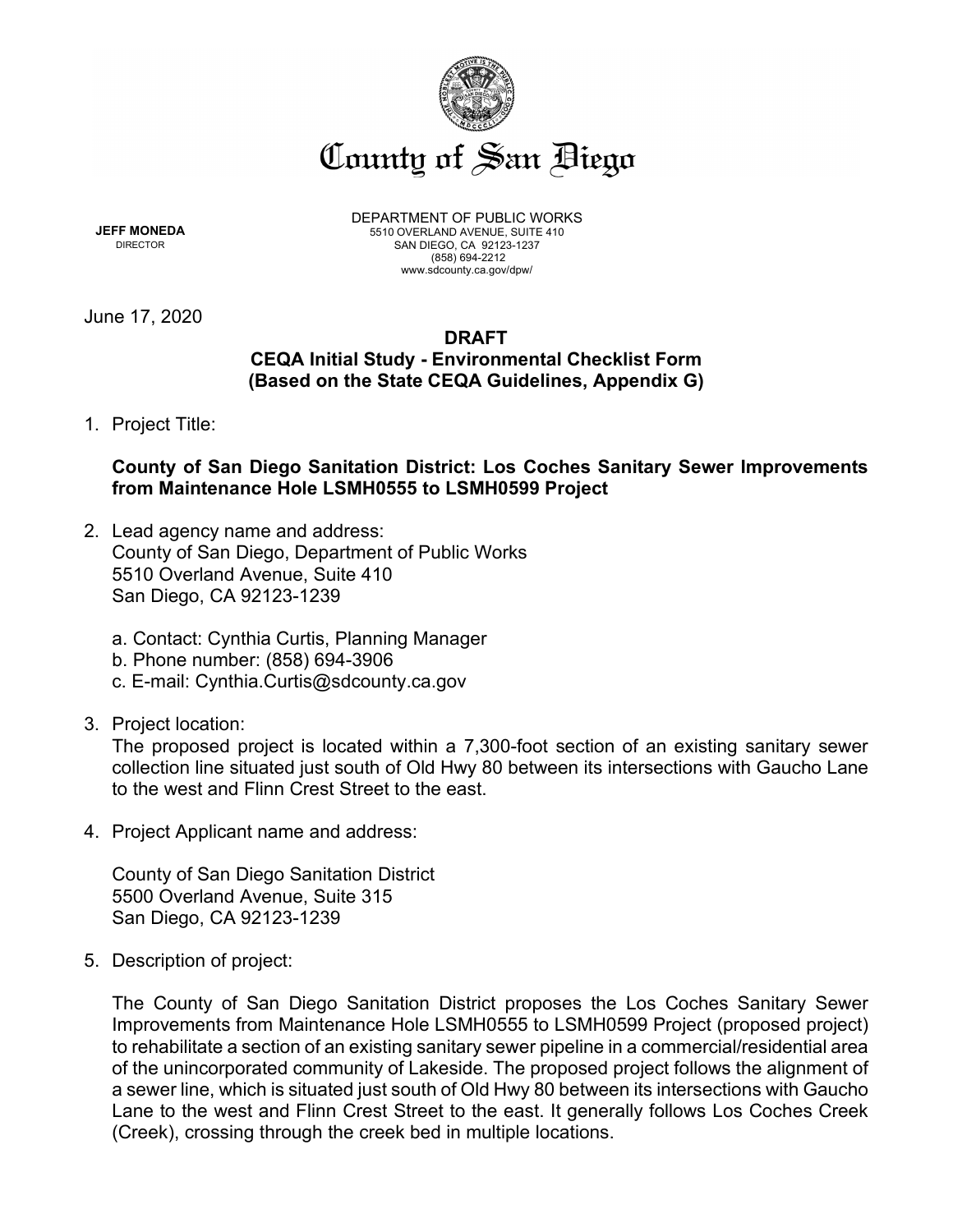The proposed project will rehabilitate approximately 7,300 feet of an existing sewer collection system pipeline located between maintenance holes LSMH0555 to LSMH0599 (subject reach). The pipeline serves as a local collector for sewer services south of the Creek and as a bypass for the newer collector pipeline within Old Highway 80.

Based on an evaluation of pipeline surveying data, the proposed work includes two main elements: installation of a composite lining within the existing pipe using the Cured-in-Place Pipe (CIPP) method. The installation of CIPP is trenchless and only requires insertion at existing maintenance holes with very little ground disturbance. The CIPP liner serves to reinforce the existing pipe by precluding decay and providing additional structure.

Also, in three minor sections of the subject reach, the exterior of deteriorating pipe requires reinforcement through concrete encasement and a cover of Articulated Concrete Block (ACB) to strengthen the cover and stability of streambed surfaces above the pipe section. Sectional concrete encasement is warranted where the sections of the pipeline have less than the recommended soil cover above the pipe. To perform pipe replacement and concrete encasement in these areas, a mini-backhoe and a small skid loader will be used to excavate between 3 to 5 feet in diameter of native soil around the existing sewer main located in these three sections. Upon completion of the pipe section's concrete encasement, excavated areas will be backfilled with native soil, aligned with ACB and the area would be restored using a native species hydroseed.

These repairs and improvements would protect and stabilize the long-term safety and reliability of the sewer pipeline to reduce the likelihood of future sewage spills and damage caused by pipe material degradation and erosion. Construction on the sewer pipeline and maintenance holes will occur within an existing sewer easement. Temporary construction access to the sewer facilities will be coordinated with surrounding property owners, and temporarily disturbed areas will be restored. To help avoid impacts to sensitive vegetation communities outside of the project footprint during construction, temporary environmental fencing would be installed prior to construction activities. Construction duration is approximately 180 days, and temporary traffic control measures will be in place during that time as needed for mobilization of equipment and safety of the workers.

6. Surrounding land uses and setting:

The proposed project is surrounded by semi-rural development, including residential and commercial areas, and a large segment of open space. Portions of the cities of El Cajon and Lakeside surround the proposed project site. Land uses include commercial, residential, Flinn Springs County Park, and open space.

There is one school located less than one mile from the project site. It is Rios Elementary School of the Cajon Valley Union School District, which is located to the south of the project site. The nearest medical facility is Kaiser Permanente Bostonia Medical Offices, which is located approximately 4.1 miles west of the project site at 1630 East Main Street in the City of El Cajon.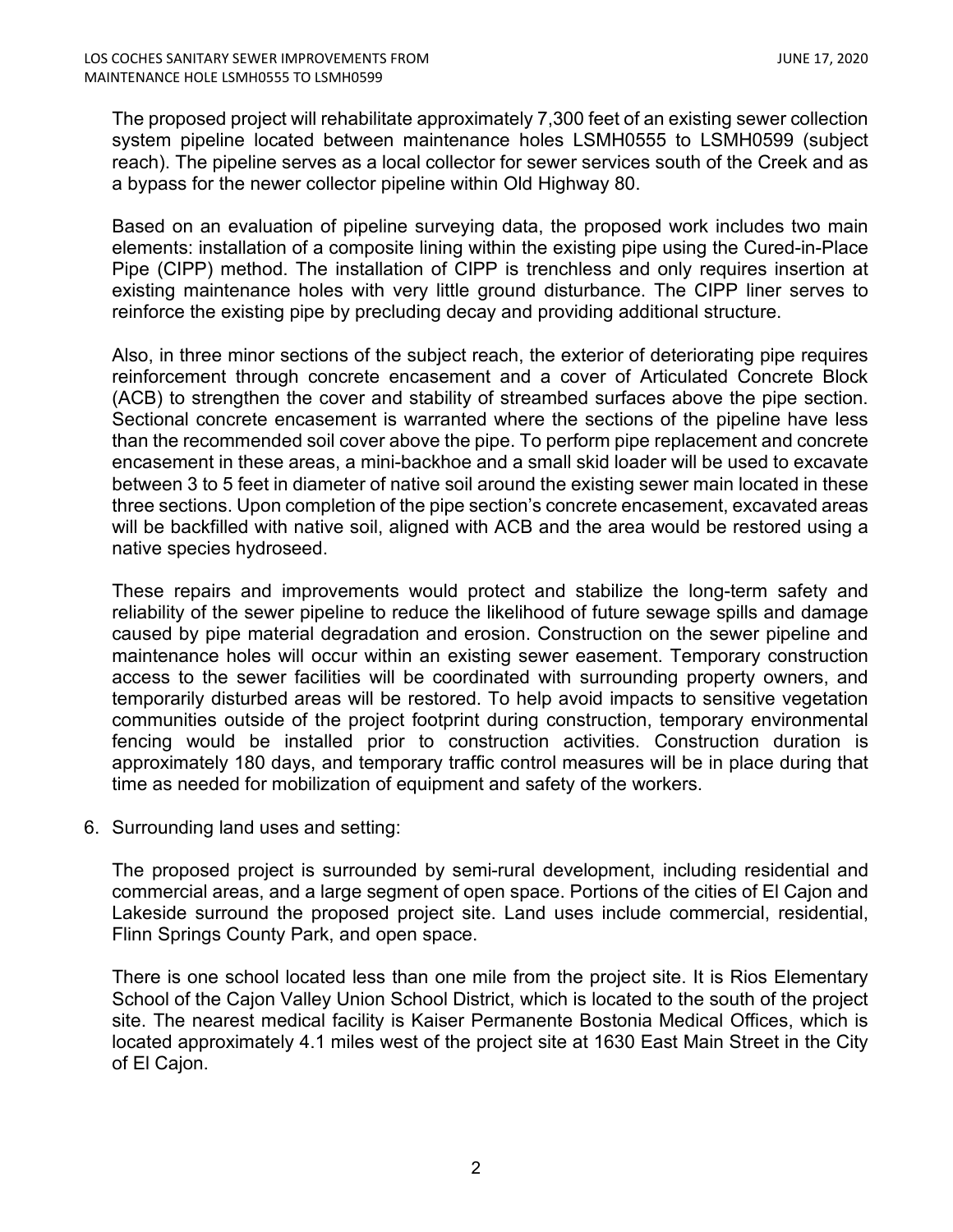7. Other public agencies whose approval is required (e.g., permits, financing approval, or participation agreement):

| <b>Permit Type/Action</b>     | <b>Agency</b>                                      |
|-------------------------------|----------------------------------------------------|
| 401 Permit – Water Quality    | Regional Water Quality Control                     |
| Certification                 | Board (RWQCB)                                      |
| 404 Permit – Dredge and Fill  | US Army Corps of Engineers<br>(USACE)              |
| 1602 Permit- Fish & Game Code | California Department of Fish &<br>Wildlife (CDFW) |

8. Have California Native American tribes traditionally and culturally affiliated with the project area requested consultation pursuant to Public Resources Code §21080.3.1? If so, is there a plan for consultation that includes, for example, the determination of significance of impacts to tribal cultural resources, procedures regarding confidentiality, etc.?



Note: Conducting consultation early in the CEQA process allows tribal governments, public lead agencies, and project proponents to discuss the level of environmental review, identify and address potential adverse impacts to tribal cultural resources, and to reduce the potential for delay and conflict in the environmental review process (see Public Resources Code §21080.3.2). Information is also available from the Native American Heritage Commission's Sacred Lands File per Public Resources Code §5097.96 and the California Historical Resources Information System administered by the California Office of Historic Preservation. Please also note that Public Resources Code §21082.3(e) contains provisions specific to confidentiality.

AB-52 consultation with registered tribes was initiated between the County and each tribal contact on May 25, 2020 and the consultation request period ends June 25, 2020. These tribes included: Barona Band of Mission Indians, Campo Band of Mission Indians, Iipay Nation of Santa Ysabel, Jamul Indian Village, Kwaaymii Laguna Band of Mission Indians, Manzanita Band of Kumeyaay Indians, San Pasqual Band of Mission Indians, Sycuan Band of the Kumeyaay Nation, and Viejas Band of Kumeyaay Indians. The site was surveyed by a Native American monitor from the Jamul Indian Village tribe on May 7, 2020.

**ENVIRONMENTAL FACTORS POTENTIALLY AFFECTED:** The environmental factors checked below would be potentially affected by this project and involve at least one impact that is a "Potentially Significant Impact" or a "Less Than Significant With Mitigation Incorporated," as indicated by the checklist on the following pages.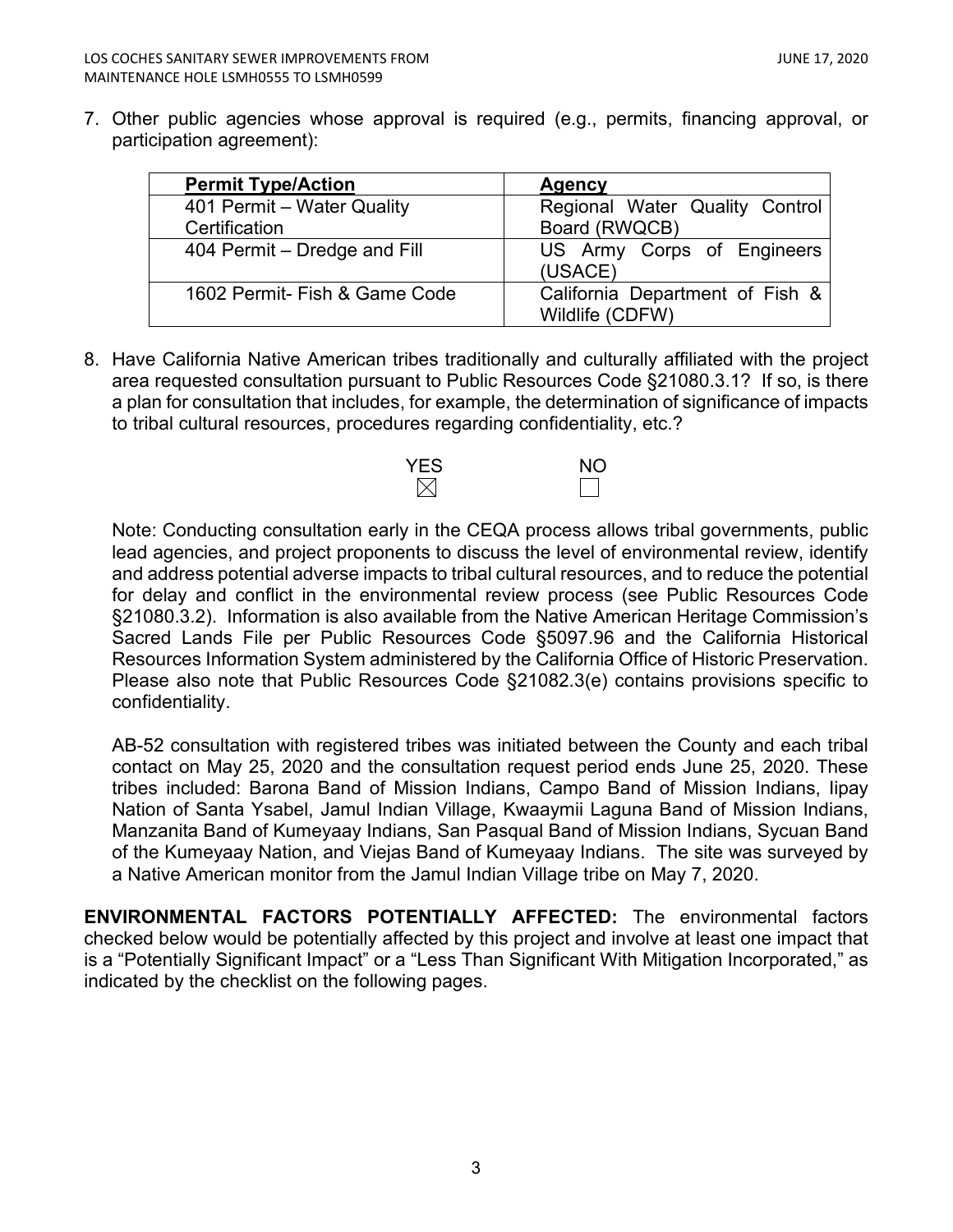| <b>Aesthetics</b>                            | <b>Agriculture and Forestry</b><br><b>Resources</b> | <b>Air Quality</b>                                  |
|----------------------------------------------|-----------------------------------------------------|-----------------------------------------------------|
| <b>Biological Resources</b>                  | <b>Cultural Resources</b>                           | <b>Energy</b>                                       |
| <b>Geology &amp; Soils</b>                   | Greenhouse Gas<br><b>Emissions</b>                  | <b>Hazards &amp; Hazardous</b><br><b>Materials</b>  |
| <b>Hydrology / Water Quality</b>             |                                                     | <b>Mineral Resources</b>                            |
| <b>Noise</b>                                 | <b>Land Use / Planning</b>                          | <b>Public Services</b>                              |
| <b>Recreation</b>                            | Population / Housing<br><b>Transportation</b>       | <b>Tribal Cultural</b><br><b>Resources</b>          |
| <b>Utilities / Service</b><br><b>Systems</b> | <b>Wildfire</b>                                     | <b>Mandatory Findings of</b><br><b>Significance</b> |

**DETERMINATION:** (To be completed by the Lead Agency) On the basis of this initial evaluation:

- $\Box$ On the basis of this Initial Study, County of San Diego Sanitation District finds that the proposed project COULD NOT have a significant effect on the environment, and a NEGATIVE DECLARATION will be prepared.
- $\boxtimes$ On the basis of this Initial Study, County of San Diego Sanitation District finds that although the proposed project could have a significant effect on the environment, there will not be a significant effect in this case because revisions in the project have been made by or agreed to by the project proponent. A MITIGATED NEGATIVE DECLARATION will be prepared.
- $\Box$ On the basis of this Initial Study, County of San Diego Sanitation District finds that the proposed project MAY have a significant effect on the environment, and an ENVIRONMENTAL IMPACT REPORT is required.
- $\Box$ On the basis of this Initial Study, County of San Diego Sanitation District finds that the proposed project MAY have a "potentially significant impact" or "potentially significant unless mitigated" impact on the environment, but at least one effect 1) has been adequately analyzed in an earlier document pursuant to applicable legal standards, and 2) has been addressed by mitigation measures based on the earlier analysis as described on attached sheets. An ENVIRONMENTAL IMPACT REPORT is required, but it must analyze only the effects that remain to be addressed.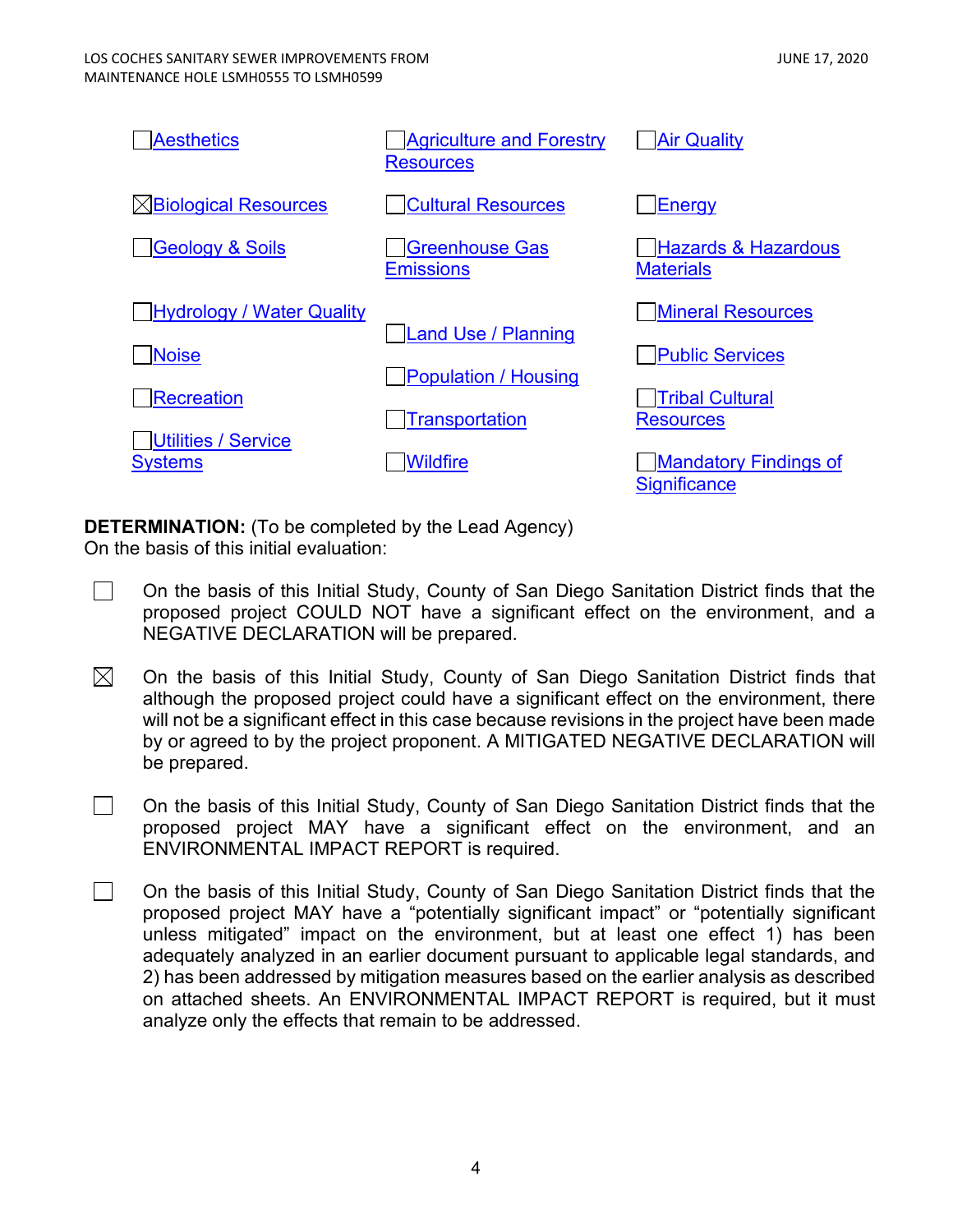П On the basis of this Initial Study, County of San Diego Sanitation District finds that although the proposed project could have a significant effect on the environment, because all potentially significant effects (a) have been analyzed adequately in an earlier EIR or NEGATIVE DECLARATION pursuant to applicable standards, and (b) have been avoided or mitigated pursuant to that earlier EIR or NEGATIVE DECLARATION, including revisions or mitigation measures that are imposed upon the proposed project, nothing further is required.

Signature

une 16 20TO **Date** 

**Cynthia Curtis Printed Name** 

**Environmental Planning Manager** 

**Title**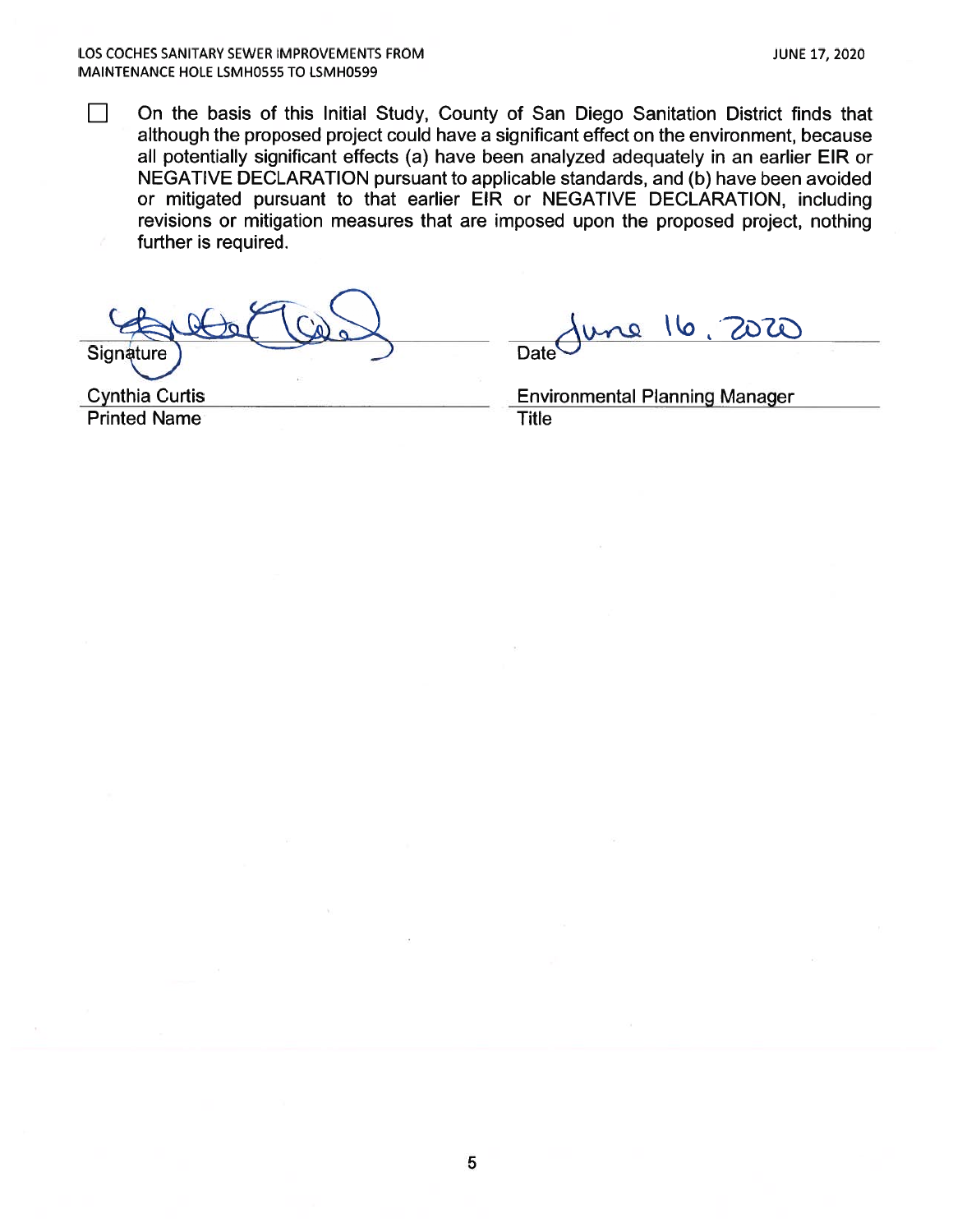# **INSTRUCTIONS ON EVALUATION OF ENVIRONMENTAL IMPACTS**

- 1. A brief explanation is required for all answers except "No Impact" answers that are adequately supported by the information sources a lead agency cites in the parentheses following each question. A "No Impact" answer is adequately supported if the referenced information sources show that the impact simply does not apply to projects like the one involved (e.g., the project falls outside a fault rupture zone). A "No Impact" answer should be explained where it is based on project-specific factors as well as general standards (e.g., the project will not expose sensitive receptors to pollutants, based on a projectspecific screening analysis).
- 2. All answers must take account of the whole action involved, including off-site as well as on-site, cumulative as well as project-level, indirect as well as direct, and construction as well as operational impacts.
- 3. Once the lead agency has determined that a particular physical impact may occur, then the checklist answers must indicate whether the impact is potentially significant, Less Than Significant With Mitigation Incorporated, or less than significant. "Potentially Significant Impact" is appropriate if there is substantial evidence that an effect may be significant. If there are one or more "Potentially Significant Impact" entries when the determination is made, an EIR is required.
- 4. "Less Than Significant With Mitigation Incorporated" applies where the incorporation of mitigation measures has reduced an effect from "Potentially Significant Impact" to a "Less Than Significant Impact." The lead agency must describe the mitigation measures, and briefly explain how they reduce the effect to a less than significant level.
- 5. Earlier analyses may be used where, pursuant to the tiering, program EIR, or other CEQA process, an effect has been adequately analyzed in an earlier EIR or negative declaration. Section 15063(c)(3)(D). In this case, a brief discussion should identify the following:
	- a) Earlier Analysis Used. Identify and state where they are available for review.
	- b) Impacts Adequately Addressed. Identify which effects from the above checklist were within the scope of and adequately analyzed in an earlier document pursuant to applicable legal standards, and state whether such effects were addressed by mitigation measures based on the earlier analysis.
	- c) Mitigation Measures. For effects that are "Less Than Significant With Mitigation Incorporated," describe the mitigation measures that were incorporated or refined from the earlier document and the extent to which they address site-specific conditions for the project.
- 6. Lead agencies are encouraged to incorporate into the checklist references to information sources for potential impacts (e.g., general plans, zoning ordinances). Reference to a previously prepared or outside document should, where appropriate, include a reference to the page or pages where the statement is substantiated.
- 7. The explanation of each issue should identify:
	- a) The significance criteria or threshold, if any, used to evaluate each question; and
	- b) The mitigation measure identified, if any, to reduce the impact to less than significance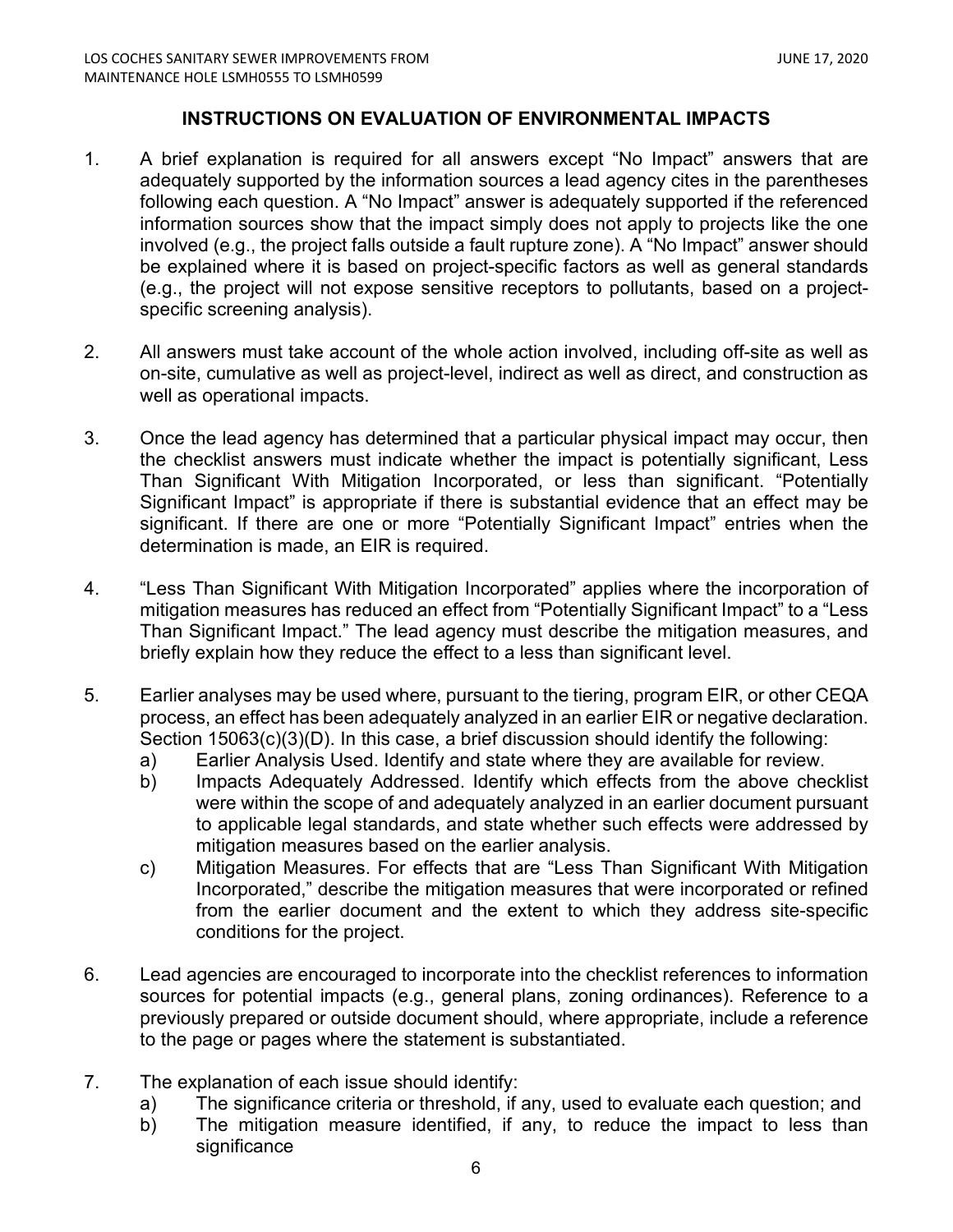# <span id="page-6-0"></span>**I. AESTHETICS**

Except as provided in Public Resources Code Section 21099, would the project:

- a) Have a substantial adverse effect on a scenic vista?
	-
- Potentially Significant Impact **Less** than Significant Impact
- Less Than Significant With Mitigation  $\quad \Join \quad$  No Impact<br>Incorporated

Discussion/Explanation:

A vista is a view from a particular location or composite views along a roadway or trail. Scenic vistas often refer to views of natural lands, but may also be compositions of natural and developed areas, or even entirely of developed and unnatural areas, such as a scenic vista of a rural town and surrounding agricultural lands. What is scenic to one person may not be scenic to another, so the assessment of what constitutes a scenic vista must consider the perceptions of a variety of viewer groups.

The items that can be seen within a vista are visual resources. Adverse impacts to individual visual resources or the addition of structures or developed areas may or may not adversely affect the vista. Determining the level of impact to a scenic vista requires analyzing the changes to the vista as a whole and also to individual visual resources.

**No Impact:** Scenic vistas are singular vantage points that offer unobstructed views of valued viewsheds, including areas designated as official scenic vistas along major highways or County designated visual resources. Based on the site visits by County staff on April 17, 2019 and September 4, 2019, the proposed project is not located near or within, or visible from, a scenic vista and would not substantially alter the composition of an existing scenic vista in a way that would adversely alter the visual quality or character of the view. The project site is located in a commercial and residential area, with the closest land uses being single-home residences and commercial businesses. The goal of the project is to rehabilitate a section of an existing sanitary sewer pipeline. This would protect and stabilize the long-term safety and reliability of the sewer pipeline, to reduce the likelihood of future sewage spills and damage caused by pipe erosion. The ACB would be placed over the sewer line within the streambed. Any areas temporarily disturbed during the construction would be restored through recompacting and revegetation. Therefore, the improvements would not be visible from or substantially change the composition of an existing scenic vista or adversely alter the visual quality or character of the view. Therefore, the proposed project would not have an adverse effect on a scenic vista.

b) Substantially damage scenic resources, including, but not limited to, trees, rock outcroppings, and historic buildings within a state scenic highway?

| <b>Potentially Significant Impact</b> | Less than Significant Impact |
|---------------------------------------|------------------------------|
|                                       |                              |

| Less Than Significant With Mitigation $\boxtimes$ | No Impact |  |
|---------------------------------------------------|-----------|--|
| Incorporated                                      |           |  |

Discussion/Explanation: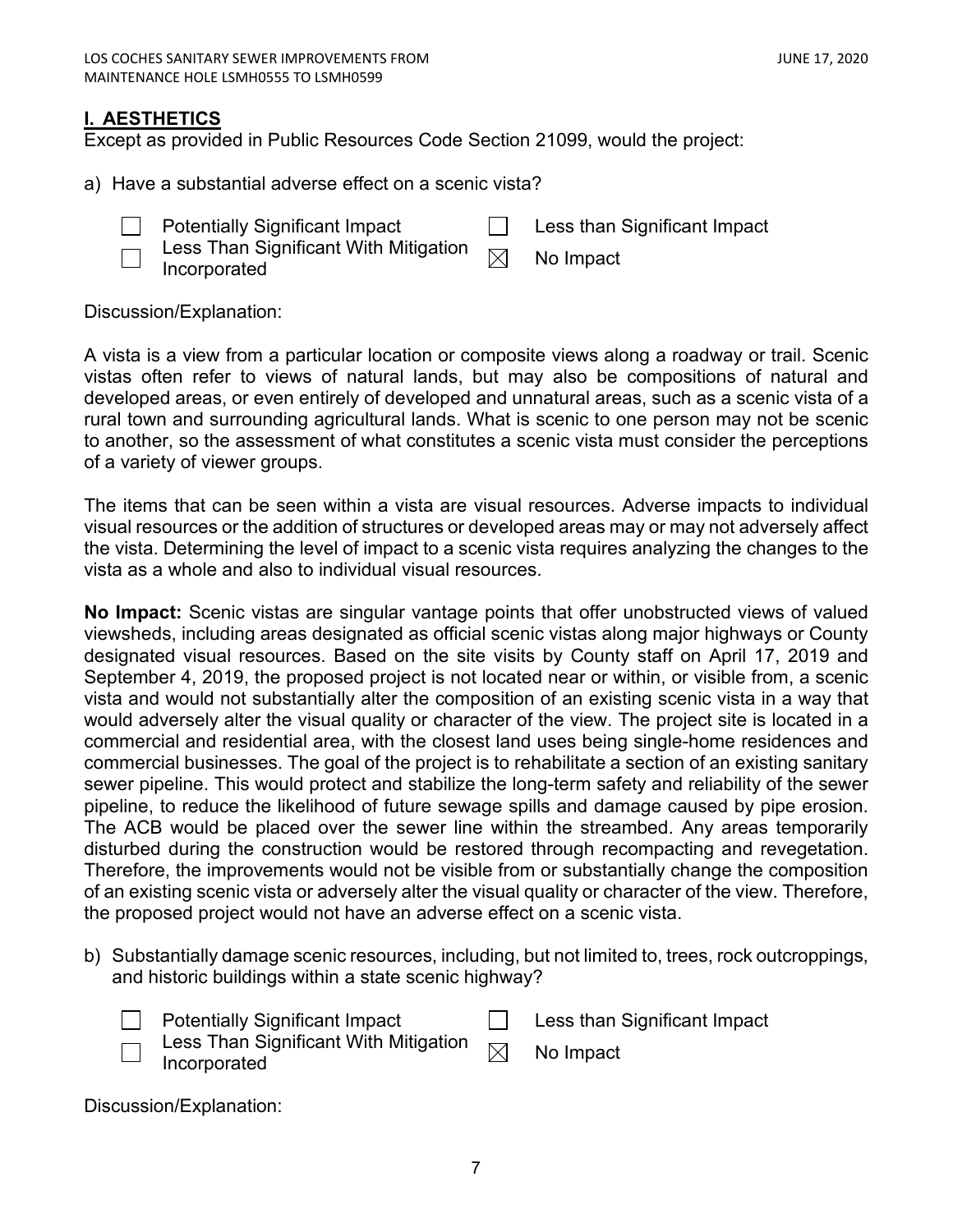State scenic highways refer to those highways that are officially designated by the California Department of Transportation (Caltrans) as scenic (Caltrans-California Scenic Highway [Program\)](http://www.dot.ca.gov/hq/LandArch/scenic/scpr.htm). Generally, the area defined within a state scenic highway is the land adjacent to and visible from the vehicular right-of-way. The dimension of a scenic highway is usually identified using a motorist's line of vision, but a reasonable boundary is selected when the view extends to the distant horizon. The scenic highway corridor extends to the visual limits of the landscape abutting the scenic highway.

**No Impact:** The proposed project is not located near or visible within the composite viewshed of a State scenic highway and would not damage or remove scenic resources, including, but not limited to trees, rock outcroppings, and historic buildings within a State scenic highway. Therefore, the proposed project would not have any substantial adverse effect on a scenic resource within a State scenic highway.

- c) In non-urbanized areas, substantially degrade the existing visual character or quality of public views of the site and its surroundings? (Public views are those that are experienced from publicly accessible vantage points). If the project is in an urbanized area, would the project conflict with applicable zoning and other regulations governing scenic quality?
	- Potentially Significant Impact **Less than Significant Impact** Less Than Significant With Mitigation  $\textsf{Less}$  Trian Significant with Mitigation  $\boxtimes$  No Impact Incorporated

Discussion/Explanation:

Visual character is the objective composition of the visible landscape within a viewshed. Visual character is based on the organization of the pattern elements line, form, color, and texture. Visual character is commonly discussed in terms of dominance, scale, diversity and continuity. Visual quality is the viewer's perception of the visual environment and varies based on exposure, sensitivity and expectation of the viewers. The existing visual character and quality surrounding the proposed project area can be characterized as consisting of residential and commercial development.

**No Impact:** The proposed project does not propose discernable changes to the visual environment. The project site is located in a commercial and residential area, with the closest land uses being single-home residences and commercial businesses. The project proposes to rehabilitate a section of an existing sanitary sewer pipeline. This would protect and stabilize the long-term safety and reliability of the sewer pipeline, to reduce the likelihood of future sewage spills and damage caused by pipe erosion. The ACB would be placed over the existing sewer line within the streambed. Any areas temporarily disturbed during construction would be restored through recompacting and revegetation. Given the unobtrusive location of ACB, the existing visual character or quality of public views of the site and its surroundings would not be degraded.

- d) Create a new source of substantial light or glare which would adversely affect day or nighttime views in the area?
	- Potentially Significant Impact **Less than Significant Impact**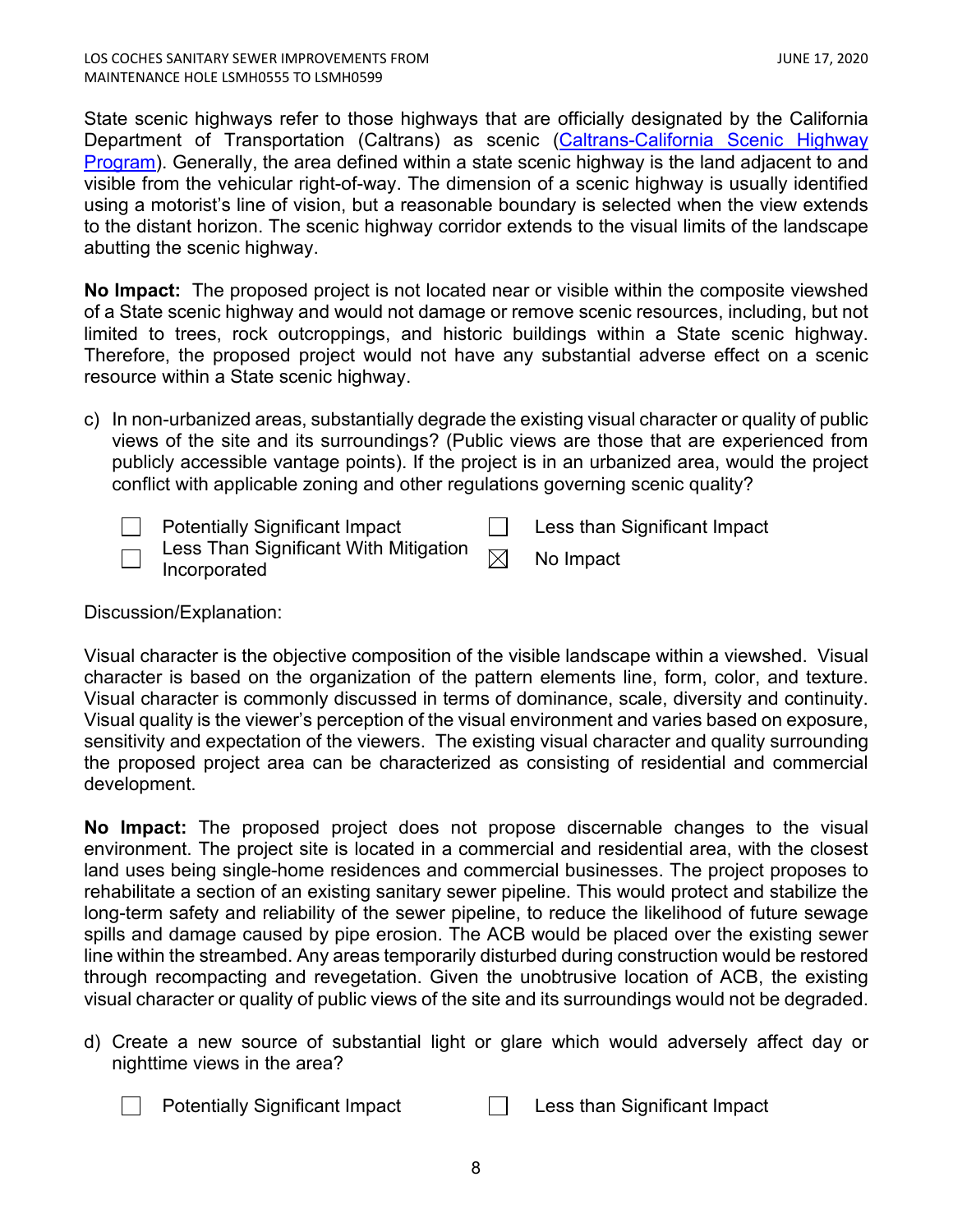

Less Than Significant With Mitigation  $\quad \Join \quad$  No Impact<br>Incorporated

Discussion/Explanation:

**No Impact:** The proposed project would not introduce new lighting sources or change the existing lighting at the Creek. The project does not propose any use of outdoor lighting or building materials with highly reflective properties, such as highly reflective glass or high-gloss surface colors. Based on this, the project would not create any new sources of light pollution that could contribute to skyglow, light trespass or glare and adversely affect day or nighttime views in area.

# <span id="page-8-0"></span>**II. AGRICULTURE AND FORESTRY RESOURCES**

Would the project:

- a) Convert Prime Farmland, Unique Farmland, or Farmland of Statewide Importance (Farmland), as shown on the maps prepared pursuant to the Farmland Mapping and Monitoring Program of the California Resources Agency, or other agricultural resources, to non-agricultural use?
	- $\perp$

Potentially Significant Impact **Less than Significant Impact** 

Less Than Significant With Mitigation  $\textsf{Less}$  Trian Significant with Mitigation  $\boxtimes$  No Impact Incorporated

Discussion/Explanation:

**No Impact:** The project site contains agricultural resources, such as lands designated as Prime Farmland and Farmland of Local Importance, as shown on the maps prepared pursuant to the Farmland Mapping and Monitoring Program of the California Resources Agency. The project site does not contain lands designated as Unique Farmland or Farmland of Statewide Importance. However, while the proposed project site is located on Prime Farmland and Farmland of Local Importance, the proposed project is located entirely within an existing sewer easement and would not change the existing land use. Additionally, the project site does not contain lands designated as Unique Farmland or Farmland of Statewide Importance, and, therefore, no agricultural resources would be converted to a non-agricultural use.

b) Conflict with existing zoning for agricultural use, or a Williamson Act contract?

Potentially Significant Impact **Less than Significant Impact** Less Than Significant With Mitigation Less Trian Significant with Mitigation  $\boxtimes$  No Impact Incorporated

Discussion/Explanation:

**No Impact:** The project site is zoned commercial/residential, which is not considered to be an agricultural zone. Additionally, the project site's land is not under a Williamson Act Contract. Therefore, the project does not conflict with existing zoning for agricultural use, or a Williamson Act Contract.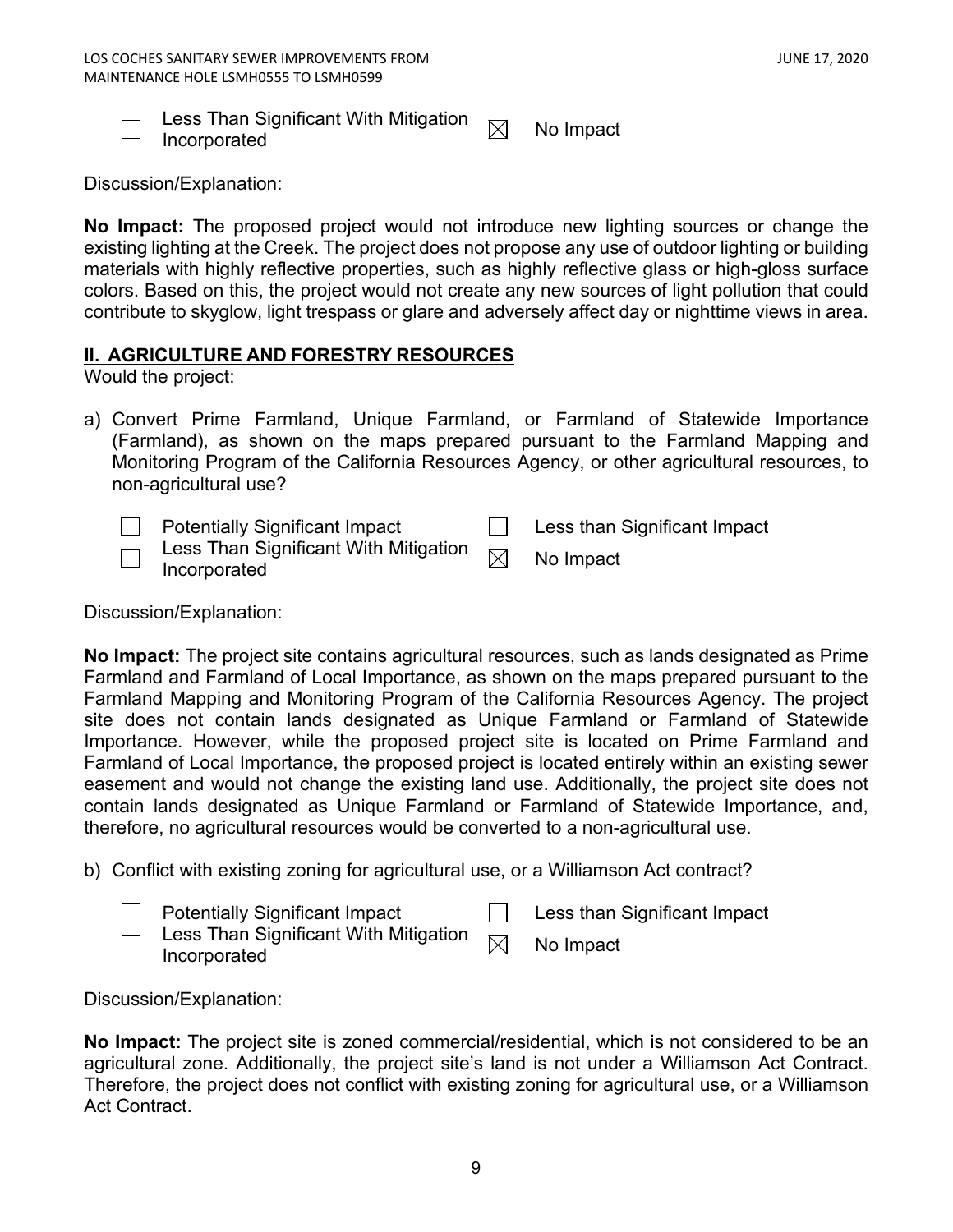c) Conflict with existing zoning for, or cause rezoning of, forest land (as defined in Public Resources Code section 12220(g)), or timberland (as defined by Public Resources Code section 4526), or timberland zoned Timberland Production (as defined by Government Code section 51104(g))?

| <b>Potentially Significant Impact</b> | Less than Significant Impact |
|---------------------------------------|------------------------------|
| $\blacksquare$                        |                              |

Less Than Significant With Mitigation  $\quad \Join \quad$  No Impact<br>Incorporated

Discussion/Explanation:

**No Impact:** The project site does not contain forest lands or timberland. The County of San Diego does not have any existing Timberland Production Zones. In addition, the project is consistent with existing zoning and a rezone of the property is not proposed. Therefore, project implementation would not conflict with existing zoning for, or cause rezoning of, forest land, timberland or timberland production zones.

d) Result in the loss of forest land or conversion of forest land to non-forest use?

|                          | <b>Potentially Significant Impact</b>                                                                   | Less than Significant Impact |
|--------------------------|---------------------------------------------------------------------------------------------------------|------------------------------|
| $\overline{\phantom{a}}$ | $\overline{\phantom{a}}$ Less Than Significant With Mitigation $\overline{\phantom{a}}$<br>Incorporated | No Impact                    |

Discussion/Explanation:

**No Impact:** The project site, including any off-site improvements, do not contain any forest lands as defined in Public Resources Code section 12220(g), therefore project implementation would not result in the loss or conversion of forest land to a non-forest use. In addition, the project is not located in the vicinity of off-site forest resources.

e) Involve other changes in the existing environment, which, due to their location or nature, could result in conversion of Farmland, to non-agricultural use or conversion of forest land to non-forest use?

|                          | <b>Potentially Significant Impact</b> | Less than Significant Impact |
|--------------------------|---------------------------------------|------------------------------|
| $\overline{\phantom{0}}$ | Incorporated                          | No Impact                    |

Discussion/Explanation:

**No Impact:** While the proposed project site is located on Prime Farmland and Farmland of Local Importance, the proposed project is located entirely within an existing sewer easement and would not change the existing land use. Additionally, the project site does not contain lands designated as Unique Farmland or Farmland of Statewide Importance, as shown on the maps prepared pursuant to the Farmland Mapping and Monitoring Program of the California Resources Agency. Therefore, no agricultural resources would be converted to a nonagricultural use.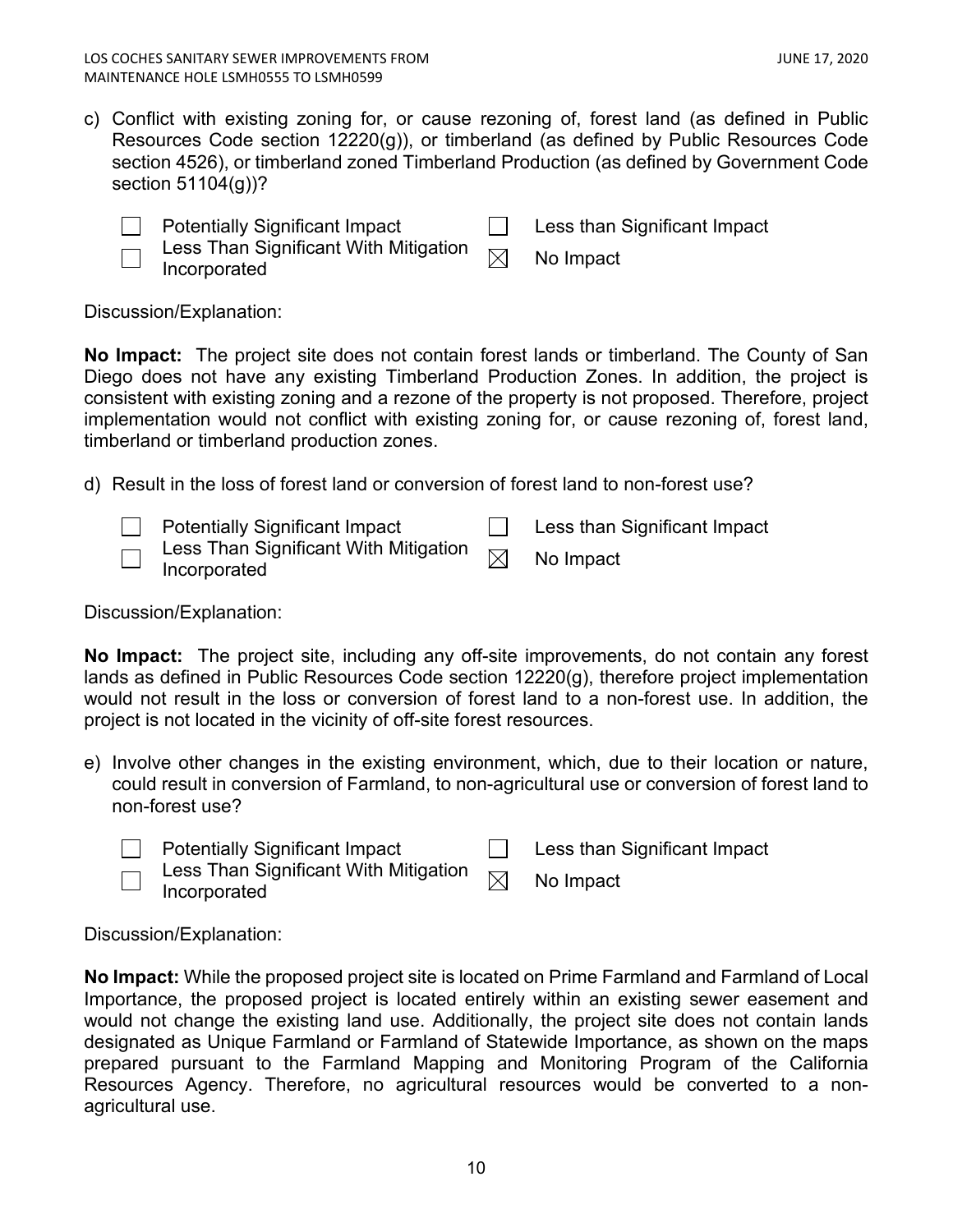# <span id="page-10-0"></span>**III. AIR QUALITY**

Where available, the significance criteria established by the applicable air quality management or air pollution control district may be relied upon to make the following determinations. Would the project:

a) Conflict with or obstruct implementation of applicable air quality plans?

Potentially Significant Impact **Less than Significant Impact** 

Less Than Significant With Mitigation  $\text{Less}$  Trian Significant With Mitigation  $\boxtimes$  No Impact Incorporated

Discussion/Explanation:

**No Impact:** The project proposes sanitary sewer line facility improvements that would not affect implementation of applicable air quality plans or SANDAG growth projections used in development of the RAQS and SIP. The project proposes to rehabilitate a section of an existing sanitary sewer pipeline. The project does not propose a change in land use designation or development that would result in operational emissions. Therefore, there would not be operational emissions, and, therefore, the project would not conflict or obstruct implementation of applicable air quality plans, the RAQS or the SIP on a project-based or cumulative level.

b) Result in a cumulatively considerable net increase of any criteria pollutant for which the project region is non-attainment under an applicable federal or state ambient air quality standard?

Potentially Significant Impact  $\boxtimes$  Less than Significant Impact  $\Box$ 

Less Than Significant With Mitigation Less Than Significant With Mitigation **No Impact**<br>Incorporated

Discussion/Explanation:

In general, air quality impacts from land use projects are the result of emissions from motor vehicles, and from short-term construction activities associated with such projects. The San Diego County Land Use Environment Group (LUEG) has established guidelines for determining significance which incorporate the Air Pollution Control District's (SDAPCD) established screening-level criteria for all new source review (NSR) in APCD Rule 20.2. These screeninglevel criteria can be used as numeric methods to demonstrate that a project's total emissions (e.g. stationary and fugitive emissions, as well as emissions from mobile sources) would not result in a significant impact to air quality. Since APCD does not have screening-level criteria for emissions of volatile organic compounds (VOCs), the use of the screening level for reactive organic compounds (ROC) from the South Coast Air Quality Management District (SCAQMD) for the Coachella Valley (which are more appropriate for the San Diego Air Basin) are used.

The proposed project is located within the San Diego Air Basin (SDAB). Under the California Ambient Air Quality Standard (CAAQS), the SDAB is presently in non-attainment for the 1-hour and 8-hour concentrations for Ozone  $(O_3)$ . SDAB is also presently in non-attainment for the annual geometric mean and for the 24-hour concentrations of Particulate Matter less than or equal to 10 microns (PM<sub>10</sub>) and 2.5 microns (PM<sub>2.5</sub>). O<sub>3</sub> is formed when VOCs and nitrogen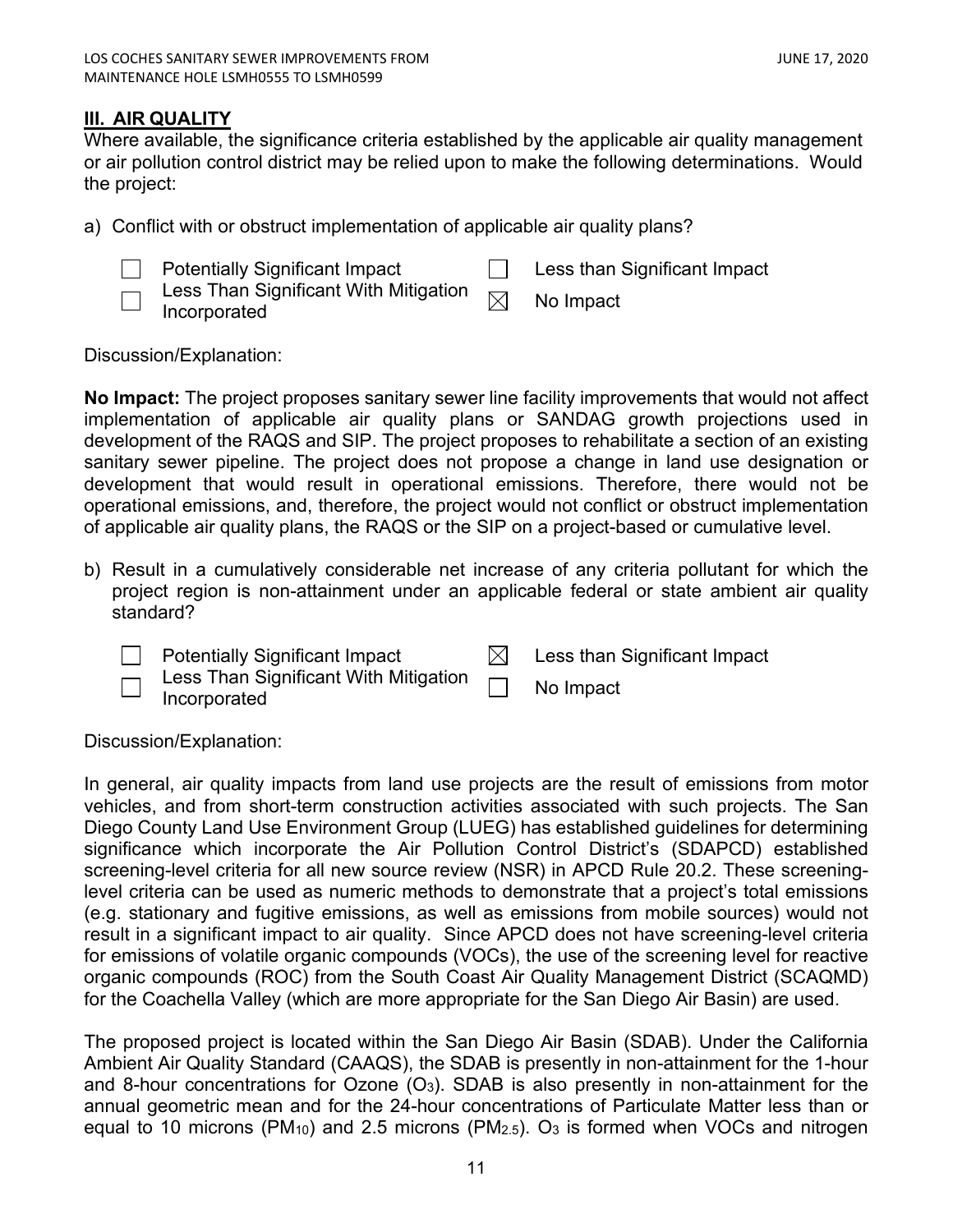oxides ( $NO<sub>x</sub>$ ) react in the presence of sunlight. VOC sources include any source that burns fuels (e.g., gasoline, natural gas, wood, oil); solvents; petroleum processing and storage; and pesticides. Sources of PM10 in both urban and rural areas include: motor vehicles, wood burning stoves and fireplaces, dust from construction, landfills, agriculture, wildfires, brush/waste burning, and industrial sources of windblown dust from open lands.

**Less Than Significant Impact:** The project proposes to rehabilitate a section of an existing sanitary sewer pipeline. This would protect and stabilize the long-term safety and reliability of the sewer pipeline, to reduce the likelihood of future sewage spills and damage caused by pipe erosion.

No operational source of emissions are proposed as part of the project. However, short-term air quality emissions associated with construction of the proposed project could include emissions of: PM<sub>10</sub>, PM<sub>2.5</sub>, NO<sub>x</sub>, SO<sub>x</sub>, CO, and VOCs. Grading activities associated with the construction would be subject to the San Diego County Grading, Clearing and Watercourses Ordinance, which requires the implementation of dust control measures. Emissions from construction would be limited to the duration of construction earthwork, localized, and temporarily resulting in PM<sub>10</sub> and VOC emissions below the screening-level criteria established by the LUEG guidelines for determining significance.

As stated above, the objective of the project is to rehabilitate and protect an existing sewer pipeline. The project would not increase vehicle trips, vehicles miles travelled, or roadway capacity. Therefore, potential operation emissions associated with the proposed project are not expected to create a cumulatively considerable impact, nor a considerable net increase in criteria pollutants. As such, the proposed project's potential impacts due to cumulatively considerable net increase of criteria pollutants would be less than significant.

The construction-related emissions of the criteria pollutants would not exceed the County's significance level thresholds for construction and, therefore, would not cause a significant direct impact. These thresholds were developed based on the CAA de minimis level, which are designed to provide limits below which project emissions from an individual project would not significantly affect regional air quality or the timely attainment of the NAAQS and CAAQS. The construction contractor is required to incorporate standard County-required dust control measures, and construction is expected to be short-term (6 months), and the project would not result in operational emissions. Upon review of cumulative projects in the vicinity of the County's proposed project, none were identified that would contribute to a significant air quality impact in combination with the proposed project. Therefore, the project would not result in a cumulatively considerable net increase in emissions of ozone,  $PM_{10}$ , or  $PM_{2.5}$ , and impacts would be less than significant.

c) Expose sensitive receptors to substantial pollutant concentrations?

Potentially Significant Impact  $\boxtimes$  Less than Significant Impact

Less Than Significant With Mitigation Incorporated **Incorporated** 

Discussion/Explanation: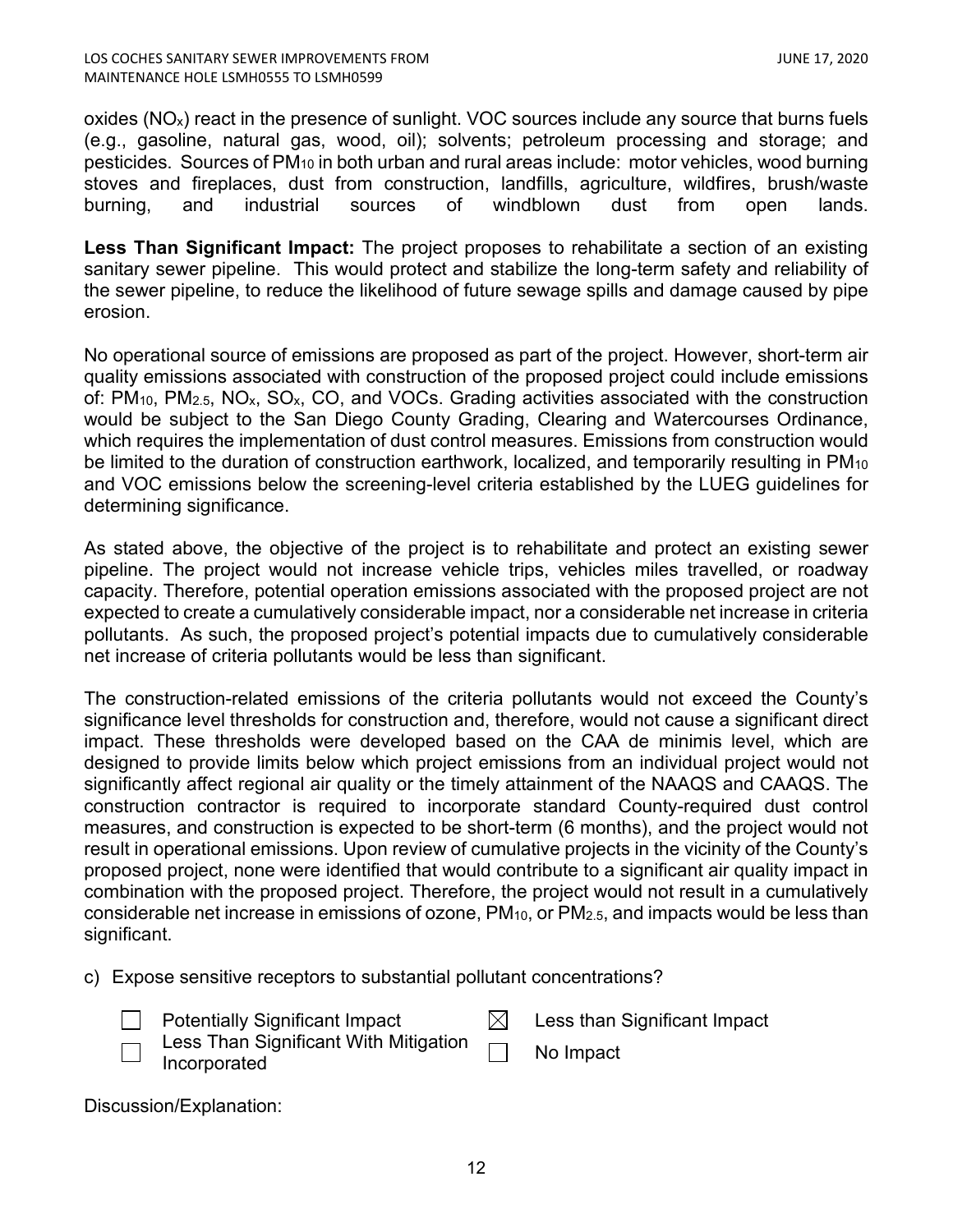Air quality regulators typically define sensitive receptors as schools (Preschool-12<sup>th</sup> Grade), hospitals, resident care facilities, or day-care centers, or other facilities that may house individuals with health conditions that would be adversely impacted by changes in air quality. The County of San Diego also considers residences as sensitive receptors since they house children and the elderly.

**Less Than Significant Impact:** The project proposes to rehabilitate a section of an existing sanitary sewer pipeline. This would protect and stabilize the long-term safety and reliability of the sewer pipeline, to reduce the likelihood of future sewage spills and damage caused by pipe erosion. The project is located in a commercial and residential land use area. Due to construction methods to reduce particulate matter and the limited duration of proposed grading, this project does not propose uses or activities that would result in exposure of these identified sensitive receptors to significant pollutant concentrations and would not place sensitive receptors near carbon monoxide hotspots. In addition, the project would not contribute to a cumulatively considerable exposure of sensitive receptors to substantial pollutant concentrations because the proposed project, as well as the listed projects, have emissions below the screening-level criteria established by the LUEG guidelines for determining significance**.** Therefore, the potential for the proposed project to expose sensitive receptors to substantial concentrations due to temporary construction or operational impacts of the proposed project would be considered less than significant.

- d) Result in other emissions (such as those leading to odors) adversely affecting a substantial number of people?
	- Potentially Significant Impact **Less than Significant Impact** 
		- Less Than Significant With Mitigation  $L$  ess Trian Significant With Mitigation  $\boxtimes$  No Impact Incorporated

Discussion/Explanation:

**No Impact:** The project proposes to rehabilitate a section of an existing sanitary sewer pipeline. A temporary bypass pipeline will be used during the construction to divert sewer material away from construction areas so that there will not be areas of the sewer facility exposed to open air. The project does not include the construction or operation of heavy industrial or agricultural uses that are typically associated with odor complaints. During construction, use of the temporary bypass pipeline and diesel equipment may generate some temporary nuisance odors. However, exposure to odors associated with project construction would be short-term and temporary in nature. There would be no permanent or operational source of odors associated with the project. Therefore, the project would not result in the creation of objectionable odors or other emissions that may affect a substantial number of people.

# <span id="page-12-0"></span>**IV. BIOLOGICAL RESOURCES**

Section IV of the IS/MND is based on the Biological Resources Letter Report for the Los Coches Creek Sewer Improvements Project, dated June 12, 2020 (BRLR), prepared by RECON Environmental, Inc. Citations to impacts and mitigation are listed as referenced in the BRLR.

Would the project: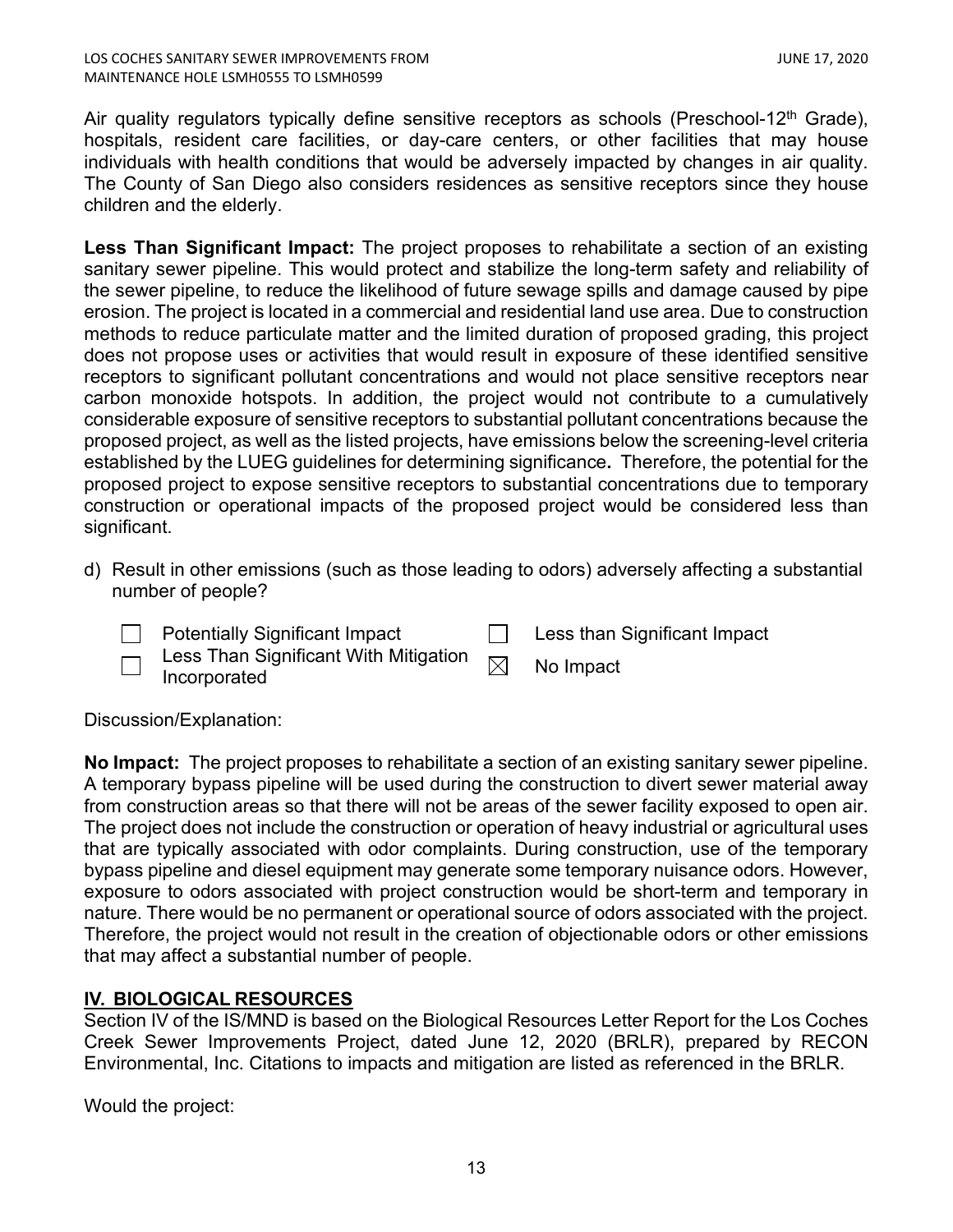- a) Have a substantial adverse effect, either directly or through habitat modifications, on any species identified as a candidate, sensitive, or special status species in local or regional plans, policies, or regulations, or by the California Department of Fish and Wildlife or U.S. Fish and Wildlife Service?
	- Potentially Significant Impact **Less than Significant Impact**
	- Less Than Significant With Mitigation Incorporated No Impact  $\boxtimes$

Discussion/Explanation:

# **Less Than Significant With Mitigation Incorporated:**

The BRLR includes a comprehensive review of the biological resources present and potentially present at the project site, as determined by surveys conducted by a qualified biologist in 2019 and 2020. Biological resources were mapped within the project footprint and an additional 20 foot buffer. Eleven vegetation communities, including six sensitive vegetation communities – southern willow scrub, mule fat scrub, herbaceous wetland, southern riparian forest, southern coast live oak riparian forest, and non-native riparian – were mapped with the survey area. Although no sensitive wildlife species were observed, seven species – Coronado skink, coastal whiptail, San Diego legless lizard, Cooper's hawk, yellow warbler, western red bat, and southern mule deer – have a moderate to high potential to occur. None of these species are state or federally listed as endangered or threatened. However, all are County of San Diego Group 1 or Group 2 species and many are California Department of Fish and Wildlife (CDFW) species of special concern. Additionally, Cooper's hawk and southern mule deer are Multiple Species Conservation Program (MSCP)-covered species, and Cooper's hawk is a CDFW watch list species. No sensitive plant species were observed or have the potential to occur.

To reduce impacts to sensitive species during the Migratory Bird Treaty Act (MBTA) general avian breeding season (February 1-September 15) and/or the raptor breeding season (January 15-July 15), construction in or adjacent to suitable habitat shall be avoided to the extent feasible. However, impacts to species may occur if earthwork or vegetation trimming/clearing will occur during the avian breeding season, including impacts to roosting western red bats. The following impacts will be addressed through avoidance/mitigation measures as follows:

BIO-3: Temporary impacts as a result of vegetation trimming and permanent impacts as a result of earthwork to a combined total of 0.21 acre of suitable habitat types has potential to result in significant direct impacts to Cooper's hawk and yellow warbler. Additionally, increased noise levels due to construction during the breeding seasons for these species (January 15 to July 15) for Cooper's hawk and February 1 to August 31 for yellow warbler) could result in indirect impacts to any individuals determined to be nesting within the habitats adjacent to the project impact areas.

Nesting bird species covered under the MBTA or CFGC Section 3503 also have potential to be directly impacted by the temporary impacts, as a result of vegetation trimming and permanent impacts as a result of earthwork.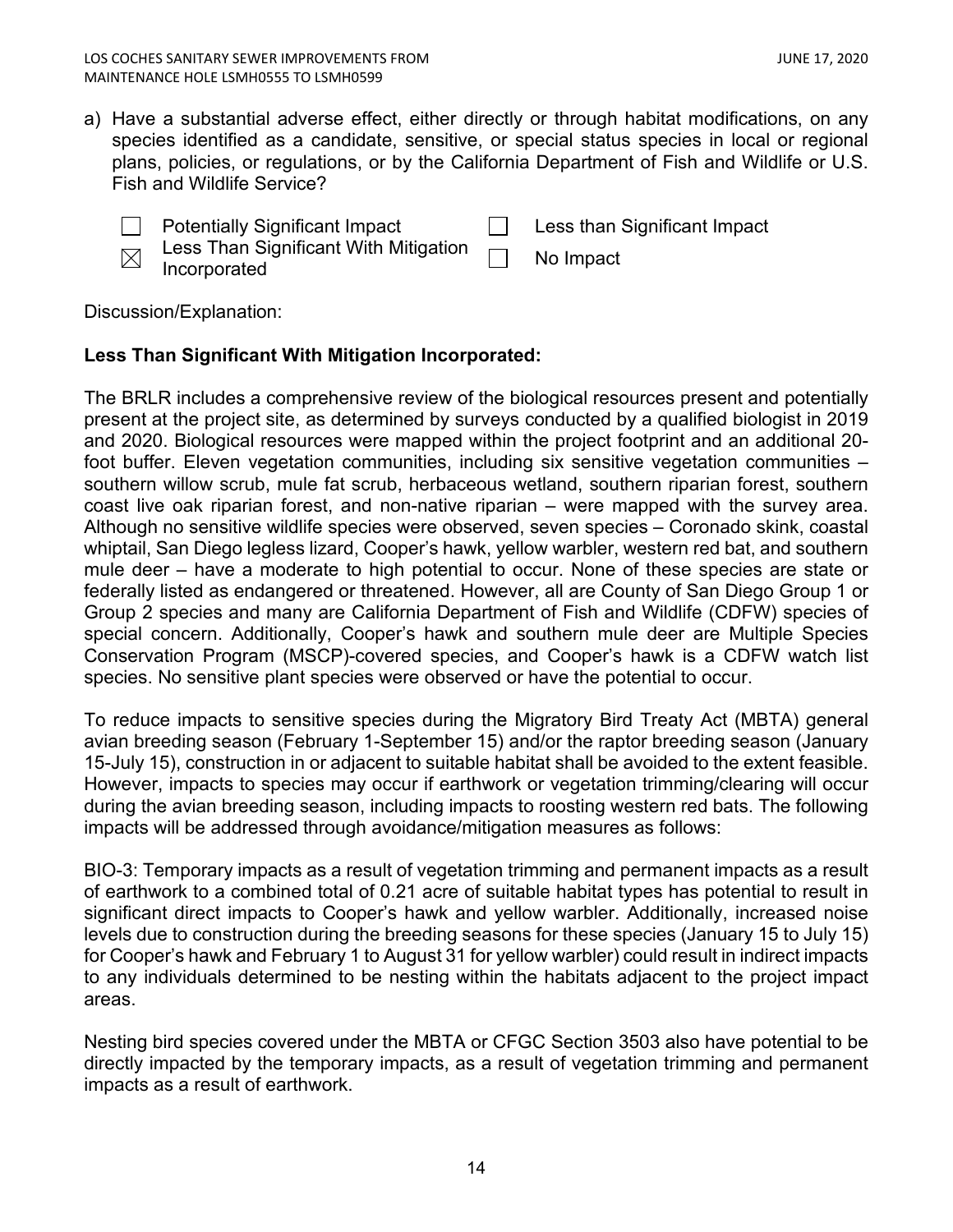BIO-4: Direct impacts to roosting western red bats could occur during any vegetation trimming of trees with potential to support this species day-roosting. This would be significant and would require species-specific avoidance, minimization, and/or mitigation measures.

Implementation of mitigation measures MIT-BIO-3 and MIT-BIO-4 would reduce impacts to the sensitive birds, raptors and mammals with moderate to high potential to occur within the proposed project area to a level less than significant.

MIT-BIO-3: To avoid direct impacts to potentially nesting individuals of sensitive bird species, a qualified biologist will conduct a survey prior to the start of construction activities. The preconstruction survey will be conducted within 10 calendar days prior to the start of construction activities (including removal of vegetation). If an active bird nest is found, additional measures will be implemented to ensure that take of birds or eggs or disturbance of breeding activities is avoided. With implementation of these measures, the project is expected to avoid significant direct and indirect impacts to Cooper's hawk and yellow warbler, as well as species protected by the MBTA or California Fish & Game Code (CFGC).

MIT-BIO-4: To avoid direct impacts to any potentially roosting western red bats, a biological monitoring will survey any trees with potential to support this species that are proposed for trimming immediately prior to the trimming activities. If any trees are occupied by western red bat, additional avoidance/mitigation measures will be implemented, as recommended by the biological monitor. The biological monitor will be present during all vegetation removal and tree trimming at the occupied habitat. With the implementation of these measures, the project is expected to avoid significant direct impacts to western red bat.

Cumulative impacts from the project were evaluated with regard to past, present, and future projects within the project vicinity. While there would be a small permanent loss of riparian habitat, the impacts would be minimal and are not expected to contribute to cumulative loss of habitat for sensitive wildlife species with potential to occur on or around the proposed project area.

Therefore, any substantial adverse effect, either directly or through habitat modifications, on any species identified as a candidate, sensitive, or special status species in local or regional plans, policies, or regulations, or by the California Department of Fish and Wildlife or U.S. Fish and Wildlife Service will be mitigated to a level below significance.

b) Have a substantial adverse effect on any riparian habitat or other sensitive natural community identified in local or regional plans, policies, regulations or by the California Department of Fish and Wildlife or US Fish and Wildlife Service?



Potentially Significant Impact **Less than Significant Impact** 

Less Than Significant With Mitigation <sub>[\_</sub>\_\_\_ No Impact<br>Incorporated

Discussion/Explanation:

**Less Than Significant With Mitigation Impact**: Earthwork is required in areas where structural reinforcements are necessary in sections of the pipeline. Proposed earthwork areas contain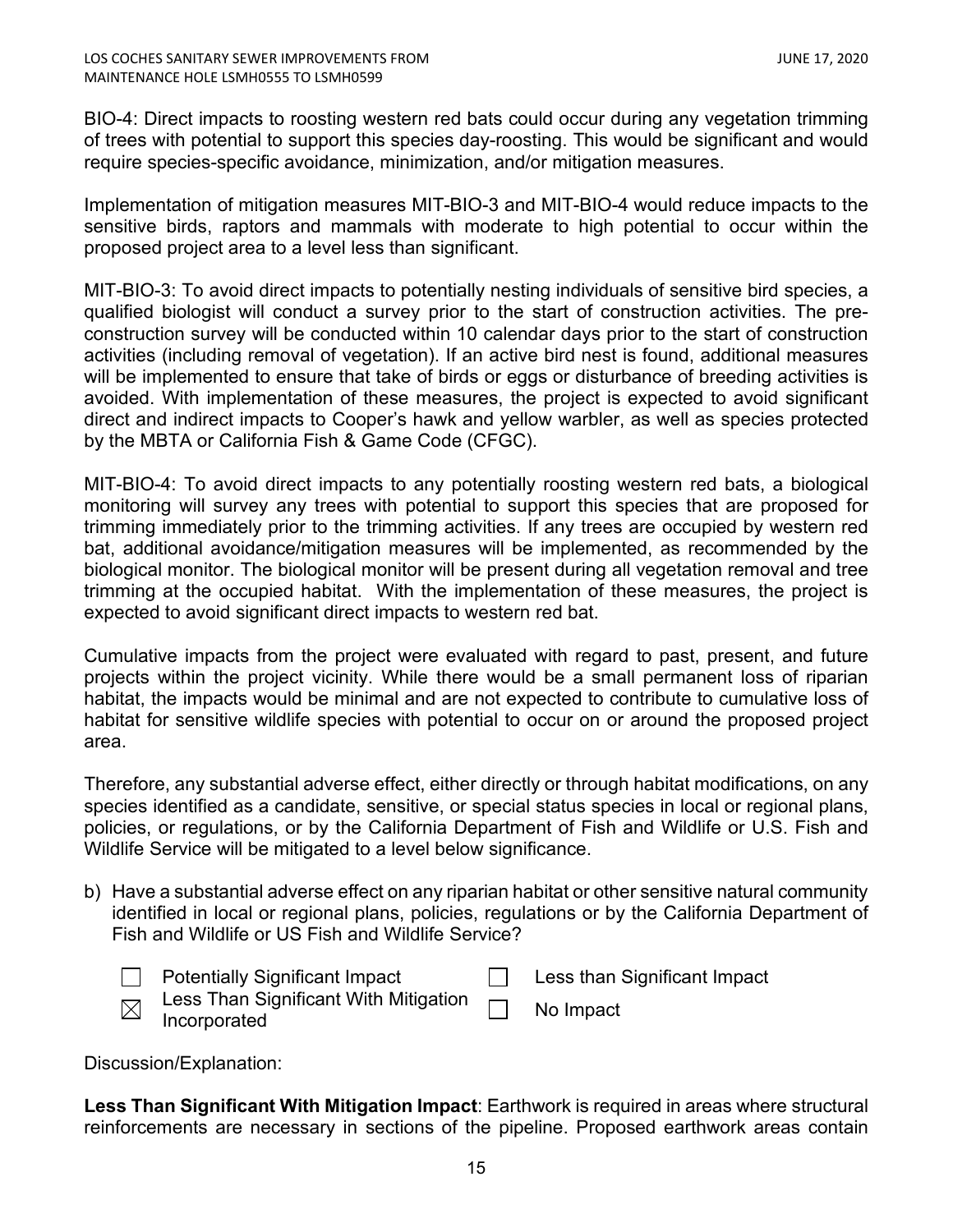riparian habitat and other sensitive natural communities including Herbaceous Wetland, Southern Riparian Forest, Southern Coast Live Oak Riparian Forest, and Non-Vegetated Channel, as defined by the County of San Diego MSCP, CDFW, US Fish and Wildlife Service. No sensitive plant species were observed or have a moderate or high potential to occur within the proposed project site. The acreages of vegetation communities/land cover types throughout the survey area are listed in Table 1 below.

| Table 1                                 |       |  |
|-----------------------------------------|-------|--|
| <b>Vegetation Communities On-site</b>   |       |  |
| Vegetation Type                         | Acres |  |
| No Tier                                 |       |  |
| Non-vegetated Channel                   | 0.42  |  |
| Tier I                                  |       |  |
| Southern Willow Scrub                   | 0.02  |  |
| Mule Fat Scrub                          | 0.02  |  |
| Herbaceous Wetland                      | 0.07  |  |
| Southern Riparian Forest                | 0.40  |  |
| Southern Coast Live Oak Riparian Forest | 0.53  |  |
| Non-native Riparian                     | 0.01  |  |
| Tier IV                                 |       |  |
| Eucalyptus Woodland                     | 0.44  |  |
| Non-native Woodland                     | 0.21  |  |
| Disturbed Habitat                       | 3.45  |  |
| Urban/Developed                         | 5.33  |  |
| Total                                   | 10.90 |  |

Within the 10.90-acre survey area, the proposed project would result in permanent impacts to minor sections of vegetation communities due to the installation of ACB within the three pipe replacement and concrete encasement areas. Temporary impacts to vegetation and nonvegetated land would result from the installation of CIPP, potentially requiring trimming of vegetation around some maintenance holes, and vegetation clearing in access routes for equipment. As shown in Table 2 below, direct impacts as a result of earthwork for pipe replacement and concrete encasement total 0.10 acre, including 0.07 acre of permanent impacts and 0.03 acre of temporary impacts, resulting from the installation of ACB. However, because the interlocking ACB is constructed with voids of 30%, they can support vegetation and these areas would be backfilled with native soil and revegetated using native hydroseed, therefore permanent impact calculations here are reduced by 30 percent.

BIO-1: A total of 0.03 acre of permanent impacts would occur to sensitive vegetation communities, including herbaceous wetland and southern riparian forest, and 0.21 acre of temporary impacts to mule fat scrub, herbaceous wetland, southern riparian forest, and southern coast live oak riparian forest. The acreages of vegetation communities/land cover types and permanent and temporary impacts are listed in Table 2.

| Table 2<br>Project Impacts to Vegetation Communities/Land Cover Types and Mitigation Required |         |                    |                   |                      |            |
|-----------------------------------------------------------------------------------------------|---------|--------------------|-------------------|----------------------|------------|
|                                                                                               |         |                    |                   | Mitigation           |            |
|                                                                                               | Survey  | Temporary          | Permanent         | Ratio for            |            |
|                                                                                               | Area    | Impacts            | Impacts           | Permanent            | Mitigation |
| Vegetation Community/Land Cover Type                                                          | (acres) | $(\text{acres})^1$ | (acres)           | Impacts <sup>2</sup> | Required   |
| Southern Willow Scrub (Tier I)                                                                | 0.02    | 0.00               | 0.00              | 1:1                  |            |
| Mule Fat Scrub (Tier I)                                                                       | 0.02    | 0.01               | 0.00              | 1:1                  | --         |
| Herbaceous Wetland (Tier I)                                                                   | 0.07    | 0.01 <sup>3</sup>  | 0.02 <sup>3</sup> | 1:1                  | 0.02       |
| Southern Riparian Forest (Tier I)                                                             | 0.40    | 0.10 <sup>3</sup>  | 0.01 <sup>3</sup> | 1:1                  | 0.01       |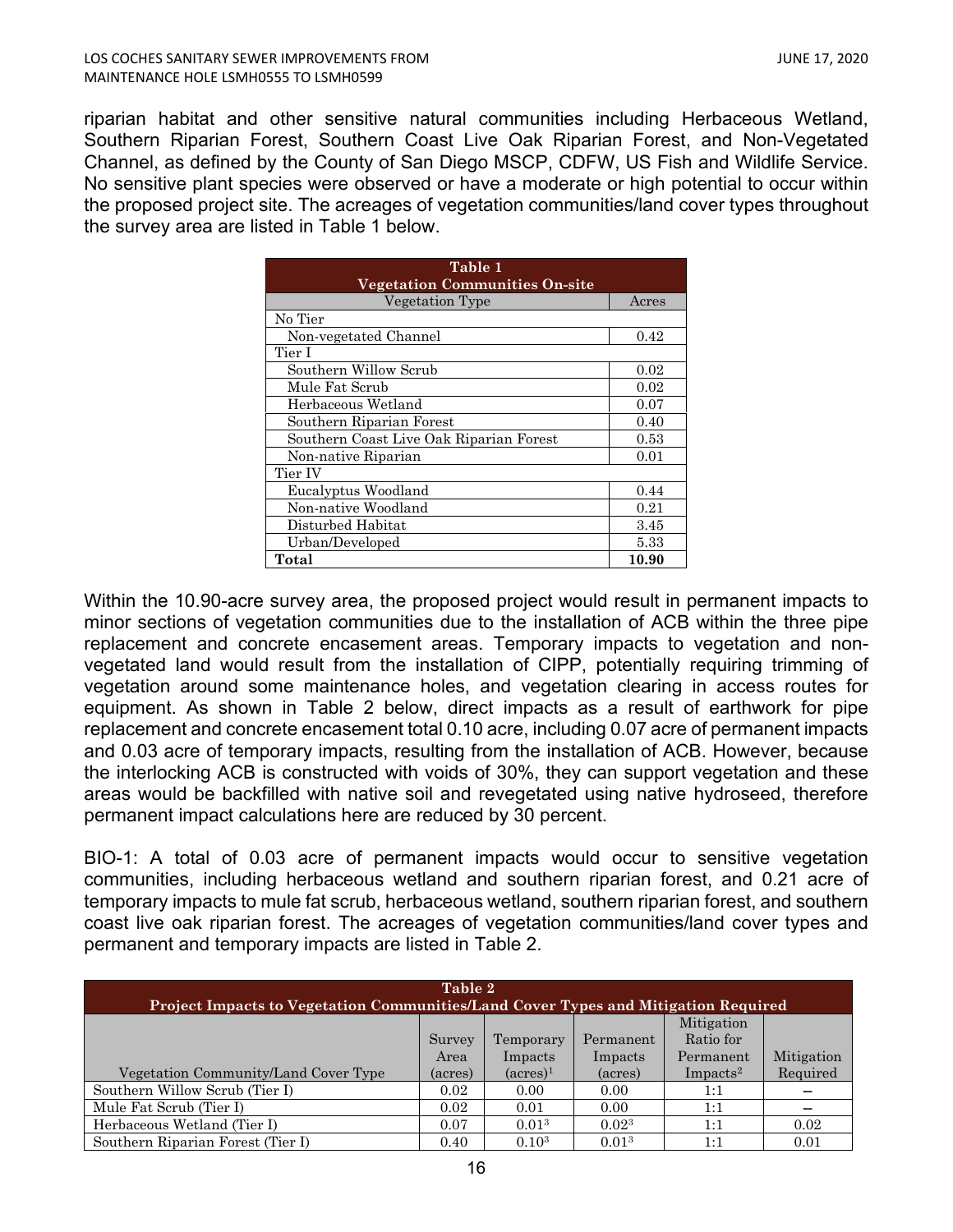### LOS COCHES SANITARY SEWER IMPROVEMENTS FROM JUNE 17, 2020 MAINTENANCE HOLE LSMH0555 TO LSMH0599

| Southern Coast Live Oak Riparian Forest (Tier I) | 0.53  | 0.09              | 0.00       | 1:1   | --   |
|--------------------------------------------------|-------|-------------------|------------|-------|------|
| Non-native riparian (Tier $I4$ )                 | 0.01  | 0.00              | 0.00       | 0:1   | --   |
| Non-vegetated channel (No Tier <sup>5</sup> )    | 0.42  | 0.09 <sup>3</sup> | $0.01^{3}$ | 0:1   |      |
| Eucalyptus Woodland (Tier IV)                    | 0.44  | 0.07              | 0.00       | 0:1   |      |
| Non-native Woodland (Tier IV)                    | 0.21  | 0.05              | 0.00       | 0:1   | --   |
| Disturbed Habitat (Tier IV)                      | 3.45  | $0.44^{3}$        | $0.02^{3}$ | 0:1   | --   |
| Urban/Developed (Tier IV)                        | 5.33  | $0.45^3$          | $0.01^{3}$ | 0:1   | --   |
| Total                                            | 10.90 | $1.31^{3}$        | $0.07^{3}$ | $- -$ | 0.03 |

1Areas of temporary impacts to Tier I vegetation communities would be restored to their pre-impact conditions. 2Ratios may vary based on the location of mitigation and whether or not it meets the definition of a Biological Resources Core Area

<sup>3</sup>Permanent impact totals have been reduced by 30 percent and the reduced acreages has been added to their respective temporary impact totals.

4No mitigation ratio is proposed for this community because it is dominated by a California Invasive Plant Council high rated non-native plant species. However, this vegetation may be considered wetland waters of the U.S. and/or State and mitigation may be required as part of project-specific permits.

5Non-vegetated channel is not considered a sensitive vegetation community, but mitigation for impacts to these areas would likely be required by the wetland agencies.

MIT-BIO-1: In-kind mitigation for 0.01 acre of permanent impacts to southern riparian forest and 0.02 acre of permanent impacts to herbaceous wetland shall occur at a 1:1 ratio, in accordance with the MSCP. This compensatory mitigation may occur via onsite restoration/habitat creation or off-site through preservation or purchase of mitigation credits at an approved mitigation bank. Mitigation for impacts to temporarily impacted sensitive vegetation communities will occur via the restoration of these temporary impact areas to their pre-impact conditions.

No substantial edge effects will be created through the impacts to vegetation communities due to the small size of the impact areas and the abundance of existing disturbed habitat throughout the surrounding area. The use of ACB to overlay the pipe within the pipe replacement and concrete encasement areas will provide stabilization of the streambed surfaces and is not expected to significantly alter the hydrologic regime of the creek. Other potential constructionrelated indirect impacts (erosion, dust, etc.) are expected to be minimal, due to the small size of the project and construction BMP measures. Therefore, indirect impacts to vegetation communities are not expected to be significant.

To avoid any cumulative impacts to these vegetation communities, the project will comply with CDFW or US Fish and Wildlife Service-approved compensatory mitigation for permanent impacts to sensitive vegetation communities. No sensitive plant species will be impacted by the project.

Therefore, any adverse effect, whether direct or indirect, on riparian habitat or other sensitive natural community identified in local or regional plans, policies, regulations or by the CDFW or US Fish and Wildlife Service, will be mitigated to a level below significance.

c) Have a substantial adverse effect on state or federally protected wetlands (including, but not limited to, marsh, vernal pool, coastal, etc.) through direct removal, filling, hydrological interruption, or other means?

| <b>Potentially Significant Impact</b>                                                                                                                                                                                                         | Less than Significant Impact |
|-----------------------------------------------------------------------------------------------------------------------------------------------------------------------------------------------------------------------------------------------|------------------------------|
| $\mathsf{L}$ and $\mathsf{L}$ and $\mathsf{C}$ is set in the set if $\mathsf{M}$ it is a set in the set in the set is set in the set in the set in the set in the set in the set in the set in the set in the set in the set in the set in th |                              |



Less Than Significant With Mitigation Incorporated No Impact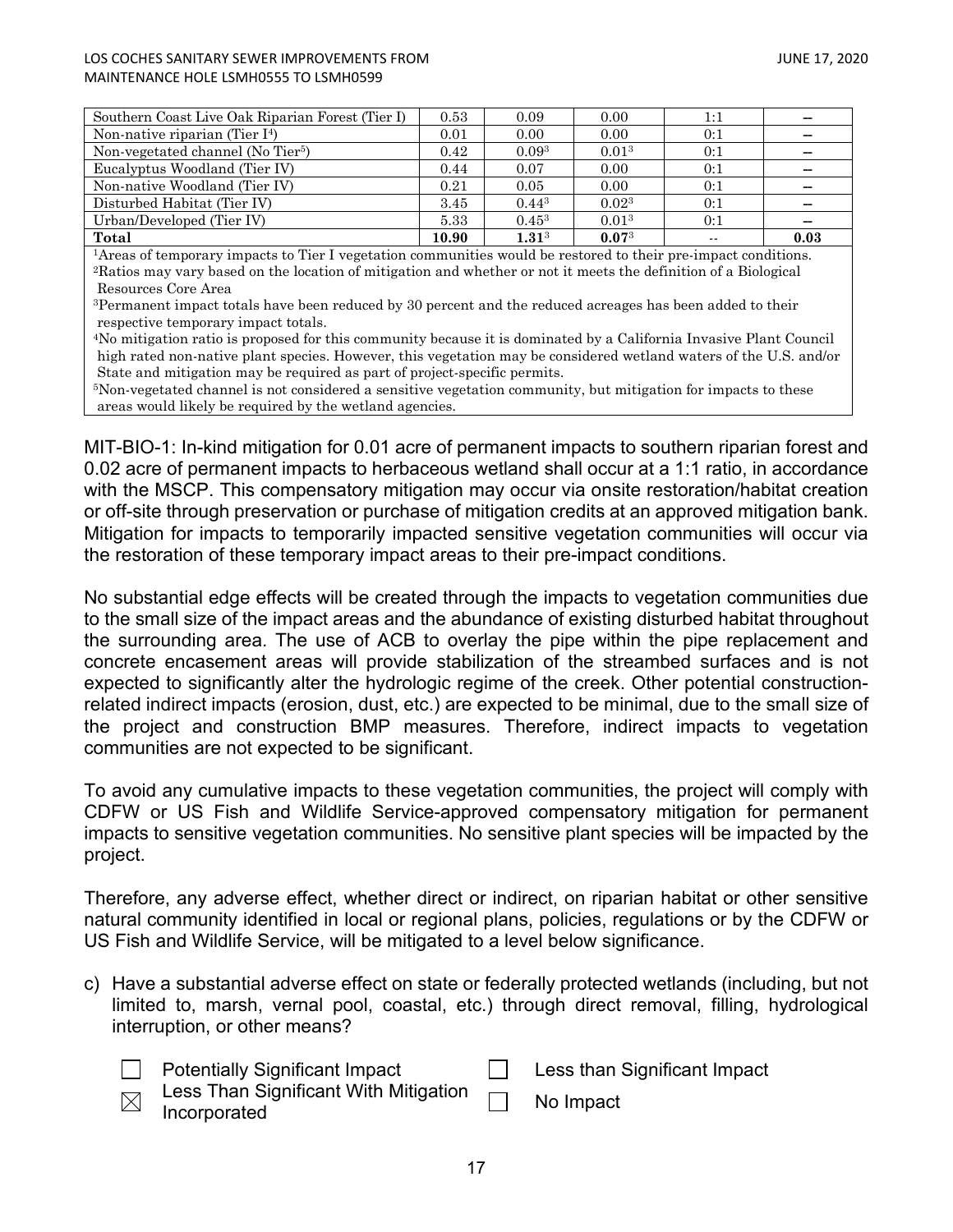## Discussion/Explanation:

**Less Than Significant Impact With Mitigation Incorporated:** The USFWS has developed a series of maps, known as the National Wetlands Inventory (NWI) to illustrate wetlands and deepwater habitat across the country. A review of this database showed Freshwater Forested/Shrub Wetland and Riverine NWI features within the proposed project area. The field investigation showed proposed earthwork areas generally parallel to the Creek, crossing it in many locations.

The project proposes permanent and temporary impacts from the earthwork and placement of ACB to overlay concrete encasement areas. The use of ACB for pipeline stabilization, in lieu of poured concrete, was selected in an effort to reduce the placement of permanent fill in the streambed while meeting the structural requirements to preserve the sewer pipeline. It is designed with large voids to allow the percolation of water and plant establishment, allowing for minimal impacts to the functions and values of Los Coches Creek. The permanent and temporary impacts to jurisdictional areas are listed in BIO-2 and in Table 3 below.

BIO-2: A total of 0.024 acre of permanent impacts would occur to Wetland Waters of the U.S./State and an additional 0.003 acre of permanent impacts would occur to Wetland Waters of the State. Permanent impacts to Non-wetland Waters of the U.S./State would total 0.015 acre and 100 linear feet. A total of 0.027 acre of temporary impacts would occur to Wetland Waters of the U.S./State and an additional 0.183 acre of temporary impacts would occur to Wetland Waters of the State. Temporary impacts to Non-wetland Waters of the U.S./State would total 0.105 acre and 344 linear feet.

MIT-BIO-2: Unavoidable impacts to jurisdictional waters may be authorized by the USACE through the Section 404 Permit Program, by the CDFW through a 1602 Streambed Alteration Agreement, and by the RWQCB through a 401 State Water Quality Certification. Approved impacts to USACE, CDFW, and RWQCB jurisdictional waters require mitigation through habitat creation, enhancement, and/or credits in a mitigation bank to achieve a no-net loss of jurisdictional waters.

Mitigation will be analyzed as part of the consultation process with applicable jurisdictional agencies and implemented as conditions of the project. The non-wetland waters portions of Los Coches Creek that will be temporarily impacted by the use of access routes that cross the creek channel and would be restored to their pre-impact contours and conditions. The restoration of temporarily impacted jurisdictional areas will be analyzed as part of the consultation process.

| Table 3<br><b>Project Impacts to Jurisdictional Areas</b> |                     |                  |                  |  |  |
|-----------------------------------------------------------|---------------------|------------------|------------------|--|--|
|                                                           | <b>Total Survey</b> | Temporary        | Permanent        |  |  |
|                                                           | Area in Acres       | Impacts in Acres | Impacts in Acres |  |  |
| Jurisdictional Areas                                      | (linear feet)       | (linear feet)    | (linear feet)    |  |  |
| <b>USACE Total Jurisdiction</b>                           | 0.667(1,567)        | 0.132(344)       | 0.039(100)       |  |  |
| Wetland Waters of the U.S.                                | 0.131               | 0.027            | 0.024            |  |  |
| Non-wetland Waters of the U.S.**                          | 0.536(1.567)        | 0.105(344)       | 0.015(100)       |  |  |
| CDFW and RWQCB Total Jurisdictional Areas*                | 1.270(1,567)        | 0.288(344)       | 0.042(100)       |  |  |
| Wetland Waters of the State (Riparian Habitat)            | 0.734               | 0.183            | 0.027            |  |  |
| Non-wetland Waters of the State (Streambed)**             | 0.536(1.567)        | 0.105(344)       | 0.015(100)       |  |  |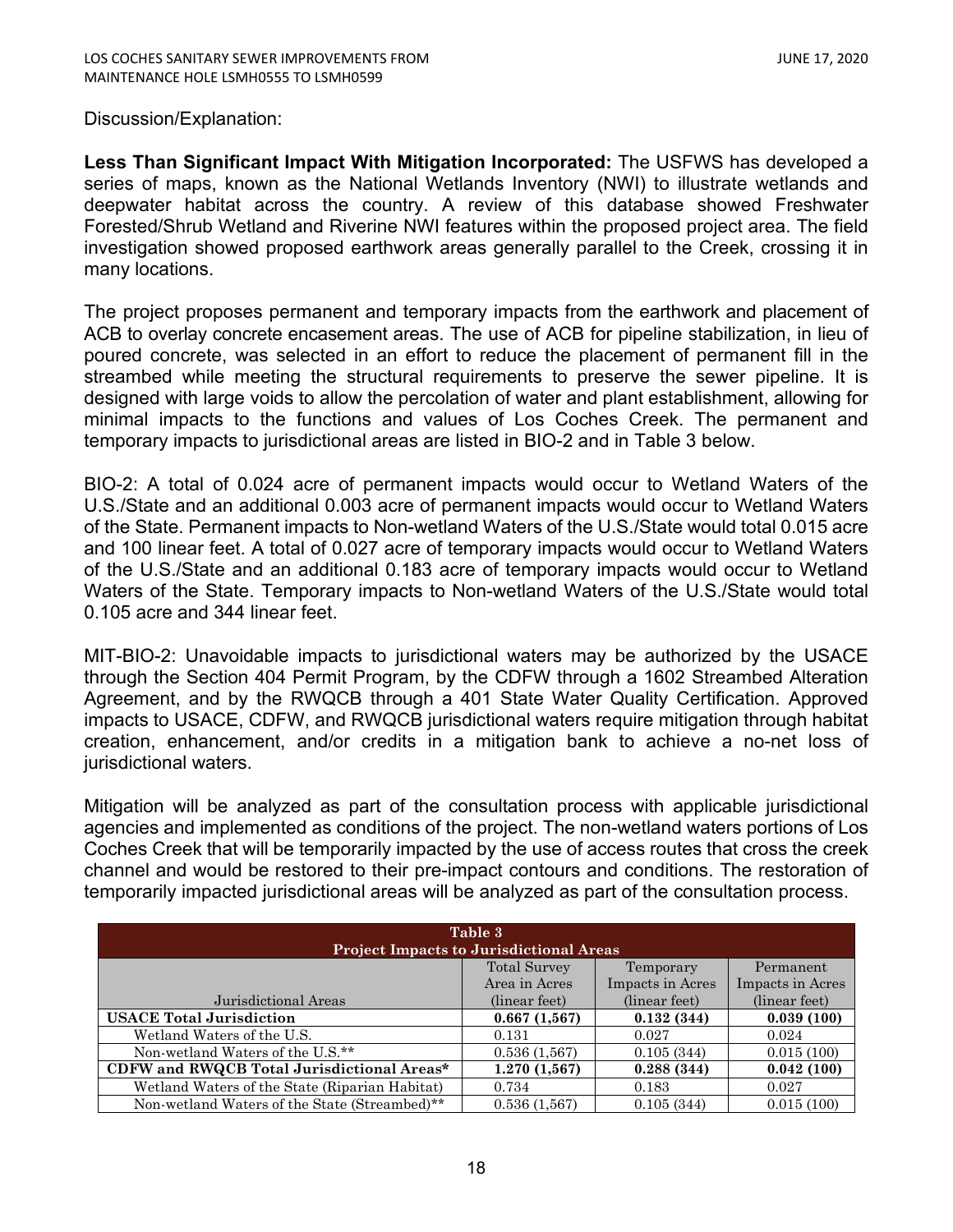\*CDFW/RWQCB area of jurisdiction includes all USACE jurisdictional waters. \*\*Non-wetland waters/streambed area not included in the wetland/riparian areas so that no area is counted twice for the same jurisdiction.

d) Interfere substantially with the movement of any native resident or migratory fish or wildlife species or with established native resident or migratory wildlife corridors, or impede the use of native wildlife nursery sites?

Potentially Significant Impact  $\boxtimes$  Less than Significant Impact Less Than Significant With Mitigation

Incorporated **Incorporated** No Impact

Discussion/Explanation:

**Less than Significant Impact:** The BRLR determined that several non-special status wildlife species have a moderate to high potential to occur within the survey area and could be affected by the project: Coronado skink, San Diegan whiptail, San Diegan legless lizard, Cooper's hawk, yellow warbler, western red bat, and southern mule deer. Potential impacts to these wildlife species will be mitigated by pre-construction biological surveys, and in conjunction with the habitat-based mitigation. No sensitive wildlife species were observed on or around the proposed project area. Movement of large terrestrial wildlife is not expected to occur through the survey area, which is mostly constrained by surrounding development. Wildlife occurring within the large expanses of undeveloped land south and east of the survey area as part of the Crestridge Ecological Reserve may occasionally utilize the survey area, including Los Coches Creek. However, the creek and survey area contain a patchwork of developed and undeveloped land and do not provide connectivity to any other large areas of undeveloped land. Therefore, the survey area does not function as a wildlife movement corridor.

Further, the project site is not located within or adjacent to any USFWS-designated critical habitat. The natural habitat within the proposed project earthwork is limited to impacts to herbaceous wetland, southern riparian forest, and non-vegetated channel. Therefore, while the project earthwork would cause temporary and minimal permanent impacts to a number of sensitive vegetation communities and sensitive animal species, the project would not interfere substantially with the movement of any native resident or migratory fish or wildlife species or with established native resident or migratory wildlife corridors, and, therefore, impacts would be less than significant.

e) Conflict with any local policies or ordinances protecting biological resources, such as a tree preservation policy or ordinance?

|   | <b>Potentially Significant Impact</b>                        | Less than Significant Impact |
|---|--------------------------------------------------------------|------------------------------|
| └ | $\Box$ Less Than Significant With Mitigation<br>Incorporated | No Impact                    |

Discussion/Explanation:

**Less Than Significant Impact:** The proposed project site is located within the adopted South County MSCP and is located on lands designated by the MSCP as "Unincorporated Land in Metro-Lakeside-Jamul Segment". The project would comply with the County's MSCP Subarea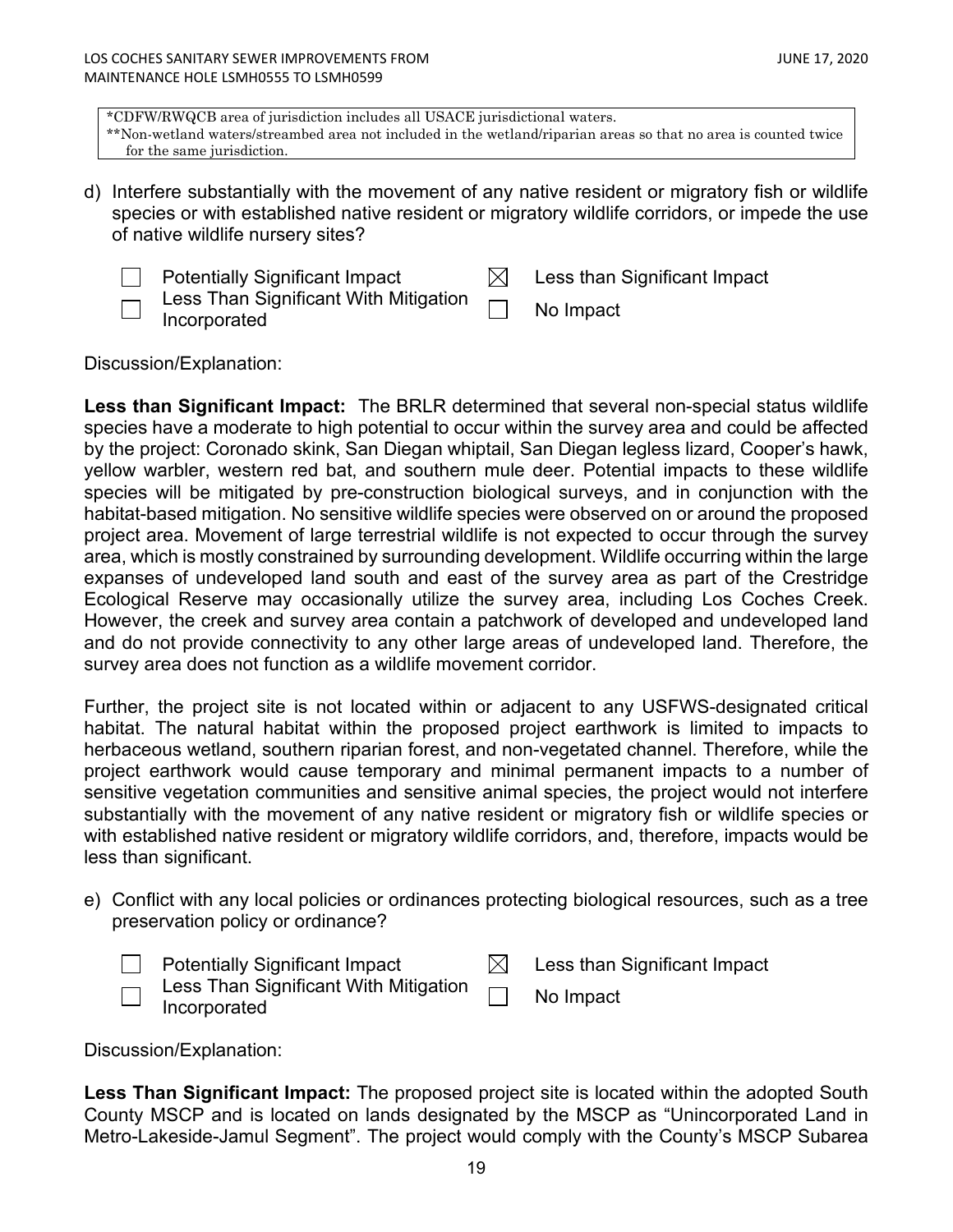Plan, Biology Guidelines, and BMO; therefore, the project would not affect the subregional NCCP Process. Mitigation measures MIT-BIO-1, discussed in this Initial Study, Biological Resources Section IV(b) and MIT-BIO-2, discussed in Section IV(c), are proposed to reduce the impact to a level of less than significant. By incorporating these measures, the proposed project will not conflict with the provisions of any adopted Habitat Conservation Plan, Natural Communities Conservation Plan, other approved local, regional or state habitat conservation plan or any other local policies or ordinances that protect biological resources.

If construction activities are to occur within the MBTA avian or raptor breeding season as discussed in BIO-3 or BIO-4 in Section IV (a), pre-construction surveys as discussed in Biological Resources Section IV(a) MIT-BIO-3 and MIT-BIO-4 will preclude impacts to nesting birds.

The proposed project is exempt from the County's RPO, which regulates land within unincorporated San Diego County, because the project is an essential public facility pursuant to Article 5 (Exemptions), No. 3. Therefore, the proposed project would not conflict with this local policy, protecting biological resources.

f) Conflict with the provisions of any adopted Habitat Conservation Plan, Natural Communities Conservation Plan (NCCP), or other approved local, regional or state habitat conservation plan?

| $\Box$ Potentially Significant Impact                                      | Less than Significant Impact |
|----------------------------------------------------------------------------|------------------------------|
| $\Box$ Less Than Significant With Mitigation $\Box$<br>$\Box$ Incorporated | No Impact                    |

Discussion/Explanation:

**Less Than Significant Impact:** The County's MSCP Subarea Plan was prepared to guide implementation of the MSCP Plan in the South County subarea, including the project area. The proposed project site is located within the adopted South County MSCP and is located on lands designated by the MSCP as "Unincorporated Land in Metro-Lakeside-Jamul Segment". The project is consistent with the County's MSCP Subarea Plan, Biology Guidelines, including mitigation ratios, and the Biological Mitigation Ordinance; therefore, the project would not affect the subregional NCCP Process.

As such, mitigation measures MIT-BIO-1, discussed in this Initial Study, Biological Resources Section IV(b) and MIT-BIO-2, discussed in Section IV(c), are consistent with MSCP mitigation requirements and are proposed to reduce the impact to a level of less than significant. By incorporating these measures, the proposed project would not conflict with the provisions of any adopted Habitat Conservation Plan, NCCP, other approved local, regional or state habitat conservation plan or any other local policies or ordinances that protect biological resources.

The proposed project is exempt from the County's RPO, which regulates land within unincorporated San Diego County, because the project is an essential public facility pursuant to Article 5 (Exemptions), No. 3. Therefore, the proposed project would not conflict with this local policy protecting biological resources, including adopted habitat conservation plans.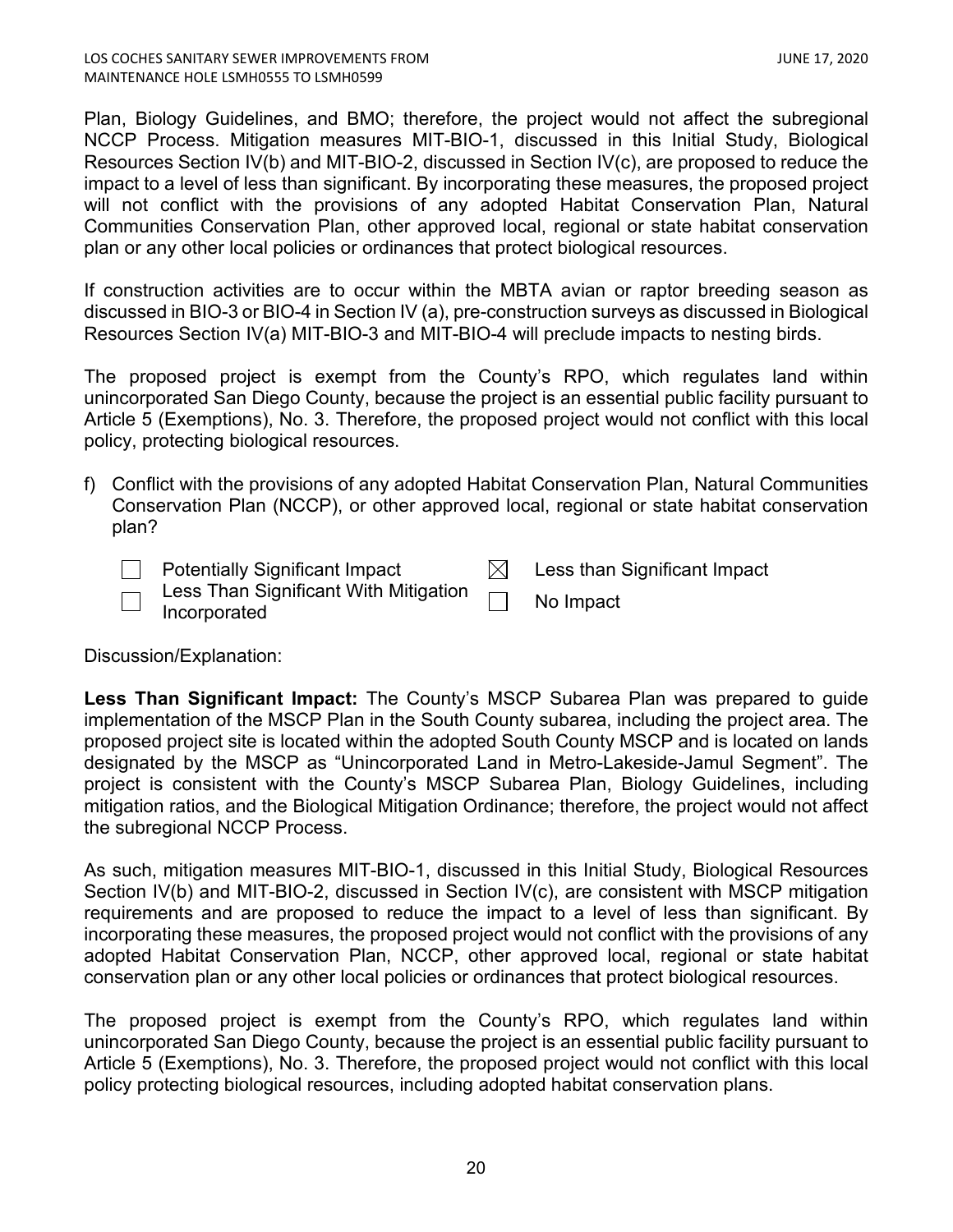# <span id="page-20-0"></span>**V. CULTURAL RESOURCES**

Section V of this IS/MND is based on the Negative Cultural Resources Survey Report for the Los Coches Sanitary Sewer Improvements from Maintenance Hole LSMH0555 to LSMH0599 Report prepared by Carmen Zepeda-Herman, Project Archaeologist of RECON Environmental, Inc., on May 22, 2020 (Cultural Report).

Would the project:

a) Cause a substantial adverse change in the significance of a historical resource, pursuant to CEQA Section 15064.5?

|                          | <b>Potentially Significant Impact</b>                                        | Less than Significant Impact |
|--------------------------|------------------------------------------------------------------------------|------------------------------|
| $\overline{\phantom{0}}$ | Less Than Significant With Mitigation $\overline{\boxtimes}$<br>Incorporated | No Impact                    |

Discussion/Explanation:

**No Impact:** Based on an analysis of records and a survey of the project site by the Project Archaeologist on May 7, 2020, it has been determined that there are no impacts to historical resources because they do not occur within the project site. Therefore, the proposed project would not cause a substantial adverse change in the significance of a historical resource, pursuant to CEQA Section 15064.5.

- b) Cause a substantial adverse change in the significance of an archaeological resource pursuant to CEQA Section 15064.5?
	- Potentially Significant Impact **Less** than Significant Impact
		- Less Than Significant With Mitigation  $\quad \Join \quad$  No Impact<br>Incorporated

Discussion/Explanation:

**No Impact:** Based on an analysis of records and a survey of the project site by the Project Archaeologist on May 7, 2020, it has been determined that the project site does not contain archeological resources. The results of the survey are provided in the Cultural Report. Therefore, the proposed project would not cause a substantial adverse change in the significance of an archaeological resource pursuant to CEQA Section 15064.5.

c) Disturb any human remains, including those interred outside of formal cemeteries?

| <b>Potentially Significant Impact</b>                                        | Less than Significant Impact |
|------------------------------------------------------------------------------|------------------------------|
| Less Than Significant With Mitigation $\overline{\boxtimes}$<br>Incorporated | No Impact                    |

Discussion/Explanation:

**No Impact:** Based on an analysis of records and a survey of the site by the Project Archaeologist on May 7, 2020, it has been determined that the project would not disturb any human remains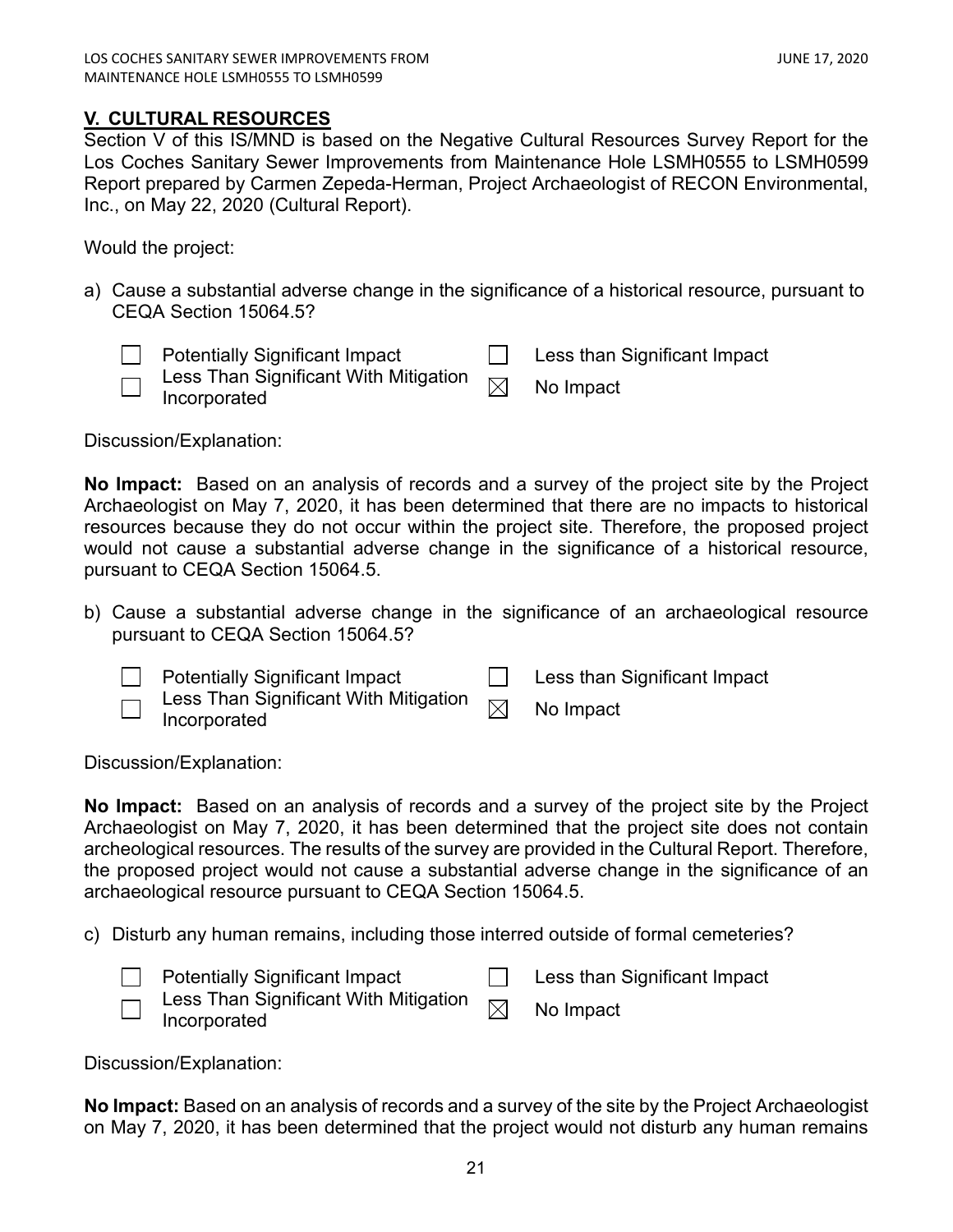because the project site does not include a formal cemetery or any archaeological resources that might contain interred human remains*.* The results of the survey are provided in the Cultural Report. Therefore, the proposed project would not disturb human remains, including those interred outside of formal cemeteries.

# **VI. ENERGY**

Would the project:

a) Result in potentially significant environmental impact due to wasteful, inefficient, or unnecessary consumption of energy resources, during project construction or operation?

|        | <b>Potentially Significant Impact</b>                                       | Less than Significant Impact |
|--------|-----------------------------------------------------------------------------|------------------------------|
| $\Box$ | Less Than Significant With Mitigation $\hskip1cm \bigsqcup$<br>Incorporated | No Impact                    |

Discussion/Explanation:

**Less than Significant Impact:** The project proposes to rehabilitate a section of an existing sanitary sewer pipeline. This would protect and stabilize the long-term safety and reliability of the sewer pipeline, to reduce the likelihood of future sewage spills and damage caused by pipe erosion. The project does not involve or introduce ongoing operational uses that would create a new source of energy consumption. During construction, temporary consumption of energy resources would occur for the purpose of equipment and materials, but the duration and area of construction are limited. Compliance with local, state, and federal regulations, which limit engine idling times and require recycling construction debris, would reduce short-term energy demand during the proposed project's construction to the extent feasible, and project construction would not result in a wasteful or inefficient use of energy. There are no unusual project characteristics or construction processes that would require the use of equipment that would be more energyintensive than is used for comparable activities or use of equipment that would not conform to current emissions standards and related fuel efficiencies. Furthermore, individual project elements are required to be consistent with County policies and emissions reductions strategies, and therefore, would not consume energy resources in a wasteful, inefficient, or unnecessary manner.

b) Conflict with or obstruct a state or local plan for renewable energy or energy efficiency?

| <b>Potentially Significant Impact</b> |  |
|---------------------------------------|--|
|---------------------------------------|--|

Less than Significant Impact

Less Than Significant With Mitigation  $\quad \Join \quad$  No Impact<br>Incorporated

Discussion/Explanation:

State and local authorities regulate energy use and consumption through various means and programs. These regulations at the state level intended to reduce energy use and greenhouse gas (GHG) emissions. These include, among others, Assembly Bill (AB) 1493–Light-Duty Vehicle Standards, California Code of Regulations Title 24, Part 6–Energy Efficiency Standards, California Code of Regulations Title 24, Part 11–California Green Building Standards.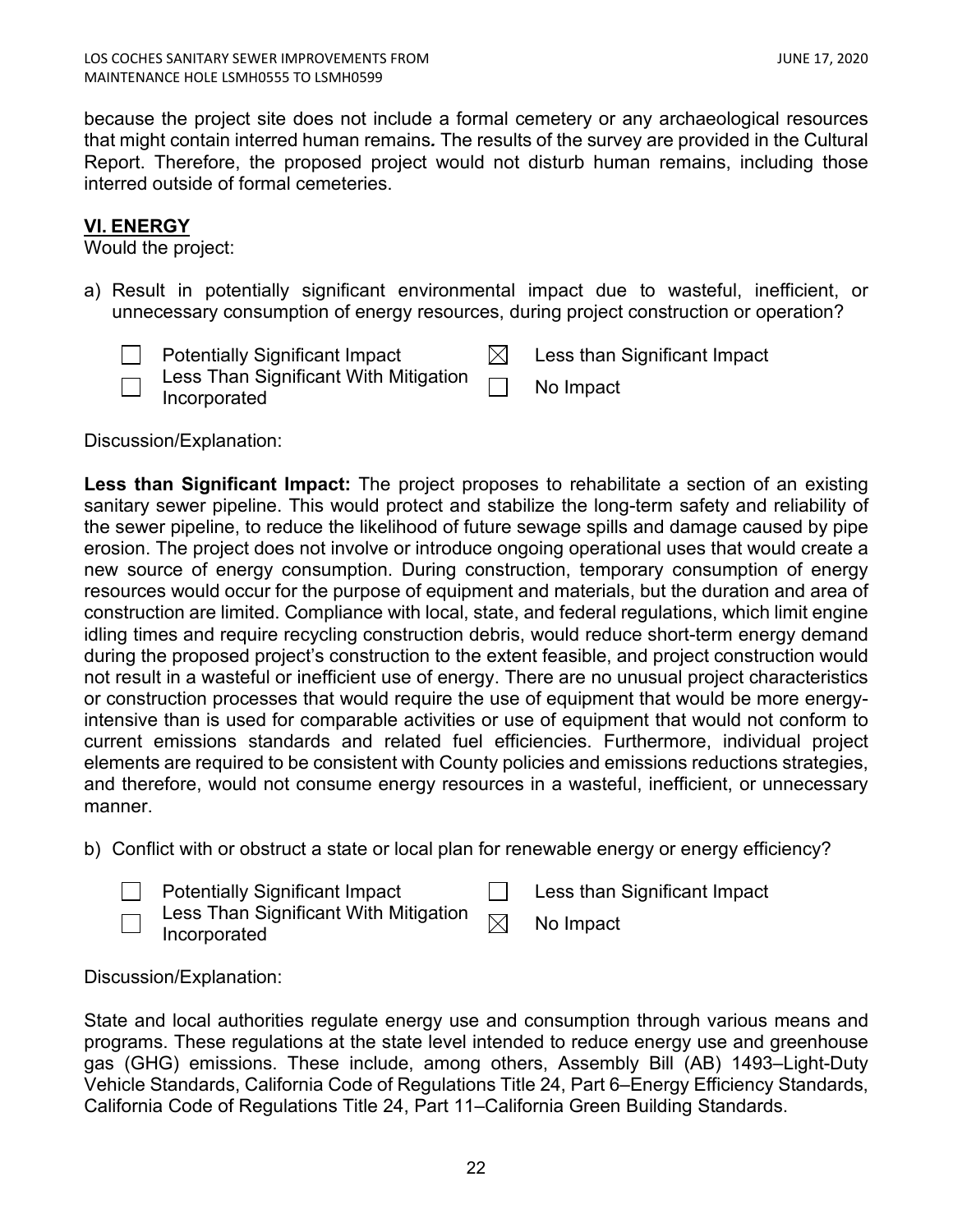**No Impact:** On February 14, 2018, the County Board of Supervisors adopted the Climate Action Plan (CAP), which identifies specific strategies and measures to reduce GHG emissions in the largely rural, unincorporated areas of San Diego County, as well as County government operations. The CAP updates and implements the County's 2011 General Plan Update goals, policies, and mitigation measures to meet the state's 2020 and 2030 GHG reduction targets, and demonstrates progress towards a 2050 GHG reduction goal (County 2018). The CAP contains 11 strategies, 26 GHG reduction measures, and supporting efforts organized under five GHG emissions categories: Built Environment and Transportation, Energy, Solid Waste, Water and Wastewater, and Agriculture and Conservation. Although the County's CAP is currently in litigation, the proposed project's construction methods are consistent with the County's General Plan. Additionally, the project is consistent with the County plans, including the Strategic Energy Plan, Renewable Energy Plan, Comprehensive Strategic Plan to Reduce Waste, and is consistent with the SDG&E Long-term Resource Plan. Accordingly, the proposed project would not conflict with or obstruct plans for renewable energy or energy efficiency.

# **VII. GEOLOGY AND SOILS**

Would the project:

- a) Directly or indirectly cause potential substantial adverse effects, including the risk of loss, injury, or death, involving:
	- i. Rupture of a known earthquake fault, as delineated on the most recent Alquist-Priolo Earthquake Fault Zoning Map issued by the State Geologist for the area or based on other substantial evidence of a known fault? Refer to Division of Mines and Geology Special Publication 42.

|                                                      | <b>Potentially Significant Impact</b>                                        | Less than Significant Impact |
|------------------------------------------------------|------------------------------------------------------------------------------|------------------------------|
| $\overline{\phantom{0}}$<br>$\overline{\phantom{0}}$ | Less Than Significant With Mitigation $\overline{\boxtimes}$<br>Incorporated | No Impact                    |

Discussion/Explanation:

**No Impact:** The project is not located in a fault rupture hazard zone identified by the Alquist-Priolo Earthquake Fault Zoning Act, Special Publication 42, Revised 1997, Fault Rupture Hazards Zones in California, or located within any other area with substantial evidence of a known fault. Therefore, there would be no impact from the exposure of people or structures to adverse effects from a known fault-rupture hazard zone as a result of this project.

|  |  |  |  | ii. Strong seismic ground shaking? |
|--|--|--|--|------------------------------------|
|--|--|--|--|------------------------------------|

|                                                      | <b>Potentially Significant Impact</b>                                          | $\Box$ Less than Significant Impact |
|------------------------------------------------------|--------------------------------------------------------------------------------|-------------------------------------|
| $\overline{\phantom{0}}$<br>$\overline{\phantom{0}}$ | Less Than Significant With Mitigation $\overline{\phantom{a}}$<br>Incorporated | No Impact                           |

Discussion/Explanation:

**No Impact:** The project proposes to rehabilitate a section of an existing sanitary sewer pipeline. This would protect and stabilize the long-term safety and reliability of the sewer pipeline, to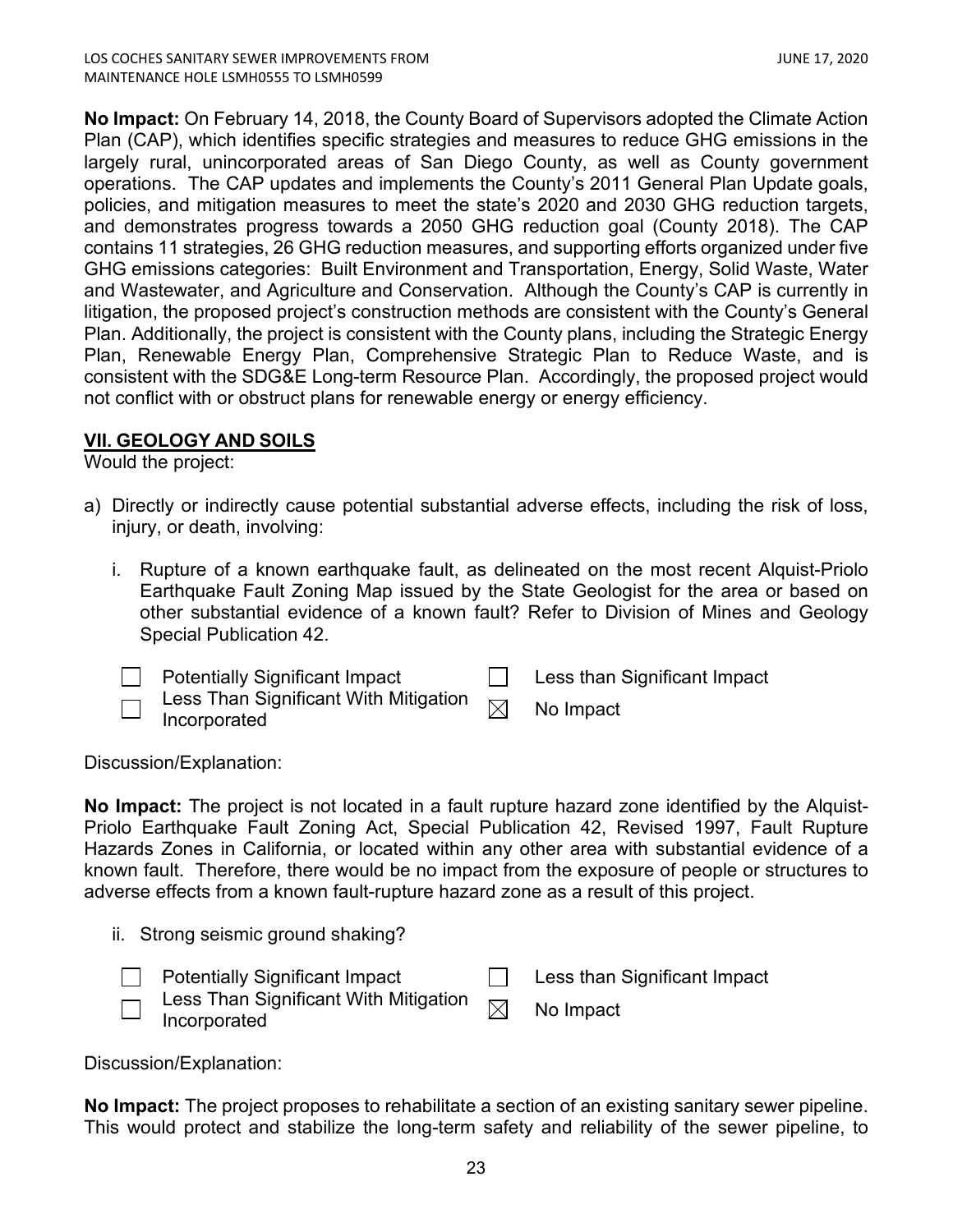reduce the likelihood of future sewage spills and damage caused by pipe erosion. The project does not propose buildings or structures that could expose people or structures to potential adverse effects, including the risk of loss, injury, or death involving strong seismic ground shaking.

iii. Seismic-related ground failure, including liquefaction?



Less Than Significant With Mitigation Incorporated **Incorporated** 

Discussion/Explanation:

**Less than Significant Impact:** The project site is not within a "Potential Liquefaction Area" as identified in the County Guidelines for Determining Significance for Geologic Hazards. This indicates that the liquefaction potential at the site is low. In addition, the site is not underlain by poor artificial fill, however, it is located within a 100-year floodplain and floodway. Notwithstanding, the primary objective of the project is to improve the safety and reliability of the existing sewer line. The rehabilitation and stabilization of a section of this sewer line would reduce the likelihood of future spills and prevent damage caused by pipe erosion. There would be a less than significant impact from the exposure of people or structures to adverse effects from a known area susceptible to ground failure, including liquefaction. In addition, since liquefaction potential at the site is low, earthquake-induced lateral spreading is not considered to be a seismic hazard at the site and impacts would be less than significant.

iv. Landslides?

| <b>Potentially Significant Impact</b>                                            | Less than Significant Impact |
|----------------------------------------------------------------------------------|------------------------------|
| $\bar{\neg}$ Less Than Significant With Mitigation $\Box$<br>$\Box$ Incorporated | No Impact                    |

Discussion/Explanation:

**Less Than Significant Impact:** The project is located within an identified Landslide Susceptibility Area, as identified in the County Guidelines for Determining Significance for Geologic Hazards. However, there are no known landslides within or near the proposed project site, and no evidence of landslides or deep-seated slope instability were noted. Additionally, the proposed project is limited to stabilization of a section of an existing sanitary sewer pipeline. This would protect and stabilize the long-term safety and reliability of the sewer pipeline, to reduce the likelihood of future sewage spills and damage caused by pipe erosion. Because the proposed project's earthwork footprint is small and is limited to improvement of existing facilities, and the fact that the geologic environment has a low probability to become unstable, the project would have less than significant impact from the exposure of people or structures to potential adverse effects from landslides.

- b) Result in substantial soil erosion or the loss of topsoil?
	- Potentially Significant Impact  $\boxtimes$  Less than Significant Impact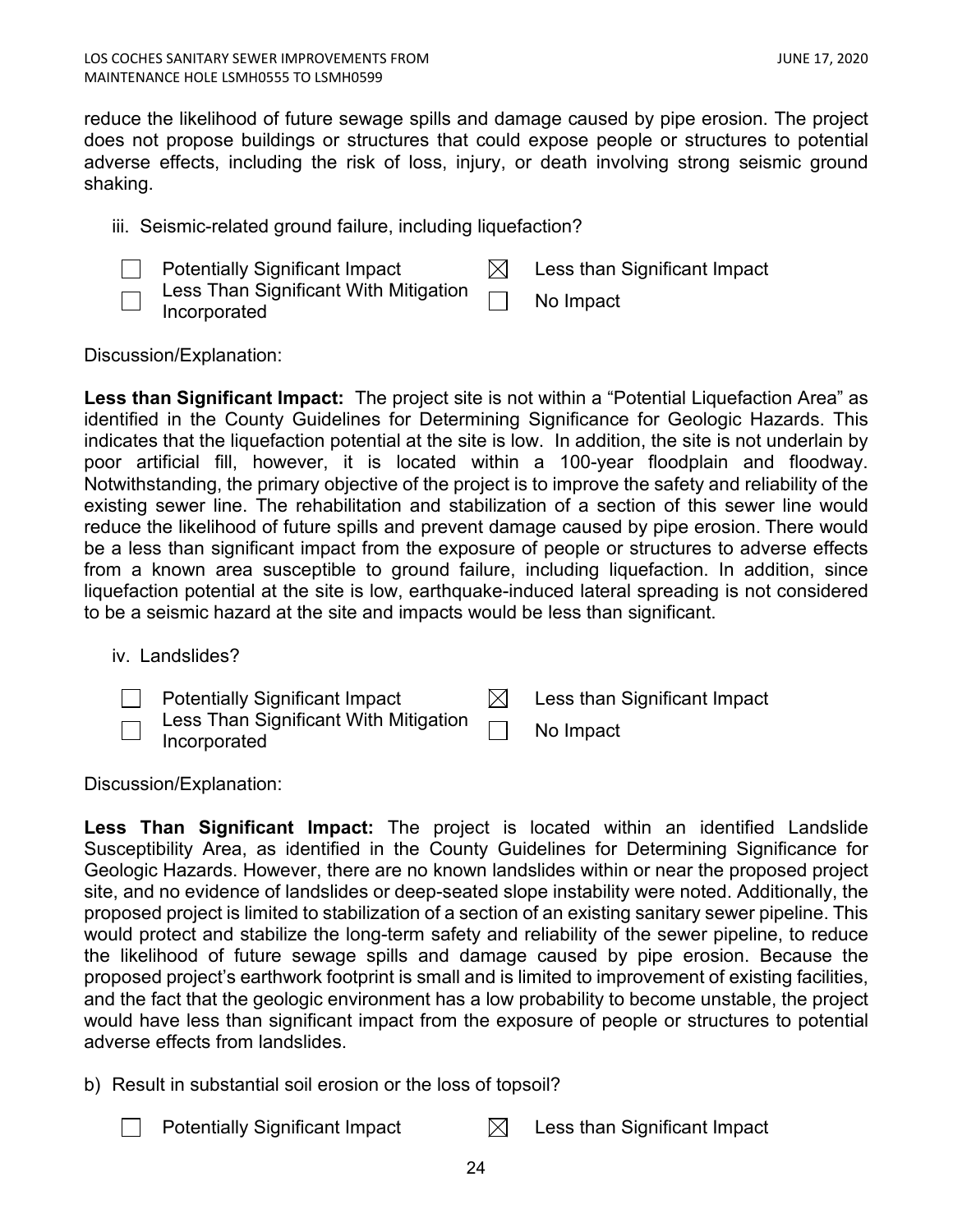

Less Than Significant With Mitigation Incorporated No Impact

Discussion/Explanation:

**Less than Significant Impact:** According to the Soil Survey of San Diego County, the geology of the site consists of This geology is found in peninsular ranges and is composed of predominantly weakly metamorphosed andesitic to rhyolitic flows, tuff, agglomerate, and breccia, with minor sedimentary rocks and basalt. consists of Visalia sandy loam soils, which are moderately well-drained, very deep sandy loams, derived from granitic alluvium. These soils are found on alluvial fans and floodplains at 400 to 2,000 feet elevation. Visalia sandy loam (2 to 5 percent slopes) have a low shrink/swell potential, slow runoff, and a slight erosion hazard index (U.S. Department of Agriculture, Soil Conservation and Forest Service, 1973). The project would not result in significant unprotected erodible soils, despite being in a floodplain and wetlands, and, therefore, would not develop steep slopes. The proposed project would result in site disturbance and grading activity within the proposed project site. However, the proposed project is required to comply with the San Diego County Code of Regulations, Title 8, Zoning and Land Use Regulations, Division 7, Sections 87.414 (Drainage - Erosion Prevention) and 87.417 (Planting). A Stormwater Pollution Prevention Plan and a Stormwater Quality Management Plan will be prepared for the project. Finally, the plan would include the Best Management Practices to ensure sediment does not erode from the project site: installation of gravel bags, silt fencing, and fiber rolls and revegetation, as applicable. Due to these factors, it has been found that the project would not result in substantial soil erosion or the loss of topsoil.

In addition, the project would not contribute to a cumulatively considerable impact because the past, present and future projects included on the list of projects that involve grading or land disturbance are required to follow the requirements of the San Diego County Code of Regulations, Title 8, Zoning and Land Use Regulations, Division 7, Sections 87.414 (DRAINAGE - EROSION PREVENTION) and 87.417 (PLANTING); Order 2001-01 (NPDES No. CAS 0108758), adopted by the San Diego Region RWQCB on February 21, 2001; County Watershed Protection, Storm Water Management, and Discharge Control Ordinance (WPO) (Ord. No. 9424); and County Storm Water Standards Manual adopted on February 20, 2002, and amended January 10, 2003 (Ordinance No. 9426). Refer to Section XXI, Mandatory Findings of Significance, for a comprehensive list of the projects considered.

c) Be located on a geologic unit or soil that is unstable, or that would become unstable as a result of the project, and potentially result in an on- or off-site landslide, lateral spreading, subsidence, liquefaction or collapse?

|                          | <b>Potentially Significant Impact</b>                        | Less than Significant Impact |
|--------------------------|--------------------------------------------------------------|------------------------------|
| $\overline{\phantom{0}}$ | $\Box$ Less Than Significant With Mitigation<br>Incorporated | No Impact                    |

Discussion/Explanation:

**Less than Significant Impact:** The project proposes to rehabilitate a section of an existing sanitary sewer pipeline. This would protect and stabilize the long-term safety and reliability of the sewer pipeline, to reduce the likelihood of future sewage spills and damage caused by pipe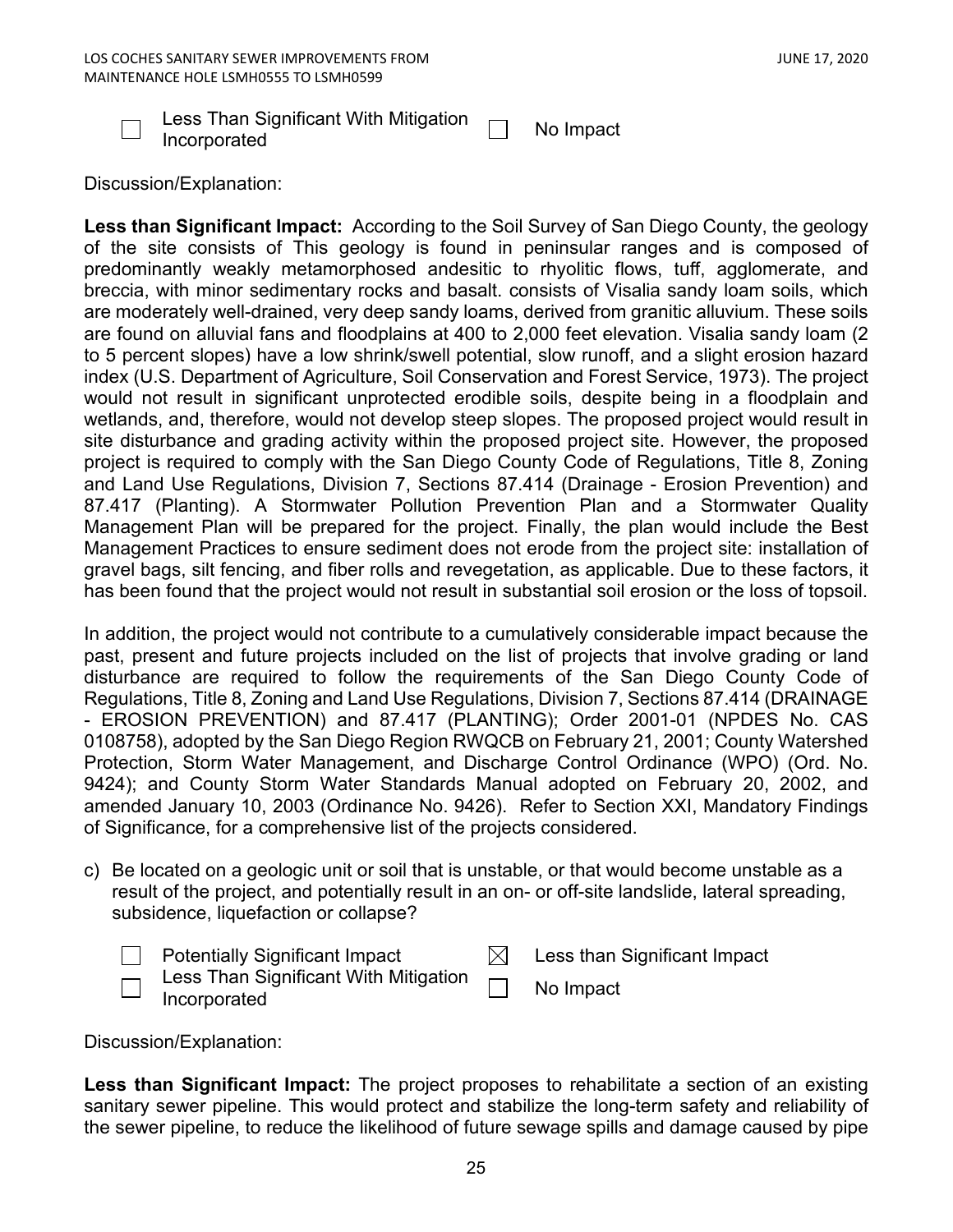erosion. Although the proposed project is located within an identified Landslide Susceptibility Area, as identified in the County Guidelines for Determining Significance for Geologic Hazards, the primary objective of the project is to complete sanitary sewer facilities improvements through sectional sewer line repairs. Although the project site is located in the Federal Emergency Management Agency (FEMA) and the County of San Diego's 100-year floodplain and 100-year floodway, the project proposes improvements to existing facilities and does not propose creation of new structures. Additionally, the proposed project involves grading that would result in the creation of areas overlain by Articulated Concrete Block; however, no buildings are being proposed and the project site is not located in a fault rupture hazard zone. Therefore, the stability of the geologic conditions of the project area would be less than significant as a result of the proposed sanitary sewer facilities improvements. For further information regarding landslides, liquefaction, and lateral spreading, refer to VII Geology and Soils, Question (a), i-iv listed above.

d) Be located on expansive soil, as defined in Table 18-1-B of the Uniform Building Code (1994), creating substantial direct or indirect risks to life or property?



Potentially Significant Impact **Less** than Significant Impact

Less Than Significant With Mitigation

 $\mathsf{Less}$  Trian Significant With Mitigation  $\boxtimes$  No Impact Incorporated

Discussion/Explanation:

**No Impact:** The project proposes to rehabilitate a section of an existing sanitary sewer pipeline. This would protect and stabilize the long-term safety and reliability of the sewer pipeline, to reduce the likelihood of future sewage spills and damage caused by pipe erosion. The soil on site is identified as Visalia sandy loam with a surface at 2 to 5 percent slopes. No buildings are proposed to be constructed as part of the project. The project is not located on expansive soils, as defined within Table 18-I-B of the Uniform Building Code (1994). Visalia sandy loam soils have a low shrink/swell potential and represent no substantial risks to life or property because of the implementation of this project. This was confirmed by staff review of the Soil Survey for the San Diego Area, prepared by the US Department of Agriculture, Soil Conservation and Forest Service dated December 1973. Therefore, these soils would not create substantial risks to life or property.

e) Have soils incapable of adequately supporting the use of septic tanks or alternative wastewater disposal systems where sewers are not available for the disposal of wastewater?

| Potentially Significant Impact                                                                                                            | <b>Example 1 Less than Significant Impact</b> |
|-------------------------------------------------------------------------------------------------------------------------------------------|-----------------------------------------------|
| $\bar{\overline{\phantom{\alpha}}\!}$ Less Than Significant With Mitigation $\hskip 10pt \overline{\phantom{a}}\!$<br>$\Box$ Incorporated | No Impact                                     |

Discussion/Explanation:

**No Impact:** The project proposes to rehabilitate a section of an existing sanitary sewer pipeline. The project does not propose septic tanks or alternative wastewater disposal systems, as no wastewater would be generated.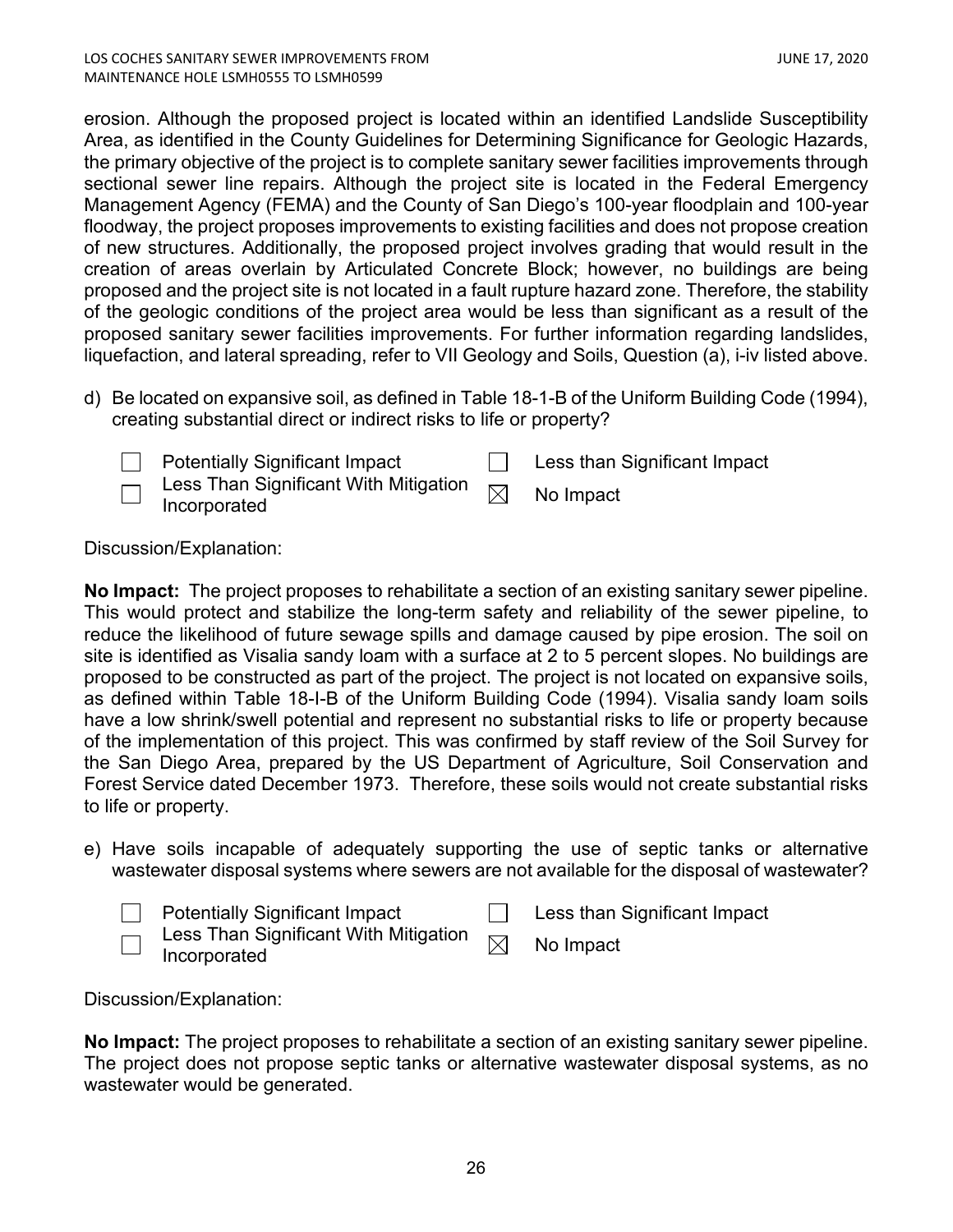f) Directly or indirectly destroy a unique paleontological resource or site or unique geologic feature?

| <b>Potentially Significant Impact</b> |  | Less than Significant Impact |
|---------------------------------------|--|------------------------------|
|---------------------------------------|--|------------------------------|



- Less Than Significant With Mitigation  $\quad \Join \quad$  No Impact<br>Incorporated
	-

Discussion/Explanation:

**No Impact:** The site does not contain unique geologic features that have been listed in the County's Guidelines for Determining Significance for Unique Geology Resources, nor does the site support any known geologic characteristics that have the potential to support unique geologic features. According to the Soil Survey of San Diego County, the geology of the site consists of and not suitable for creation of fossils. Impacts to paleontological resources typically occur during grading activities (excavation) associated with project construction on previously undisturbed land, or redevelopment where much deeper grading in native soil is proposed. The project site is not located within an area likely to contain paleontological resources and is within an existing sewer easement subject to previous and ongoing maintenance. Furthermore, it is not anticipated that project construction would require depths of excavation that would reach previously undisturbed soil. Therefore, no impact would occur.

# <span id="page-26-0"></span>**VIII. GREENHOUSE GAS EMISSIONS**

Would the project:

a) Generate greenhouse gas emissions, either directly or indirectly, that may have a significant impact on the environment?

|      | <b>Potentially Significant Impact</b>                                                                                         | $\boxtimes$ Less than Significant Impact |
|------|-------------------------------------------------------------------------------------------------------------------------------|------------------------------------------|
| ا سا | $\overline{\overline{\phantom{a}}\phantom{a}}$ Less Than Significant With Mitigation $\overline{\phantom{a}}$<br>Incorporated | No Impact                                |

Discussion/Explanation:

The State of California has developed guidelines to address the significance of climate change impacts based on Appendix G of the CEQA Guidelines, which contains two significance criteria for evaluating greenhouse gas (GHG) emissions of a project. CEQA Guidelines Section 15064.4 states that the "determination of the significance of greenhouse gas emissions calls for a careful judgment by the lead agency consistent with the provisions in Section 15064. A lead agency should make a good-faith effort, based to the extent possible on scientific and factual data, to describe, calculate or estimate the amount of greenhouse gas emissions resulting from a project."

Section 15064.4(b) further states that a lead agency should consider the following nonexclusive list of factors when assessing the significance of GHG emissions:

1. The extent to which the project may increase or reduce GHG emissions as compared to the existing environmental setting;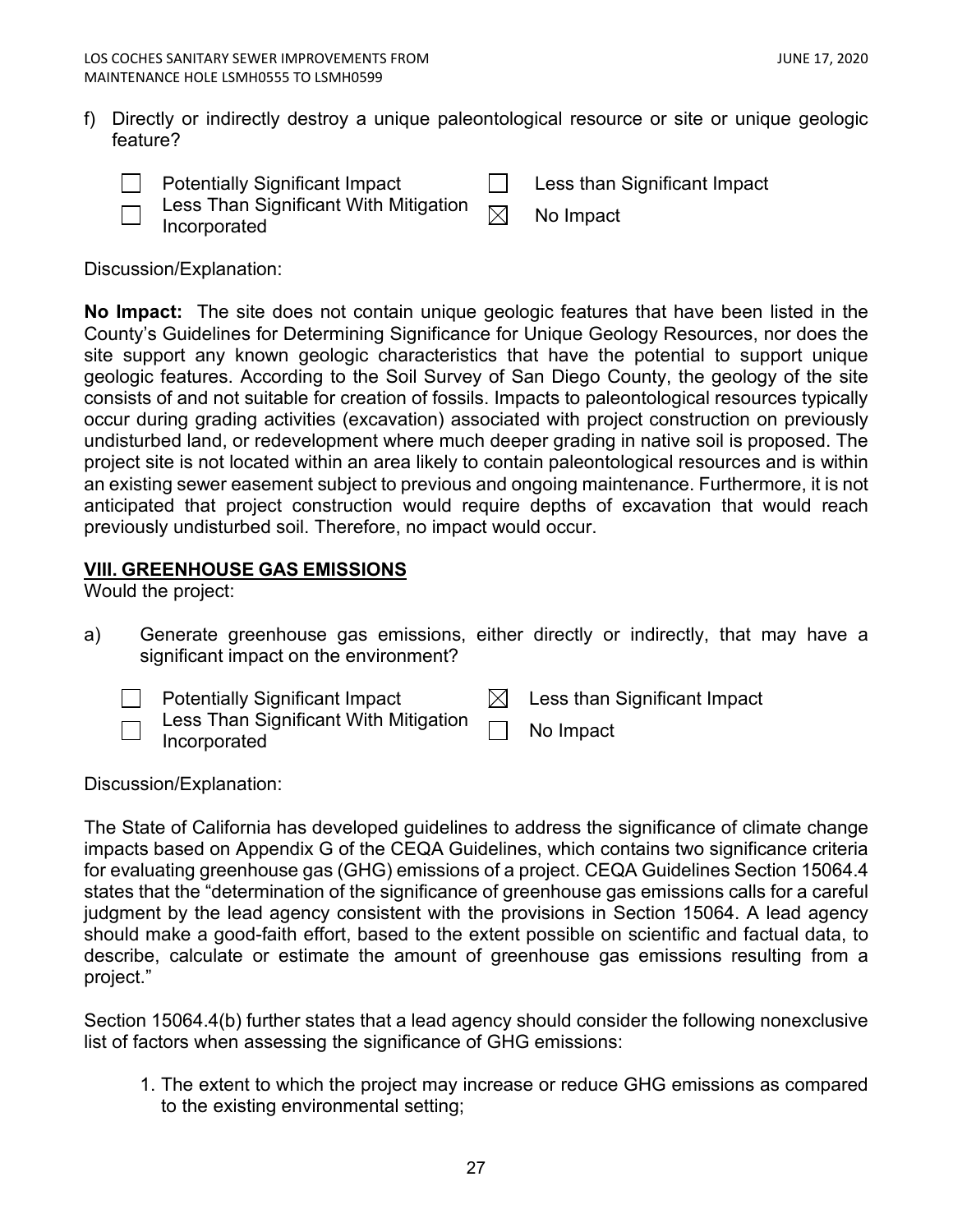- 2. The extent to which project emissions exceed a threshold of significance that the lead agency determines applies to the project; and
- 3. The extent to which the project complies with regulations or requirements adopted to implement statewide, regional, or local plans for the reduction or mitigation for GHG emissions.

CEQA Guidelines Section 15064(h)(1) states that "the lead agency shall consider whether the cumulative impact is significant and whether the effects of the project are cumulatively considerable." A cumulative impact may be significant when the project's incremental effect, though individually limited, is cumulatively considerable.

GHGs include carbon dioxide, methane, hydrofluorocarbons, and nitrous oxide, among others. Human-induced GHG emissions are a result of energy production and consumption, and personal vehicle use, among other sources.

**Less Than Significant Impact:** The project involves structural improvements to an existing sewer pipeline, and GHG emissions would be temporarily emitted during the duration of construction activities. Temporary vehicular emissions from construction equipment would be the minimum necessary to perform the infrastructure improvements, and the engines are required to meet regulatory air quality requirements. Construction methods would include standard construction BMPs to minimize the release of particulate matter during earthwork. The project will not contribute ongoing operational emissions, as there are no GHGs associated with this section of sewer pipeline. Thus, for the proposed project, construction emissions are considered the only source of GHG emissions, are temporary and short-term during the construction period.

The County Sanitation District relies on a programmatic quantification of DPW infrastructure maintenance activities calculated in a Greenhouse Gas Guidance Letter dated July 2017 by RECON Environmental, Inc. Sewer line relining is a regular activity of DPW and the analysis used for emissions modeling to calculate GHG emissions for CIPP installation projects is based on typical assumptions. The modeled project scenario was estimated to emit 233 metric tons of carbon dioxide equivalents (MT  $CO<sub>2</sub>E$ ) per mile. Using the proposed project description length of approximately 7,300 linear feet, amounts to approximately 1.4 miles. Accordingly, this project is estimated to emit a total of  $326.2$  MT CO<sub>2</sub>E.

A screening level based on the California Air Pollution Control Officers Association's (CAPCOA) report CEQA & Climate Change has typically been used to determine whether further analysis would be needed to examine the GHG impacts of a proposed project (CAPCOA 2008). CAPCOA developed a 900 MT CO2E per year screening threshold by analyzing the capture of 90 percent or more of future discretionary development for residential and commercial projects across the state. Direct and cumulative impacts would be potentially significant and require further analysis If the project results in emissions that exceed 900 MT  $CO<sub>2</sub>E$  beyond current baseline emissions. Because the project would be completed during or after 2020, the 900 MT CO<sub>2</sub>E screening threshold would no longer be applicable. Senate Bill (SB) 32 sets a GHG emission reduction target of 40 percent below 1990 levels by 2030, or 540 MT CO $_2$ E. To achieve this target, a regression trajectory was projected reducing the operational year emissions target from the 900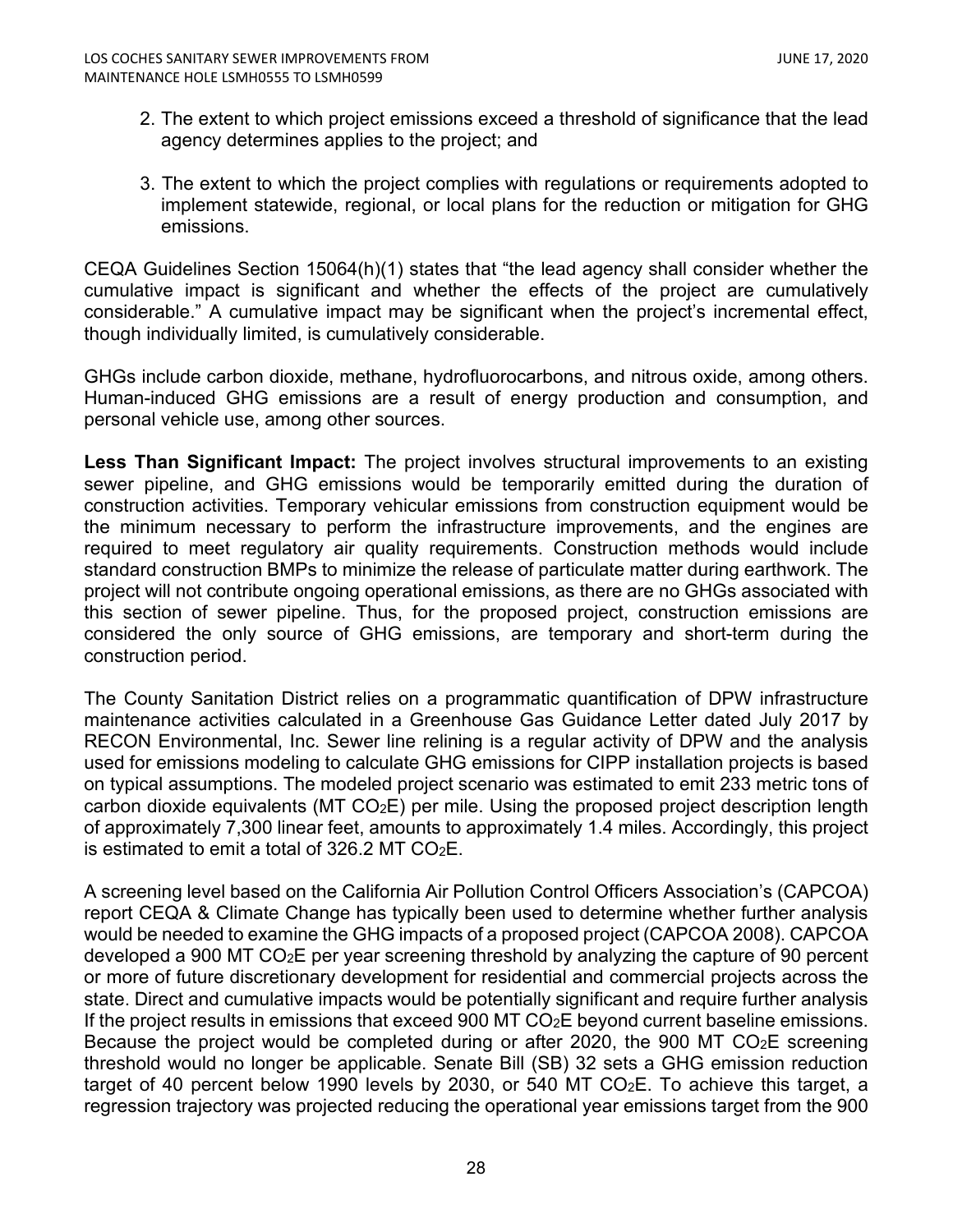MT CO<sub>2</sub>E target in 2020 to the 540 MT CO<sub>2</sub>E target in 2030. This trajectory is outlined in Table 4:

| Table 4: GHG Significance Thresholds<br>Trajectory |                            |  |
|----------------------------------------------------|----------------------------|--|
| Year                                               | <b>Emissions Threshold</b> |  |
|                                                    | (MT CO <sub>2</sub> e)     |  |
| 2020                                               | 900                        |  |
| 2021                                               | 855                        |  |
| 2022                                               | 813                        |  |
| 2023                                               | 722                        |  |
| 2024                                               | 734                        |  |
| 2025                                               | 697                        |  |
| 2026                                               | 662                        |  |
| 2027                                               | 629                        |  |
| 2028                                               | 598                        |  |
| 2029                                               | 568                        |  |
| 2030                                               | 540                        |  |
| Source: CAPCOA 2008; SB 32                         |                            |  |

MT = metric tons; CO2e = carbon dioxide equivalents

Note: Emissions thresholds reduce by 4.98 percent

each year to achieve SB 32's 2030 target.

The annual emissions screening level of 900 MT CO2E was originally developed to address operational impact of GHG emissions from land use development. Since the introduction of the CAPCOA guidance, several air districts in the state have issued additional guidance that construction emissions should be included in assessment of operational GHG emissions by amortizing the total GHG construction emissions over the lifespan of a project, and then adding that amortized total to the operational emissions. This approach ensures all GHG emissions that occur from a project are included in the assessment. While similar to land use developments, different improvements or maintenance activities can vary depending on the improvement, unlike typical land use developments where an average lifespan is used, infrastructure projects should be assessed based on the specific improvement life span (e.g., 21-year lifespan on asphaltconcrete resurfacing). Greenhouse gas emissions would be approximately 326.2 metric tons of MT CO<sub>2</sub>E or 16.3 MT CO<sub>2</sub>E, when amortized over 20 years in accordance with County guidelines. Due to the minimal equipment required for this sewer pipeline rehabilitation, total project emissions (the sum of construction and operations) would be far below any relevant numerical threshold in the state. Furthermore, the project's incremental contribution to cumulative GHG emissions is determined to not be cumulatively considerable because emissions are far below relevant numerical thresholds. Impacts would be less than significant.

b) Conflict with an applicable plan, policy or regulation adopted for the purpose of reducing the emissions of greenhouse gases?

| <b>Potentially Significant Impact</b> |  | $\boxtimes$ Less than Significant Impact |
|---------------------------------------|--|------------------------------------------|
|---------------------------------------|--|------------------------------------------|

Less Than Significant With Mitigation Less Than Significant With Mitigation [15] No Impact

Discussion/Explanation: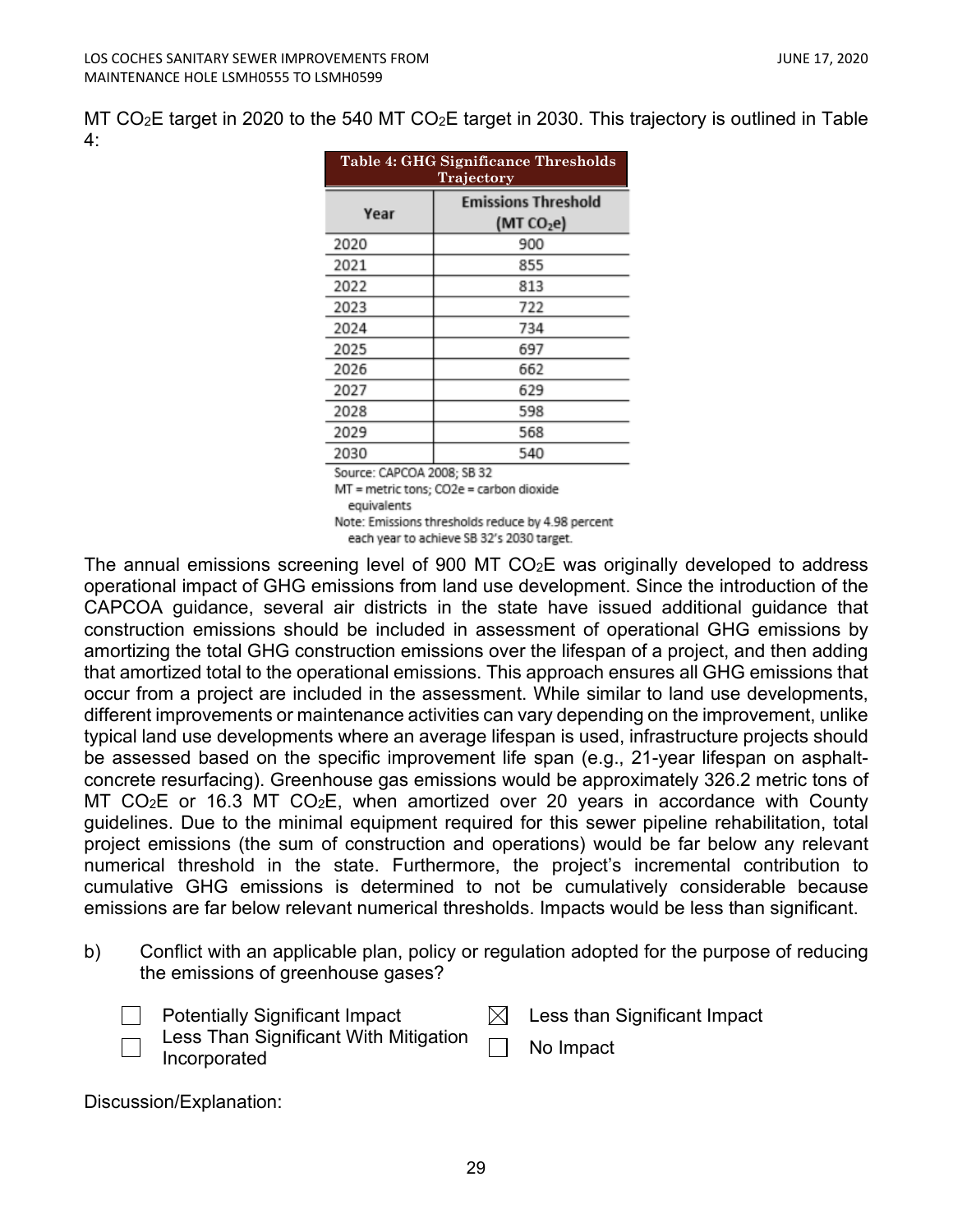**Less Than Significant Impact:** The State passed the Global Warming Solutions Act of 2006, commonly referred to as Assembly Bill (AB) 32, which set the GHG emissions reduction goal for the State of California into law. The law requires that by 2020, state emissions must be reduced to 1990 levels by reducing GHG emissions from significant sources via regulation, market mechanisms, and other actions. The State subsequently passed SB 32, which set an additional GHG emissions reduction goal for the State of California into law. The law requires that by 2030, state emissions must be reduced to 40 percent below 1990 levels by reducing GHG emissions from significant sources via regulation, market mechanisms, and other actions.

To implement State mandates to address climate change in local land use planning, local land use jurisdictions are generally preparing GHG emission inventories and reduction plans and incorporating climate change policies into local general plans to ensure development is guided by a land use plan that reduces GHG emissions. The County's General Plan incorporates various climate change goals and policies. These policies provide direction for individual development projects to reduce GHG emissions and help the County meet its GHG emission reduction targets identified in the County's Climate Action Plan (CAP).

On February 14, 2018, the County Board of Supervisors adopted the CAP, which identifies specific strategies and measures to reduce GHG emissions in the largely rural, unincorporated areas of San Diego County, as well as County government operations. The CAP updates and implements the County's 2011 General Plan Update goals, policies, and mitigation measures to meet the state's 2020 and 2030 GHG reduction targets, and demonstrates progress towards a 2050 GHG reduction goal (County 2018). The CAP contains 11 strategies, 26 GHG reduction measures, and supporting efforts organized under five GHG emissions categories: Built Environment and Transportation, Energy, Solid Waste, Water and Wastewater, and Agriculture and Conservation. Although the County's CAP is currently in litigation, the proposed project's construction methods are consistent with the County's General Plan. Additionally, the project is consistent with the County plans, including the Strategic Energy Plan, Renewable Energy Plan, Comprehensive Strategic Plan to Reduce Waste, and is consistent with the SDG&E Long-term Resource Plan. The project would not result in additional vehicular traffic and the project's incremental contribution to cumulative GHG emissions is determined to not be cumulatively considerable because emissions are far below relevant numerical thresholds. Impacts would be less than significant.

The project's minimal incremental contribution to cumulative GHG emissions is determined to not be cumulatively considerable because GHG emissions would be approximately 326.2 MT  $CO<sub>2</sub>E$  or 16.3 MT  $CO<sub>2</sub>E$ , when amortized over 20 years in accordance with County quidelines, is an amount far below any relevant numerical thresholds. The project's GHG emissions are, therefore, determined to be consistent with the CAP and General Plan which together are the most applicable plans, policies, or regulations adopted for the purpose of reducing the emissions of GHGs. Therefore, the project would not conflict with an applicable plan, policy, or regulation adopted for the purpose of reducing the emissions of greenhouse gases.

# **IX. HAZARDS AND HAZARDOUS MATERIALS**

Would the project:

a) Create a significant hazard to the public or the environment through the routine transport, use, or disposal of hazardous materials?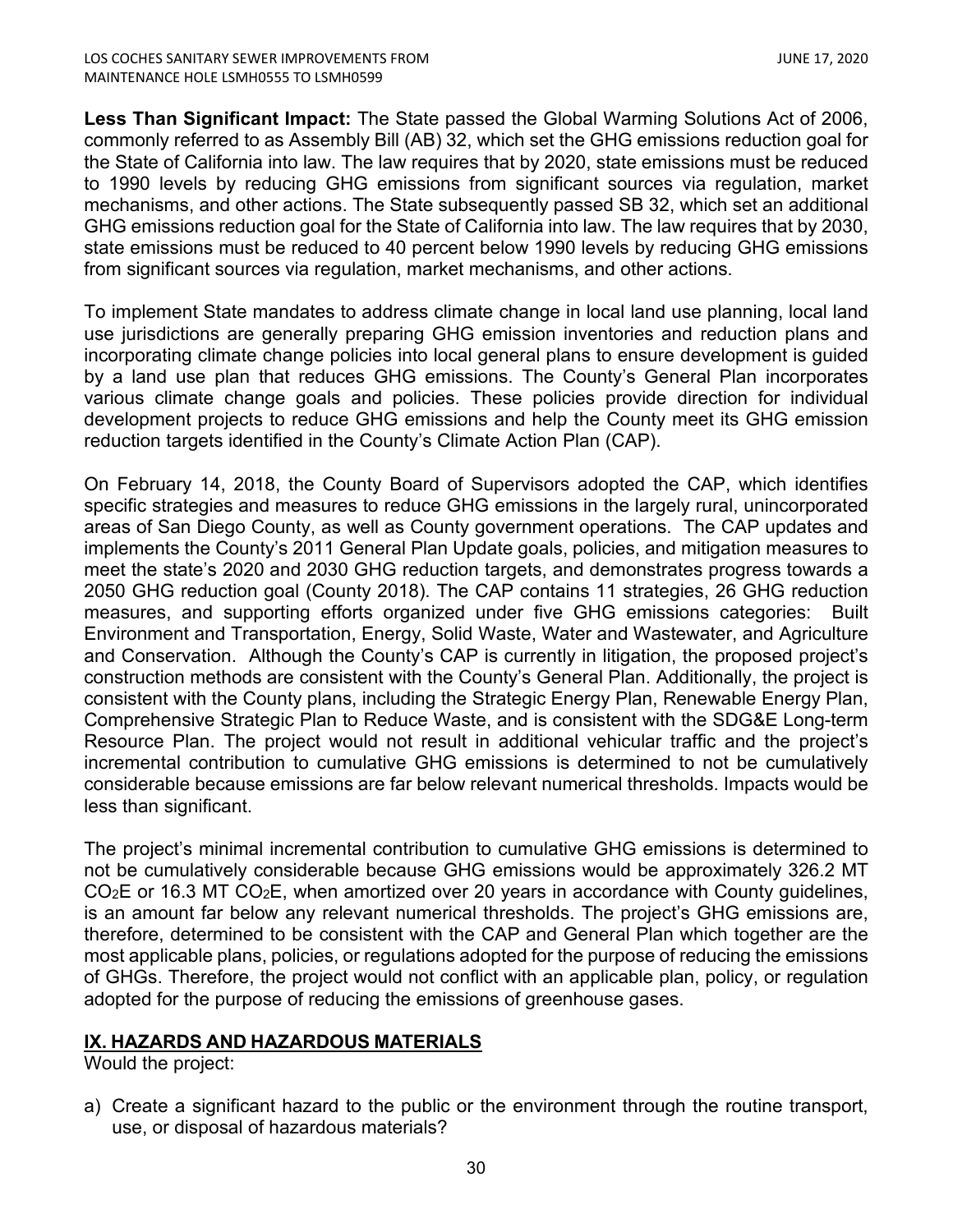| <b>Potentially Significant Impact</b>                                                                                                        | $\Box$ Less than Significant Impact |
|----------------------------------------------------------------------------------------------------------------------------------------------|-------------------------------------|
| $\overline{\hspace{0.1cm}}$ Less Than Significant With Mitigation $\hspace{0.15cm}\boxtimes\hspace{0.15cm}$ No Impact<br>$\Box$ Incorporated |                                     |

Discussion/Explanation:

**No Impact**: The project proposes to rehabilitate a section of an existing sanitary sewer pipeline. This would protect and stabilize the long-term safety and reliability of the sewer pipeline, to reduce the likelihood of future sewage spills and damage caused by pipe erosion. The project would not create a significant hazard to the public or the environment because it does not propose the storage, use, transport, emission, or disposal of hazardous substances, nor are hazardous substances proposed or currently in use in the immediate vicinity. In addition, the project does not propose to demolish any existing structures onsite and, therefore, would not create a hazard related to the release of asbestos, lead-based paint or other hazardous materials from demolition activities.

b) Create a significant hazard to the public or the environment through reasonably foreseeable upset and accident conditions involving the release of hazardous materials into the environment?

| <b>Potentially Significant Impact</b>                                                                                                                                  | Less than Significant Impact |
|------------------------------------------------------------------------------------------------------------------------------------------------------------------------|------------------------------|
| $\overline{\hspace{0.2cm}\cap\hspace{0.2cm}}$ Less Than Significant With Mitigation $\hspace{0.2cm}\not\hspace{0.2cm}\overline{\hspace{0.2cm}}$<br>$\Box$ Incorporated | No Impact                    |

Discussion/Explanation:

**No Impact:** A single school located nearest to proposed construction activities is Rios Elementary School of the Cajon Valley Union School District, which is located approximately 0.20 mile to the south of the project site. However, the main objective of the proposed project is to rehabilitate a section of an existing sanitary sewer pipeline. Appropriate Best Management Practices would be implemented during construction to prevent effluents from leaving the project site. There are no Leaking Underground Storage Tanks (LUST), military or other hazardous material cleanup sites in the project area, per the GEOTRACKER listing, EPA's Superfund CERCLIS database, and CalSites EnviroStar database.

Therefore, due to the strict requirements that regulate hazardous substances and the fact that the project is not located in the vicinity of a known hazardous waste site and would occur in compliance with local, State, and Federal regulations, the project would not create a significant hazard to the public or the environment through reasonably foreseeable upset and accident conditions involving the release of hazardous materials into the environment. Therefore, the project would not have an impact on an existing or proposed school.

c) Emit hazardous emissions or handle hazardous or acutely hazardous materials, substances, or waste within one-quarter mile of an existing or proposed school?

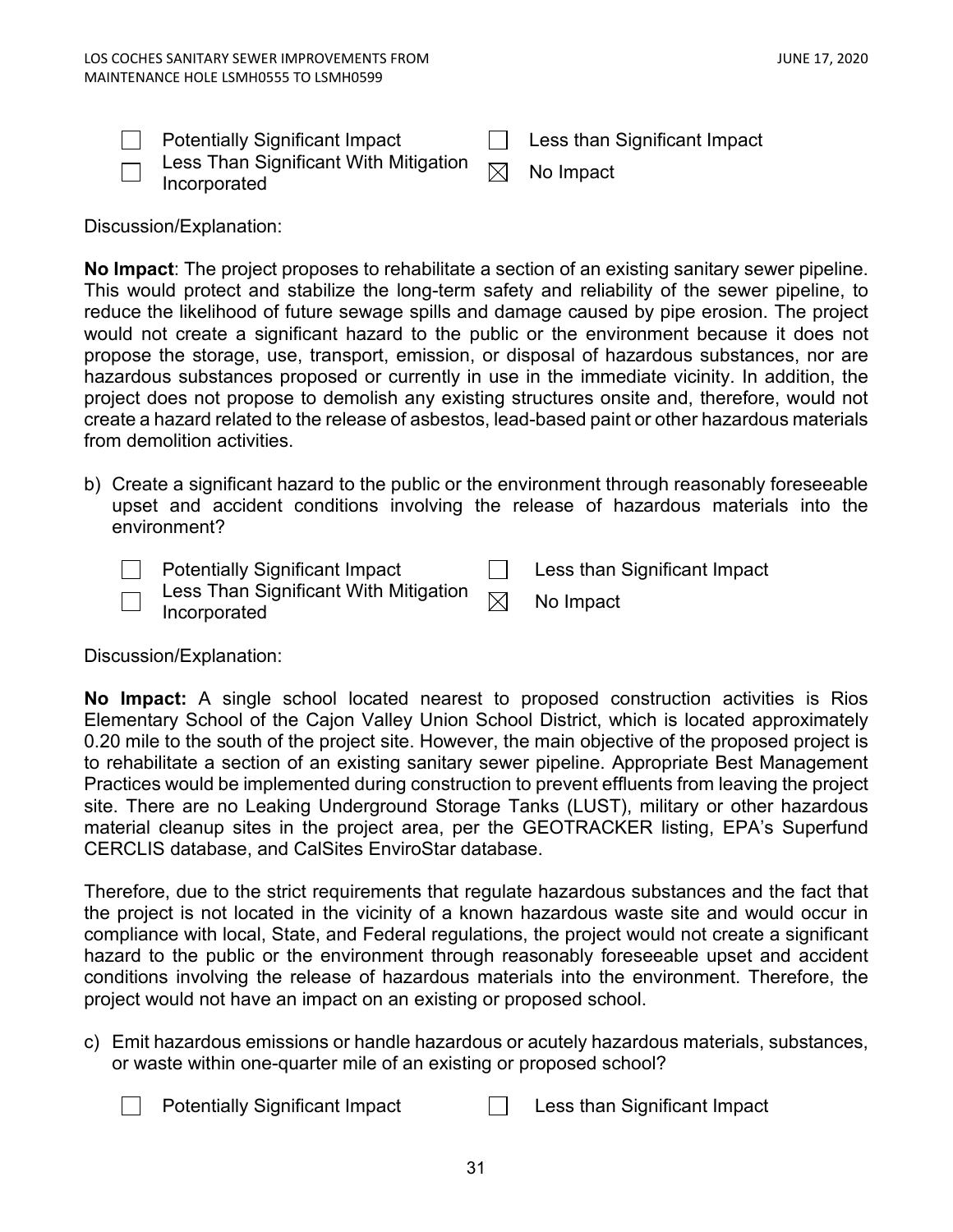

Less Than Significant With Mitigation  $\quad \Join \quad$  No Impact<br>Incorporated

Discussion/Explanation:

**No Impact:** As discussed in Section IX(b) above, the project is located within one-quarter mile of a school, however, the project does not propose the handling, storage, or transport of hazardous materials. Therefore, the project would not have any effect on an existing or proposed school.

d) Be located on a site which is included on a list of hazardous materials sites compiled pursuant to Government Code Section 65962.5 and, as a result, would it create a significant hazard to the public or the environment?



Potentially Significant Impact **Less than Significant Impact** 

Less Than Significant With Mitigation  $\textsf{Less}$  Trian Significant with Mitigation  $\boxtimes$  No Impact Incorporated

Discussion/Explanation:

**No Impact:** Based on site visits and regulatory database searches, the project site has not been subject to any recent release of hazardous substances. Four sites located within the project area are included in the following lists or databases: the State of California Hazardous Waste and Substances sites list compiled pursuant to Government Code Section 65962.5., the San Diego County Hazardous Materials Establishment database, the San Diego County DEH Site Assessment and Mitigation (SAM) Case Listing, the Department of Toxic Substances Control (DTSC), Site Mitigation and Brownfields Reuse Program Database ("CalSites" Envirostor Database), the Resource Conservation and Recovery Information System (RCRIS) listing, the EPA's Superfund CERCLIS database or the EPA's National Priorities List (NPL). Of the four sites, all are closed cleanup cases.

The project does not propose structures for human occupancy or significant linear excavation, is not on or within 1,000 feet of a Formerly Used Defense Site (FUDS), does not contain a leaking Underground Storage Tank, and is not located on a site with the potential for contamination from historic uses such as intensive agriculture, industrial uses, a gas station or vehicle repair shop. Therefore, the project would not create a significant hazard to the public or environment.

The County of San Diego DEH maintains the Site Assessment and Mitigation (SAM) list of contaminated sites that have previously or are currently undergoing environmental investigations and/or remedial actions. Four sites are listed in the DEH SAM Case Listing in the project area; however, all four cleanup cases have been closed by DEH and no further action is required.

The proposed project site is not on or within 2,000 feet of any properties listed in DTSC's Site Mitigation and Brownfields Reuse Program Database ("CalSites" Envirostor Database). It is, therefore, not considered a contaminated property, and no precautions need to be taken by the proposed project as a result of this listing.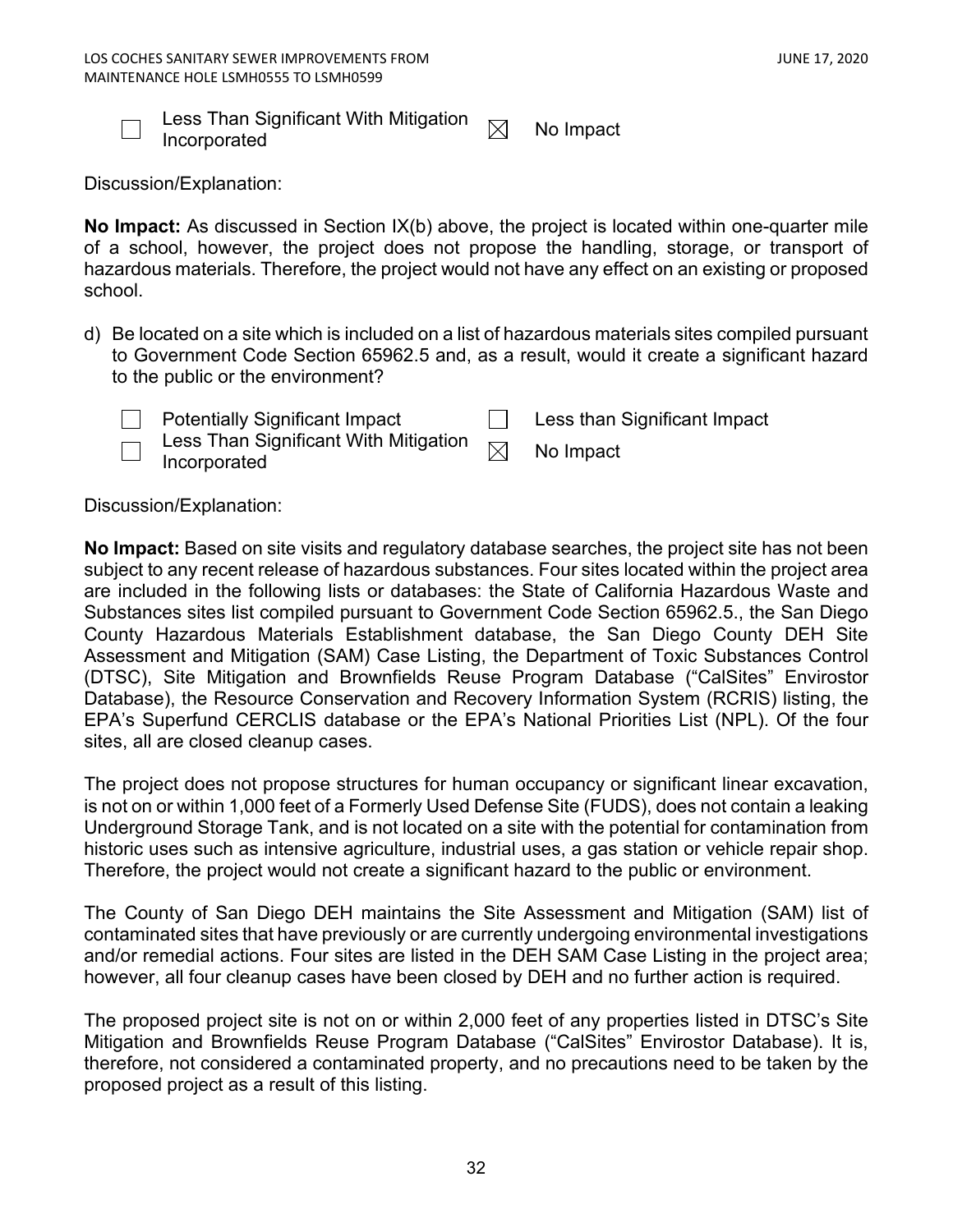In summation, although the four sites in the vicinity of the proposed project are listed in the DEH SAM listing and/or Geotracker database, the project would not create a significant hazard to the public or the environment because all site remediation and clean up has occurred and would not contribute to a cumulatively considerable impact.

e) For a project located within an airport land use plan or, where such a plan has not been adopted, within two miles of a public airport or public use airport, would the project result in a safety hazard or excessive noise for people residing or working in the project area?



Discussion/Explanation:

**No Impact:** The proposed project is not located within an Airport Influence Area, Airport Safety Zone, or FAA Height Notification zone. The project involves the improvement a section of an existing sanitary sewer pipeline and does not propose construction of any structures. Therefore, the project would not constitute a safety hazard for people residing or working in the project area.

f) Impair implementation of or physically interfere with an adopted emergency response plan or emergency evacuation plan?

| <b>Potentially Significant Impact</b> | Less than Significant Impact |
|---------------------------------------|------------------------------|
| $\Box$ Incorporated                   | No Impact                    |

Discussion/Explanation:

**No Impact:** The project is located within the Emergency Response Travel Time Screening 0 to 5 Minutes. However, the project is limited to the rehabilitation of a section of an existing sanitary sewer pipeline and would not affect the surrounding circulation network utilized for emergency access, which are up to County standards. Temporary construction traffic control will be used, as-needed, for the mobilization of construction equipment or to protect the safety of workers. At least one travel lane will be open at all times. No impact would occur.

g) Expose people or structures, either directly or indirectly, to a significant risk of loss, injury or death involving wildland fires?

| <b>Potentially Significant Impact</b>                               | Less than Significant Impact |
|---------------------------------------------------------------------|------------------------------|
| $\Box$ Less Than Significant With Mitigation<br>$\Box$ Incorporated | No Impact                    |

Discussion/Explanation:

**No Impact:** The proposed project is located in an area designated as State Responsibility Area under the Fire Responsibility category, as well as a Fire History zone. However, the project is limited to the rehabilitation of a section of an existing sanitary sewer pipeline. Therefore, the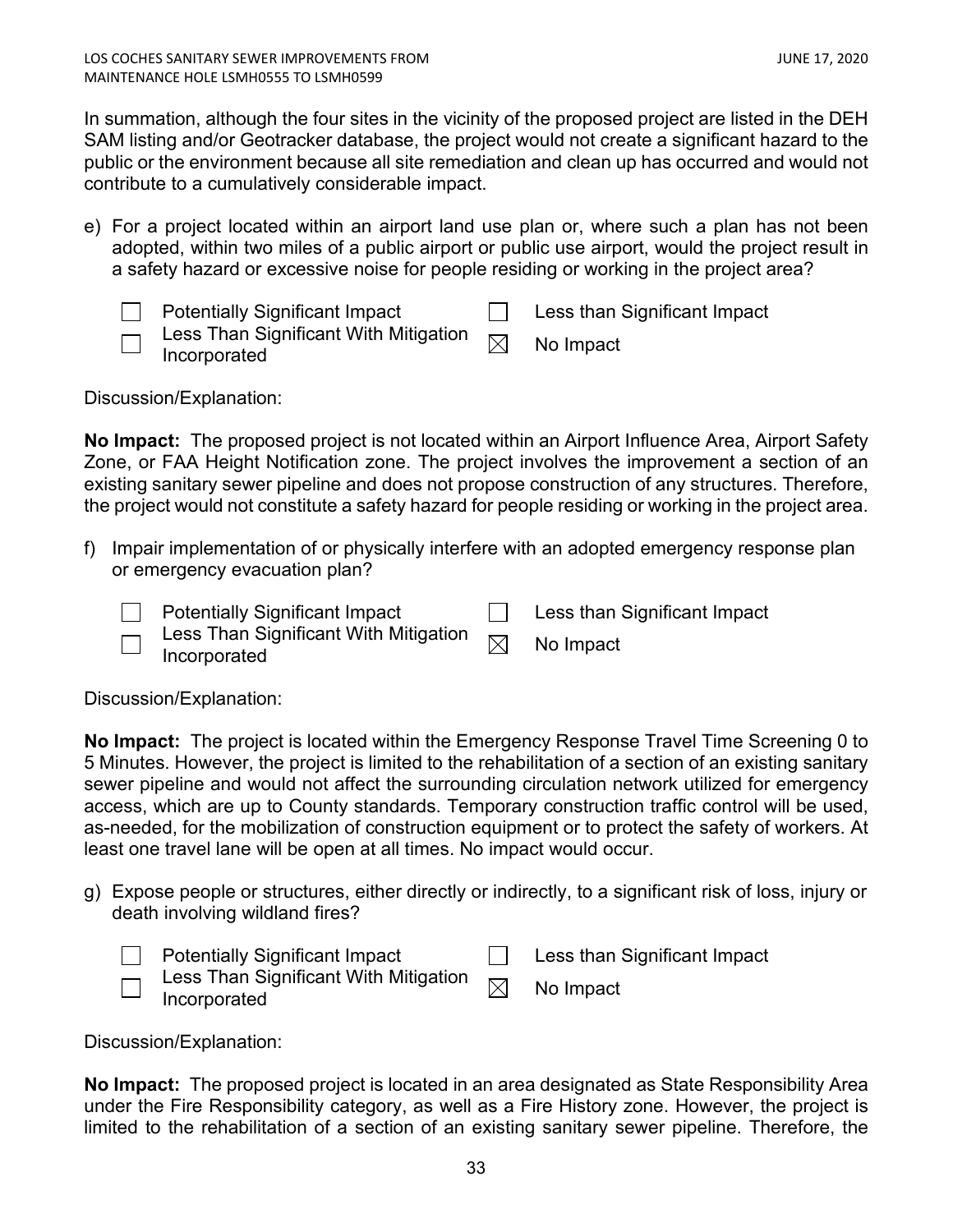proposed project would not expose people or structures to a significant risk of loss, injury or death involving wildland fires because the project would comply with the regulations relating to emergency access, water supply, and defensible space specified in the County Fire Code. Moreover, the project would not contribute to a cumulatively considerable impact, because all past, present and future projects in the surrounding area are required to comply with the County Fire Code.

# **X. HYDROLOGY AND WATER QUALITY**

To fulfill its commitment and to comply with RWQCB Order No. RS-2019-0020 and Settlement Agreement described below, the Sanitation District developed the proposed project with the goal to improve and stabilize a section of an existing deteriorating sanitary sewer pipeline, to preclude potential future impacts to water quality in Los Coches Creek. The sewer main was damaged as result of stream bank erosion that occurred during a 25-year, 24-hour storm event near the end of February 2017. The damaged sewer main was discovered by Sanitation District staff during a routine maintenance inspection. Subsequently, a Notice of Violation and Investigative Order was issued to the District by the California Regional Water Quality Control Board. To resolve the pipeline failure and associated water quality violation, a settlement agreement was executed on February 1, 2019. The intent of this project is to strengthen and prevent potential future storm or erosion damage to the existing sewer pipeline.

Would the project:

a) Violate any water quality standards or waste discharge requirements or otherwise substantially degrade surface or ground water quality?



Potentially Significant Impact  $\Box$  Less than Significant Impact



 Less Than Significant With Mitigation Less Than Significant With Mitigation [11] No Impact

Discussion/Explanation:

**Less Than Significant Impact:** The project proposes to rehabilitate a section of an existing sanitary sewer pipeline below a section of the ephemeral Los Coches Creek. This would protect and stabilize the long-term safety and reliability of the sewer pipeline, to reduce the likelihood of future sewage spills and damage caused by pipe erosion. The project would be required to implement applicable site design measures and/or source control BMPs and/or treatment control BMPs during construction to reduce potential pollutants to the maximum extent practicable from entering stormwater runoff. These measures may include inlet filter rolls, silt fencing, gravel bags, and erosion control recompacting and revegetation post-construction. These measures would enable the project to meet waste discharge requirements as required by the Land-Use Planning for New Development and Redevelopment Component of the San Diego Municipal Permit (SDRWQCB Order No. R9-2007-0001), as implemented by the San Diego County Jurisdictional Urban Runoff Management Program (JURMP) and Standard Urban Storm Water Mitigation Plan (SUSMP).

Finally, the project's conformance to the waste discharge requirements listed above ensures the project would not create cumulatively considerable water quality impacts related to waste discharge. The permit would require the project to conform to Countywide watershed standards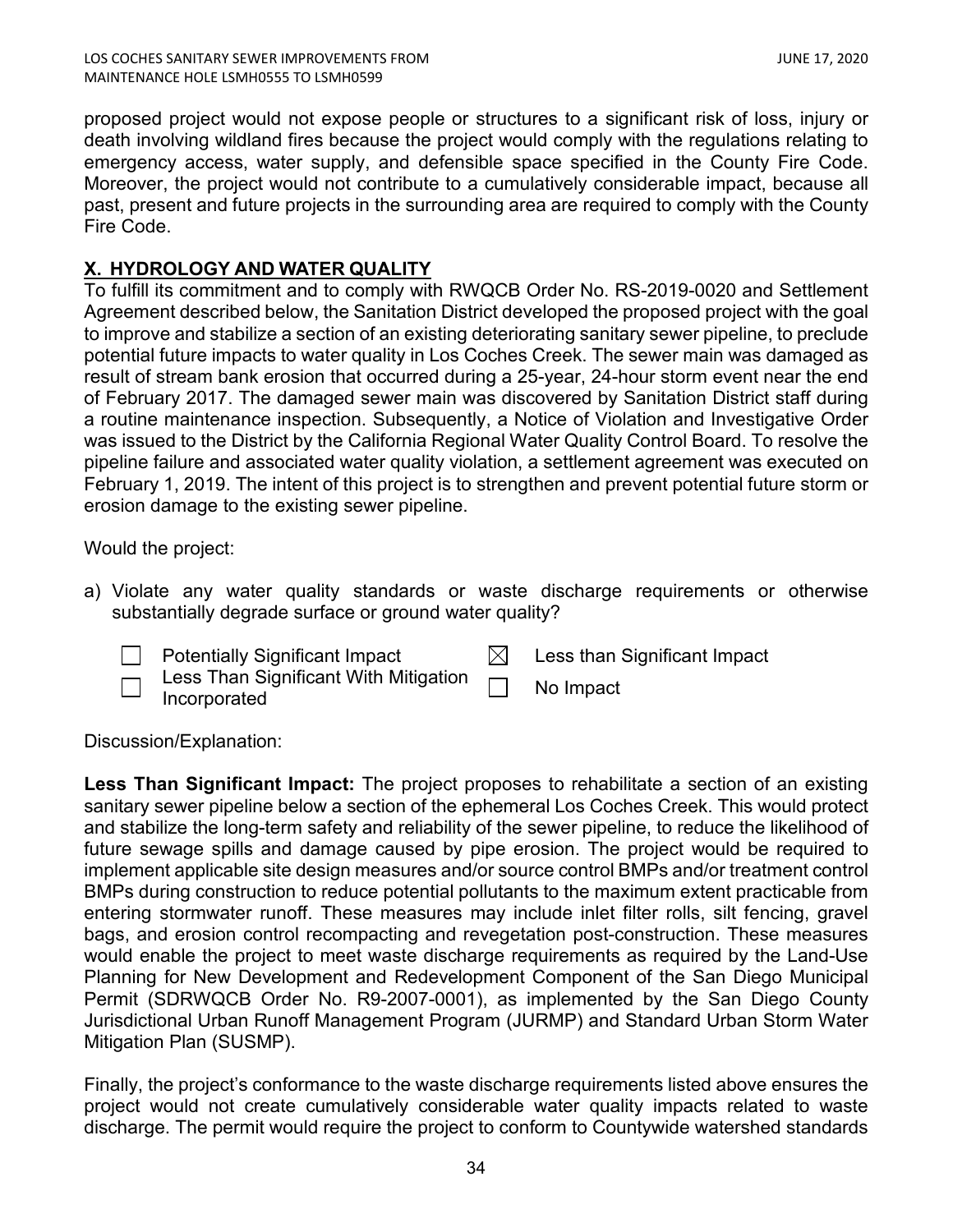in the JURMP and SUSMP, derived from State regulation to address human health and water quality concerns. Therefore, the project would not contribute to a cumulatively considerable impact to water quality from waste discharges.

b) Substantially decrease groundwater supplies or interfere substantially with groundwater recharge such that project may impede sustainable groundwater management of the basin?



Potentially Significant Impact **Less than Significant Impact** 

 Less Than Significant With Mitigation  $L$  ess Trian Significant With Mitigation  $\boxtimes$  No Impact Incorporated

Discussion/Explanation:

**No Impact:** The project lies in the San Diego hydrologic subarea, within the Lower San Diego Hydrologic Area (7.13). The project proposes to rehabilitate a section of an existing sanitary sewer pipeline within the unincorporated community of Lakeside in eastern San Diego County. This would protect and stabilize the long-term safety and reliability of the sewer pipeline, to reduce the likelihood of future sewage spills and damage caused by pipe erosion.

The project does not propose the use of groundwater for any purpose, including irrigation, domestic or commercial demands. In addition, the project does not involve operations that would interfere substantially with groundwater recharge including but not limited to: the project does not involve regional diversion of water to another groundwater basin; or diversion or channelization of a stream course or waterway with impervious layers. These activities and operations can substantially affect rates of groundwater recharge. Therefore, the project would not substantially decrease groundwater supplies or interfere substantially with groundwater recharge such that the project may impede sustainable groundwater management of the basin.

- c) Substantially alter the existing drainage pattern of the site or area, including through the alteration of the course of a stream or river or through the addition of impervious surfaces, in a manner which would:
	- i. Result in substantial erosion or siltation on- or off-site?
	- Potentially Significant Impact  $\boxtimes$  Less than Significant Impact
	- Less Than Significant With Mitigation Incorporated **Incorporated**

Discussion/Explanation:

**Less Than Significant Impact**: The project proposes to rehabilitate a section of an existing sanitary sewer pipeline. The proposed work is limited to: 1) the installation of a composite lining within the existing pipe, and 2) sectional concrete encasement and pipe replacement, along with a recompacted cover of the Articulated Concrete Block above the pipe section, to increase stability of the pipe in the event of erosion. This would protect and stabilize the long-term safety and reliability of the sewer pipeline, to reduce the likelihood of future sewage spills and damage caused by pipe material degradation and erosion. The project footprint is the minimum necessary to complete the work and would not include substantial alteration of the existing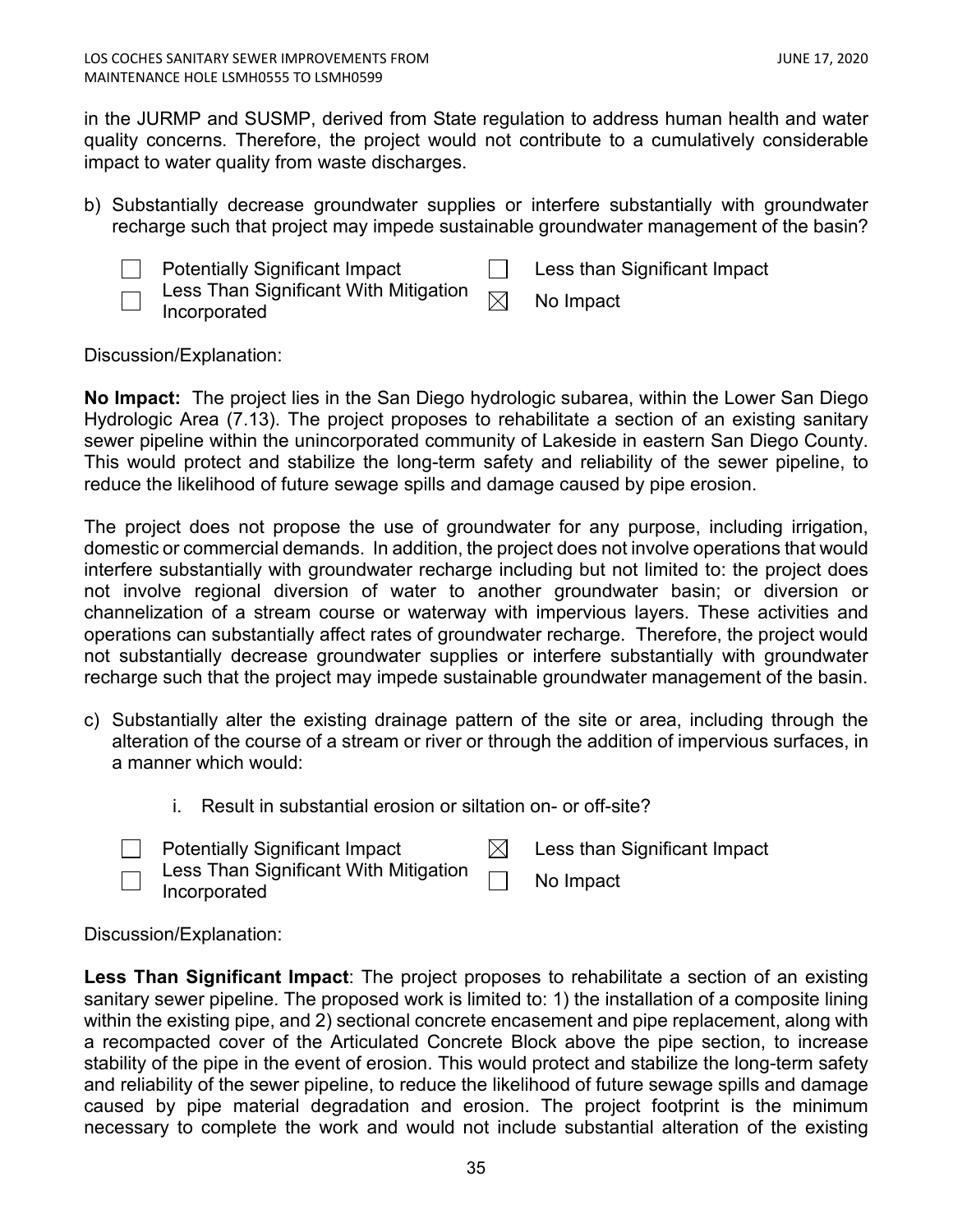drainage pattern of the site or area including through the course of a stream or river or through the addition of impervious surfaces, in a manner which would result in substantial erosion or siltation on- or off-site.

As part of the project's design and construction, the County would implement site design measures, source control, and/or treatment control BMPs to reduce potential pollutants, including sediment from erosion or siltation, to the maximum extent practicable from entering stormwater runoff. Therefore, the proposed project would result in less than significant impacts from erosion or siltation on- or off-site.

> ii. Substantially increase the rate or amount of surface runoff in a manner which would result in flooding on- or offsite;



Potentially Significant Impact  $\mathbb{N}$  Less than Significant Impact Less Than Significant With Mitigation Less Than Significant With Mitigation [11] No Impact

Discussion/Explanation:

**Less Than Significant Impact:** The project proposes to rehabilitate a section of an existing sanitary sewer pipeline. The proposed work is limited to: 1) the installation of a composite lining within the existing pipe, and 2) sectional concrete encasement and pipe replacement, along with a recompacted cover of the Articulated Concrete Block above the pipe section, to increase stability of the pipe in the event of erosion. This would protect and stabilize the long-term safety and reliability of the sewer pipeline, to reduce the likelihood of future sewage spills and damage caused by pipe material degradation and erosion.

Therefore, the project would not substantially alter existing drainage pattern of the site or area, including through the alteration of the course of a stream or river, or substantially increase the rate or amount of surface runoff in a manner which would result in flooding on- or off-site. Moreover, the project would not contribute to a cumulatively considerable alteration or a drainage pattern or increase in the rate or amount of runoff, because the project would not substantially increase water surface elevation or runoff exiting the site, as detailed above.

> iii. Create or contribute runoff water which would exceed the capacity of existing or planned stormwater drainage systems or provide substantial additional sources of polluted runoff; or

| <b>Potentially Significant Impact</b>                                                                          | Less than Significant Impact |
|----------------------------------------------------------------------------------------------------------------|------------------------------|
| $\overline{\phantom{a}}$ Less Than Significant With Mitigation $\overline{\phantom{a}}$<br>$\Box$ Incorporated | No Impact                    |

Discussion/Explanation:

**No Impact:** The project proposes to rehabilitate a section of an existing sanitary sewer pipeline. The proposed work is limited to: 1) the installation of a composite lining within the existing pipe, and 2) sectional concrete encasement and pipe replacement, along with a recompacted cover of the Articulated Concrete Block above the pipe section, to increase stability of the pipe in the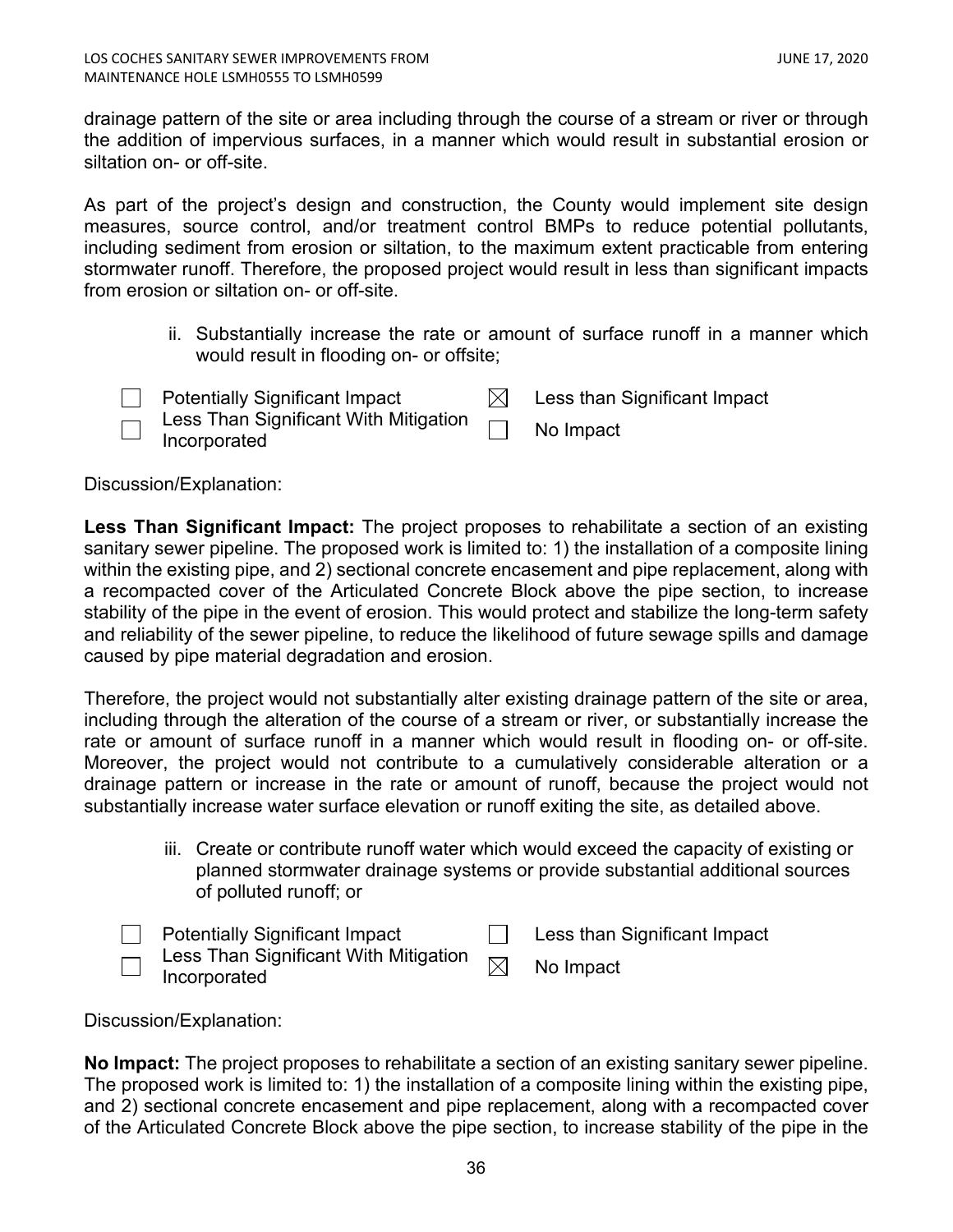event of erosion. This would protect and stabilize the long-term safety and reliability of the sewer pipeline, to reduce the likelihood of future sewage spills and damage caused by pipe material degradation and erosion. The project will not generate any runoff water post construction. Therefore, the project is not anticipated to create or contribute runoff water which would exceed the capacity of existing or planned stormwater drainage systems or provide additional sources of polluted runoff.

i. Impede or redirect flood flows?

|   | <b>Potentially Significant Impact</b>                                                                  | Less than Significant Impact |
|---|--------------------------------------------------------------------------------------------------------|------------------------------|
| — | $\overline{\mathcal{A}}$ Less Than Significant With Mitigation $\overline{\mathbb{M}}$<br>Incorporated | No Impact                    |

Discussion/Explanation:

**No Impact:** The project proposes to rehabilitate a section of an existing sanitary sewer pipeline within its existing alignment and would not redirect or impact the timely direction of water flow. The project does not include structures that could be considered obstacles to flood flows. Therefore, the project would not impede or redirect flood flows.

d) In flood hazard, tsunami, or seiche zones, risk release of pollutants due to project inundation?

| <b>Potentially Significant Impact</b>                                                                        | Less than Significant Impact |
|--------------------------------------------------------------------------------------------------------------|------------------------------|
| $\overline{\mathcal{A}}$ Less Than Significant With Mitigation $\overline{\boxtimes}$<br>$\Box$ Incorporated | No Impact                    |

Discussion/Explanation:

**No Impact:** The proposed project is located more than a mile from the coast; therefore, in the event of a tsunami, the project site would not be inundated. The project site is not located along the shoreline of a lake or reservoir; therefore, the project site could not be inundated by a seiche. Although the project site is located in the Federal Emergency Management Agency (FEMA) and the County of San Diego's 100-year floodplain and 100-year floodway, the proposed project is limited to improvements of existing facilities with no change in alignment or capacity, and does not propose creation of new structures. Additionally, there is no risk of the release of pollutants due to project inundation in a flood hazard area. Therefore, no impact.

e) Conflict with or obstruct implementation of a water quality control plan or sustainable groundwater management plan?

|                          | <b>Potentially Significant Impact</b>                        | Less than Significant Impact |
|--------------------------|--------------------------------------------------------------|------------------------------|
| $\overline{\phantom{0}}$ | Less Than Significant With Mitigation<br>$\Box$ Incorporated | No Impact                    |
|                          | usoion/Evplopotion:                                          |                              |

Discussion/Explanation:

**No Impact:** The project would not create new sources of pollution that would obstruct implementation of a water quality control plan. Also, the project does not propose the use of groundwater for any purpose, including irrigation, domestic or commercial demands. In addition,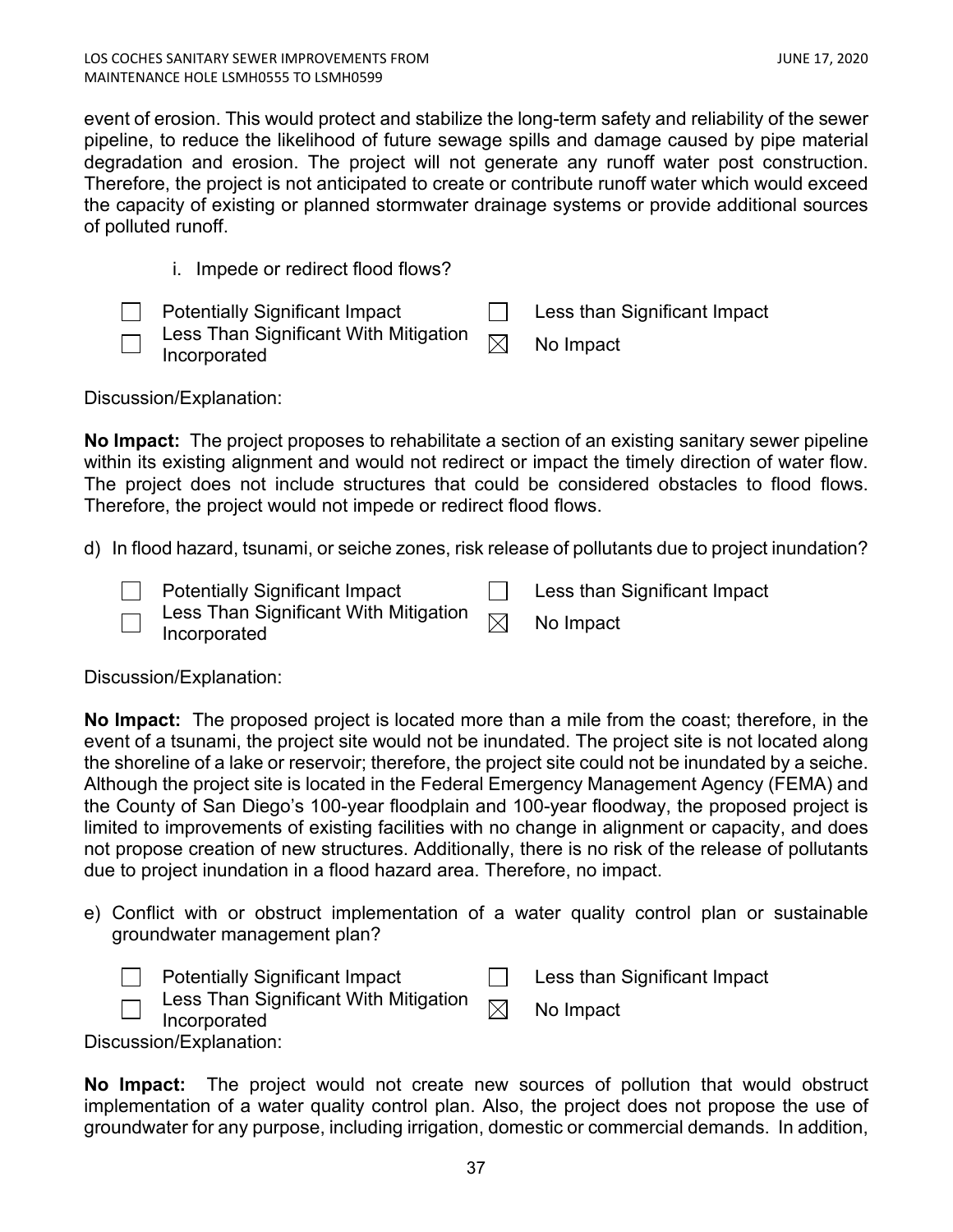the project does not involve operations that would interfere substantially with groundwater recharge. Therefore, the proposed project would not conflict with or obstruct implementation of a water quality control plan or sustainable groundwater management plan.

# <span id="page-37-0"></span>**XI. LAND USE AND PLANNING**

Would the project:

a) Physically divide an established community?

|                                    | <b>Potentially Significant Impact</b>                                        | Less than Significant Impact |
|------------------------------------|------------------------------------------------------------------------------|------------------------------|
| $\Box$<br>$\overline{\phantom{0}}$ | Less Than Significant With Mitigation $\overline{\boxtimes}$<br>Incorporated | No Impact                    |

Discussion/Explanation:

**No Impact:** The project proposes to rehabilitate a section of an existing sanitary sewer pipeline and does not propose the introduction of new infrastructure such as major roadways, water supply systems, or utilities to the area. Therefore, the proposed project would not significantly disrupt or divide the established community.

b) Cause a significant environmental impact due to a conflict with any land use plan, policy, or regulation adopted for the purpose of avoiding or mitigating an environmental effect?

Potentially Significant Impact **Less than Significant Impact** Less Than Significant With Mitigation  $L$ ess Than Significant with Mitigation  $\boxtimes$  No Impact Incorporated

Discussion/Explanation:

**No Impact:** The project proposes to rehabilitate a section of an existing sanitary sewer pipeline and is consistent with the County General Plan, and the Lakeside Community Plan, which perpetuates Lakeside's rural atmosphere. The project is consistent with the Multiple Species Conservation Plan (MSCP) and will mitigate impacts to sensitive vegetation communities in accordance with the Plan's required mitigation ratios. Therefore, the project does not cause a significant environmental impact due to a conflict with any land use plan, policy, or regulation adopted for the purpose of avoiding or mitigating an environmental effect.

# <span id="page-37-1"></span>**XII. MINERAL RESOURCES**

Would the project:

a) Result in the loss of availability of a known mineral resource that would be of value to the region and the residents of the state?



Potentially Significant Impact **Less than Significant Impact** 

Less Than Significant With Mitigation  $\mathsf{Less}$  Trian Significant With Mitigation  $\boxtimes$  No Impact Incorporated

Discussion/Explanation: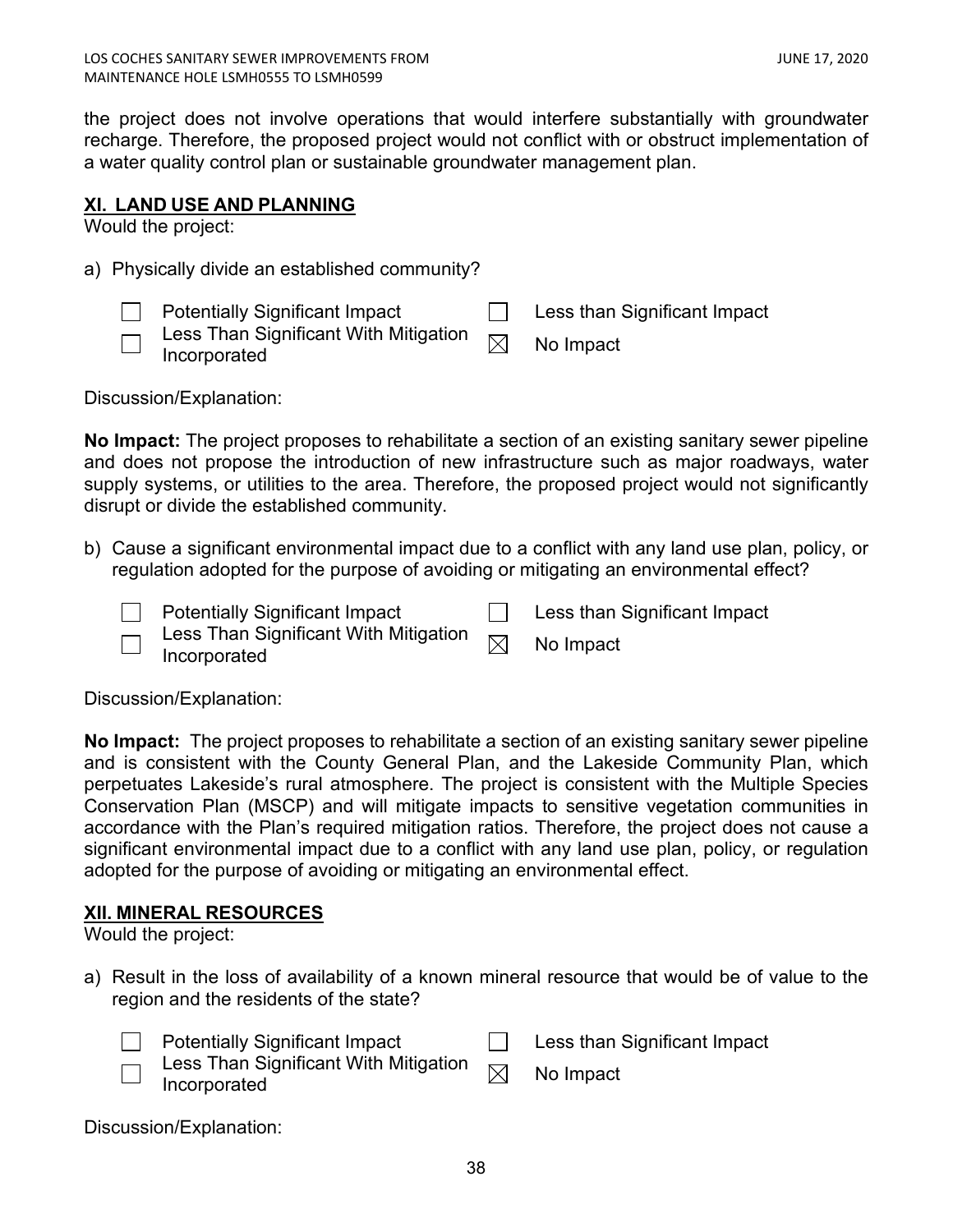**No Impact:** The project site has been classified by the California Department of Conservation – Division of Mines and Geology (Update of Mineral Land Classification: Aggregate Materials in the Western San Diego Production-Consumption Region, 1997) as an area of "Potential Mineral Resource Significance" (MRZ-3). However, the project site is surrounded by commercial land use and private residences. These land uses are incompatible with future extraction of mineral resources. Furthermore, the project is limited to rehabilitation an existing section of a sanitary sewer pipeline within a sewer easement without changing the alignment or capacity of the system; therefore, implementation of the project would not result in the loss of availability of a known mineral resource that would be of value.

b) Result in the loss of availability of a locally-important mineral resource recovery site delineated on a local general plan, specific plan or other land use plan?



Potentially Significant Impact **Less than Significant Impact** 

Less Than Significant With Mitigation  $\textsf{Less}$  Trian Significant with Mitigation  $\boxtimes$  No Impact Incorporated

Discussion/Explanation:

**No Impact:** The project site is not located in an area or within 1,300 feet of lands designated as a locally-important mineral resource recovery site. Therefore, the proposed project would not result in the loss of availability of locally-important mineral resources.

# <span id="page-38-0"></span>**XIII. NOISE**

Would the project result in:

a) Generation of a substantial temporary or permanent increase in ambient noise levels in the vicinity of the project in excess of standards established in the local general plan or noise ordinance, or applicable standards of other agencies?



Potentially Significant Impact  $\underline{\bowtie}$  Less than Significant Impact Less Than Significant With Mitigation

Less Than Significant With Mitigation [11] No Impact

Discussion/Explanation:

**Less Than Significant Impact:** The project proposes to rehabilitate a section of an existing sanitary sewer pipeline. This would protect and stabilize the long-term safety and reliability of the sewer pipeline, to reduce the likelihood of future sewage spills and damage caused by pipe erosion.

There will be short-term noise associated with construction activities. Construction noise will be intermittent over the 6-month construction period and comply with Section 36.409 of the County of San Diego Noise Ordinance both in time of day and type of machinery.

County Noise Ordinance – Section 36.409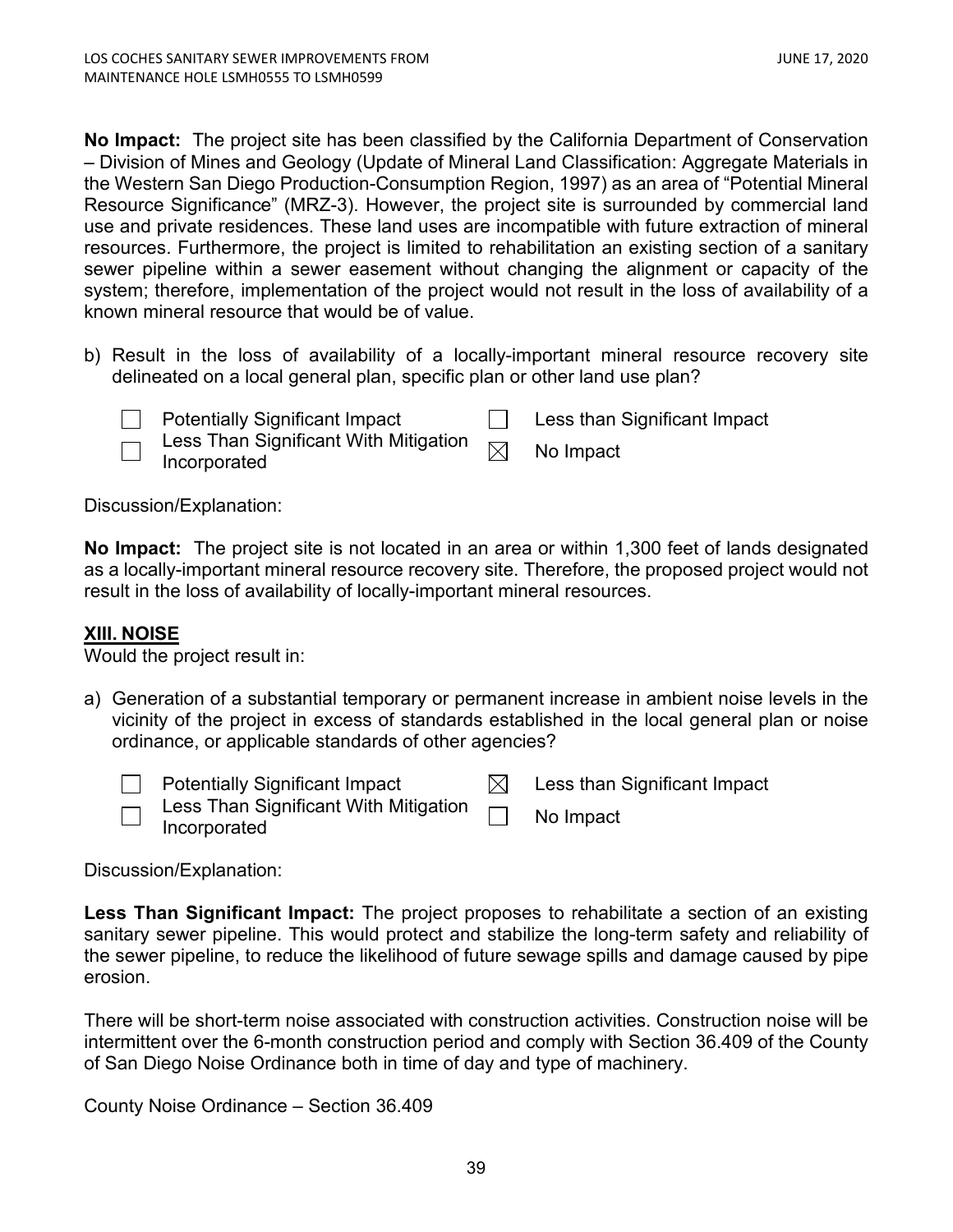The project would not generate construction noise that may exceed the standards of the County of San Diego Noise Ordinance (Section 36.409). Construction operations will occur only during permitted hours of operation pursuant to Section 36.409. Also, it is not anticipated that the project will operate construction equipment in excess of an average sound level of 75dB between the hours of 7 AM and 7 PM.

With respect to construction noise, the proposed project would include a variety of construction activities, including grading and clearing, installation of Cured-In-Place Pipe, excavation using a mini-backhoe and a small skid loader for sectional pipe replacement and concrete encasement, installation of ACB material, and soil recompacting and revegetation. A temporary construction easement will be negotiated with affected adjacent parcel owners to acknowledge the proximity of construction activities. Construction noise levels are not anticipated to exceed 75 dB(A) at adjacent property lines. Therefore, noise levels from construction activities would not exceed the County threshold for construction and would be less than significant.

The proposed project would not expose people to potentially significant noise levels that exceed the allowable limits of the County of San Diego General Plan, County of San Diego Noise Ordinance, and other applicable standards for construction activities. Post-construction, the project would not generate new sources of operational noise in the vicinity.

To ensure construction noise is reduced to the extent feasible, the following design considerations are proposed:

• All construction equipment shall be properly maintained and equipped with noisereduction intake and exhaust mufflers and engine shrouds, in accordance with manufacturers' recommendations. Equipment engine shrouds shall be closed during equipment operation.

• Whenever feasible, electrical power shall be used to run air compressors and similar power tools.

• Equipment staging areas should be located as far as feasible from occupied residences.

# General Plan – Noise Element

The County of San Diego General Plan, Noise Element, Tables N-1 and N-2 addresses noise sensitive areas. Project implementation would not expose existing or planned noise sensitive areas to road, airport, heliport, railroad, industrial or other noise in excess of the 60 dBA CNEL or 65 dBA CNEL. Therefore, the project would not expose people to potentially significant noise levels that exceed the allowable limits of the County of San Diego General Plan, Noise Element.

Finally, the project's conformance to the County of San Diego General Plan Noise Element and County of San Diego Noise Ordinance (Section 36-404 and 36.410) ensures the project would not create cumulatively considerable noise impacts, because the project would not exceed the local noise standards for noise sensitive areas; and the project would not exceed the applicable noise level limits at the property line or construction noise limits, derived from State regulation to address human health and quality of life concerns. Therefore, the project would not contribute to a cumulatively considerable exposure of persons or generation of noise levels in excess of standards established in the local General Plan, Noise Ordinance, and applicable standards of other agencies.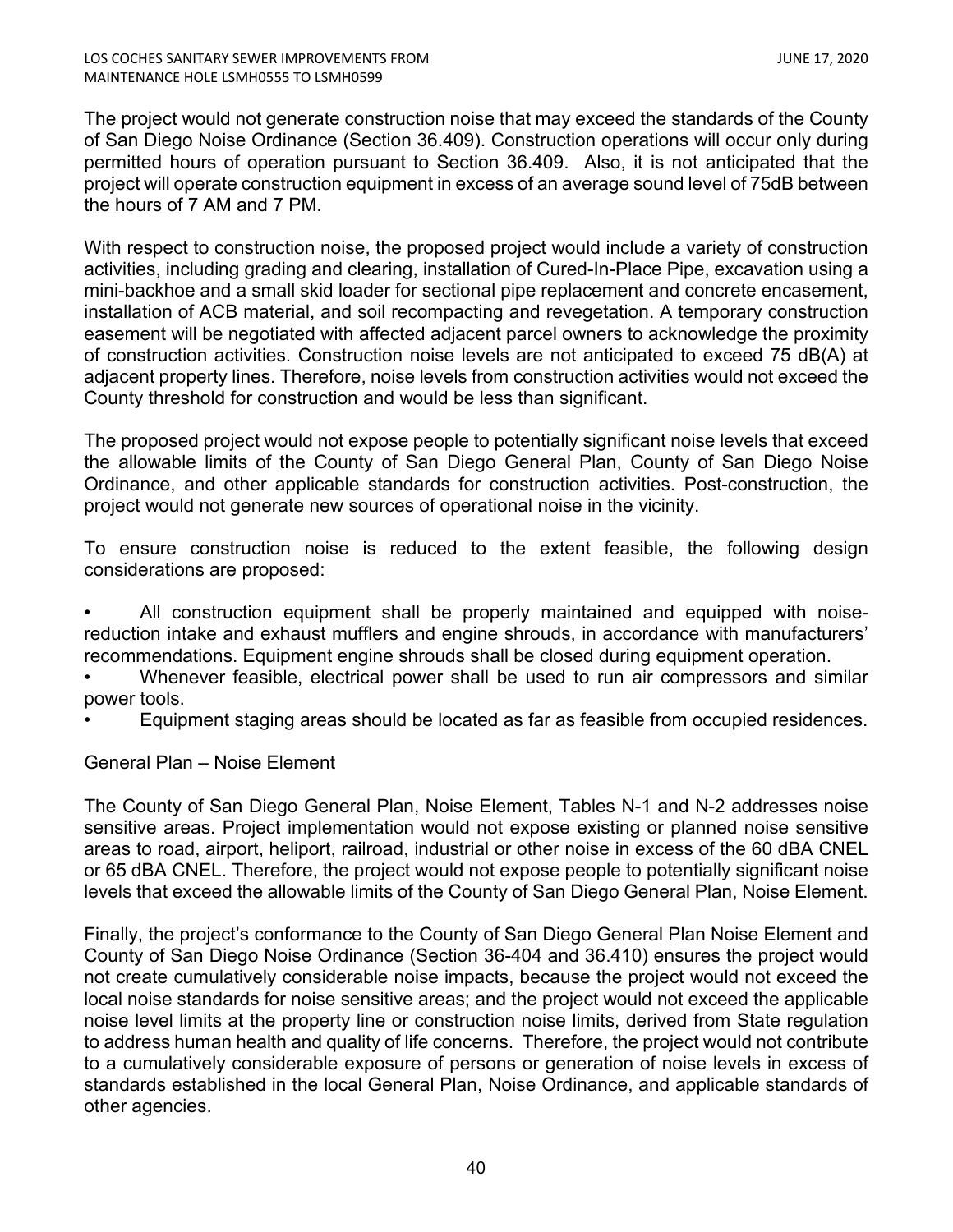b) Generation of excessive groundborne vibration or groundborne noise levels?



Potentially Significant Impact **Less than Significant Impact** 

- Less Than Significant With Mitigation Less Trian Significant with Mitigation  $\boxtimes$  No Impact Incorporated
	-

Discussion/Explanation:

**No Impact:** The project does not propose construction of any of the following land uses that can be impacted by groundborne vibration or groundborne noise levels:

- 1. Buildings where low ambient vibration is essential for interior operation, including research and manufacturing facilities with special vibration constraints.
- 2. Residences and buildings where people normally sleep including hotels, hospitals, residences and where low ambient vibration is preferred.
- 3. Civic and institutional land uses including schools, churches, libraries, other institutions, and quiet office where low ambient vibration is preferred.
- 4. Concert halls for symphonies or other special use facilities where low ambient vibration is preferred.

The goal of the project is to rehabilitate a section of an existing sanitary sewer pipeline. The project does not propose any major, new, or expanded infrastructure such as mass transit, highways or major roadways, or intensive extractive industry that could generate excessive groundborne vibration or groundborne noise levels on-site or in the surrounding area.

c) For a project located within the vicinity of a private airstrip or an airport land use plan or, where such a plan has not been adopted, within two miles of a public airport or public use airport, would the project expose people residing or working in the project area to excessive noise levels?



Potentially Significant Impact  $\Box$  Less than Significant Impact

| Less Than Significant With Mitigation $\hphantom{a}\smash{\overline{\mathcal{M}}}$ | No Impact |
|------------------------------------------------------------------------------------|-----------|
| Incorporated                                                                       |           |

Discussion/Explanation:

**No Impact:** The proposed project is not located within the vicinity of a private airstrip or an airport land use plan or within two miles of a public airport or public use airport. Therefore, the project would not expose people residing or working in the project area to excessive airport-related noise levels.

# <span id="page-40-0"></span>**XIV. POPULATION AND HOUSING**

Would the project:

a) Induce substantial unplanned population growth in an area, either directly (for example, by proposing new homes and businesses) or indirectly (for example, through extension of roads or other infrastructure)?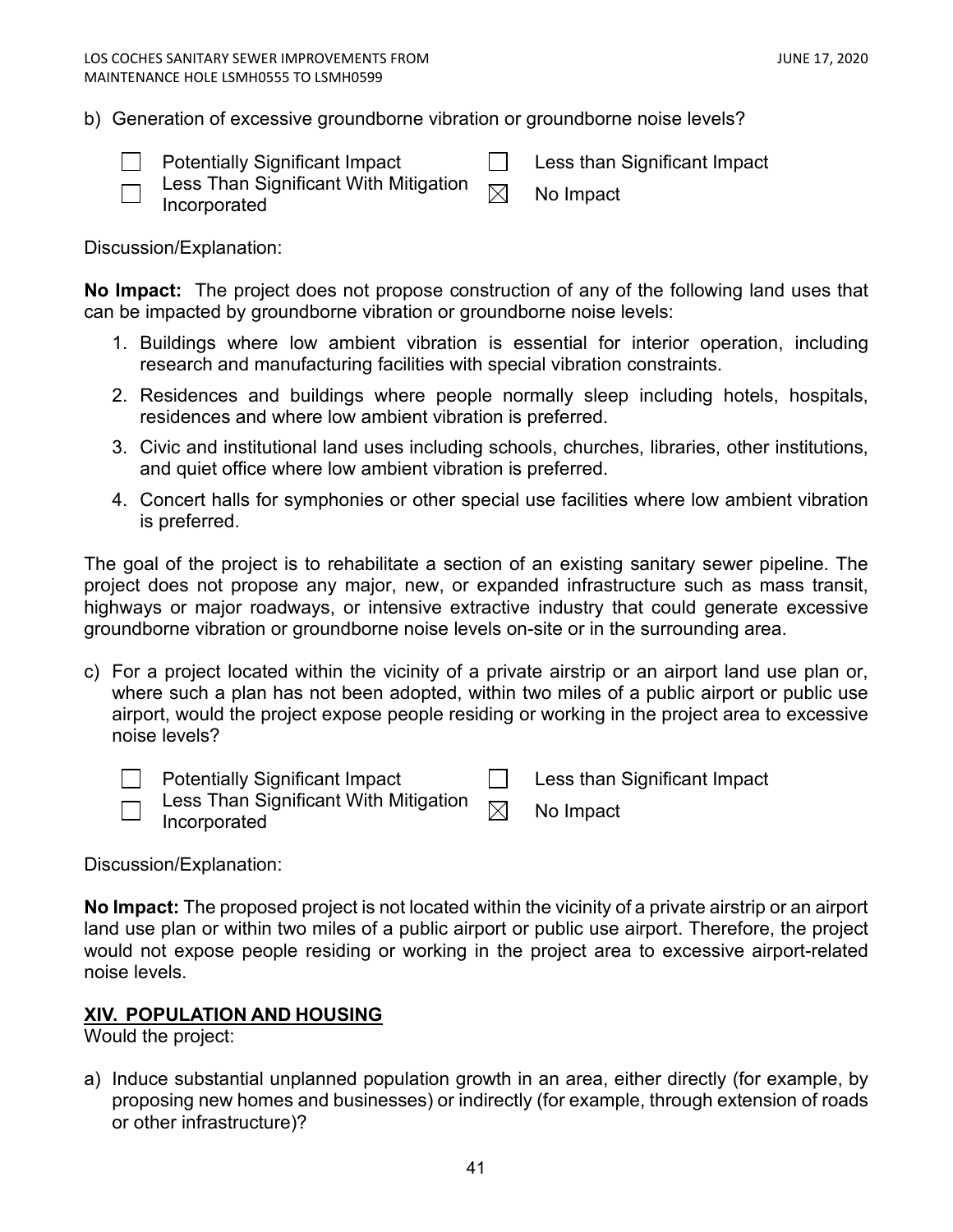| <b>Potentially Significant Impact</b>                                                                                                                                                                                                                                                                                                                                                                                                                                                      | Less than Significant Impact |
|--------------------------------------------------------------------------------------------------------------------------------------------------------------------------------------------------------------------------------------------------------------------------------------------------------------------------------------------------------------------------------------------------------------------------------------------------------------------------------------------|------------------------------|
| $\blacksquare$ $\blacksquare$ $\blacksquare$ $\blacksquare$ $\blacksquare$ $\blacksquare$ $\blacksquare$ $\blacksquare$ $\blacksquare$ $\blacksquare$ $\blacksquare$ $\blacksquare$ $\blacksquare$ $\blacksquare$ $\blacksquare$ $\blacksquare$ $\blacksquare$ $\blacksquare$ $\blacksquare$ $\blacksquare$ $\blacksquare$ $\blacksquare$ $\blacksquare$ $\blacksquare$ $\blacksquare$ $\blacksquare$ $\blacksquare$ $\blacksquare$ $\blacksquare$ $\blacksquare$ $\blacksquare$ $\blacks$ |                              |



| r otomaan, organicam impact                                  | ווטווי טטשם |
|--------------------------------------------------------------|-------------|
| Less Than Significant With Mitigation $\overline{\boxtimes}$ | No Impact   |
| Incorporated                                                 |             |

Discussion/Explanation:

**No Impact:** The project proposes to rehabilitate a section of an existing sanitary sewer pipeline without change to the alignment or capacity of the system. The proposed project would not induce substantial population growth because the project does not propose any physical or regulatory change that would remove a restriction to or encourage population growth in an area including, but limited to: new or extended infrastructure or public facilities; new commercial or industrial facilities; large-scale residential development; accelerated conversion of homes to commercial or multi-family use; or regulatory changes including General Plan amendments, Specific Plan amendments, zone reclassifications, sewer or water annexations; or LAFCO annexation actions.

b) Displace substantial numbers of existing people or housing, necessitating the construction of replacement housing elsewhere?

| <b>Potentially Significant Impact</b>                                                                                                                                                                                                                                                                                                                                                                                                                                                                                   | Less than Significant Impact |
|-------------------------------------------------------------------------------------------------------------------------------------------------------------------------------------------------------------------------------------------------------------------------------------------------------------------------------------------------------------------------------------------------------------------------------------------------------------------------------------------------------------------------|------------------------------|
| $\overline{\phantom{a}}$ Less Than Significant With Mitigation $\phantom{a}\smash{\overline{\phantom{a}}}\smash{\overline{\phantom{a}}}\smash{\overline{\phantom{a}}}\smash{\overline{\phantom{a}}}\smash{\overline{\phantom{a}}}\smash{\overline{\phantom{a}}}\smash{\overline{\phantom{a}}}\smash{\overline{\phantom{a}}}\smash{\overline{\phantom{a}}}\smash{\phantom{a}}\smash{\overline{\phantom{a}}}\smash{\overline{\phantom{a}}}\smash{\phantom{a}}\smash{\overline{\phantom{a}}}\smash$<br>$\Box$ Incorporated | No Impact                    |

Discussion/Explanation:

**No Impact:** The project proposes to rehabilitate a section of an existing sanitary sewer pipeline within its existing alignment and would not displace any existing housing, as no existing residential structures will be impacted by the project.

# <span id="page-41-0"></span>**XV. PUBLIC SERVICES**

- a) Would the project result in substantial adverse physical impacts associated with the provision of new or physically altered governmental facilities, need for new or physically altered governmental facilities, the construction of which could cause significant environmental impacts, in order to maintain acceptable service ratios, response times or other performance service ratios, response times or other performance objectives for any of the public services:
	- i. Fire protection?
	- ii. Police protection?
	- iii. Schools?
	- iv. Parks?
	- v. Other public facilities?



Potentially Significant Impact **Less than Significant Impact** Less Than Significant With Mitigation  $\mathsf{Less}$  Trian Significant With Mitigation  $\boxtimes$  No Impact Incorporated

Discussion/Explanation: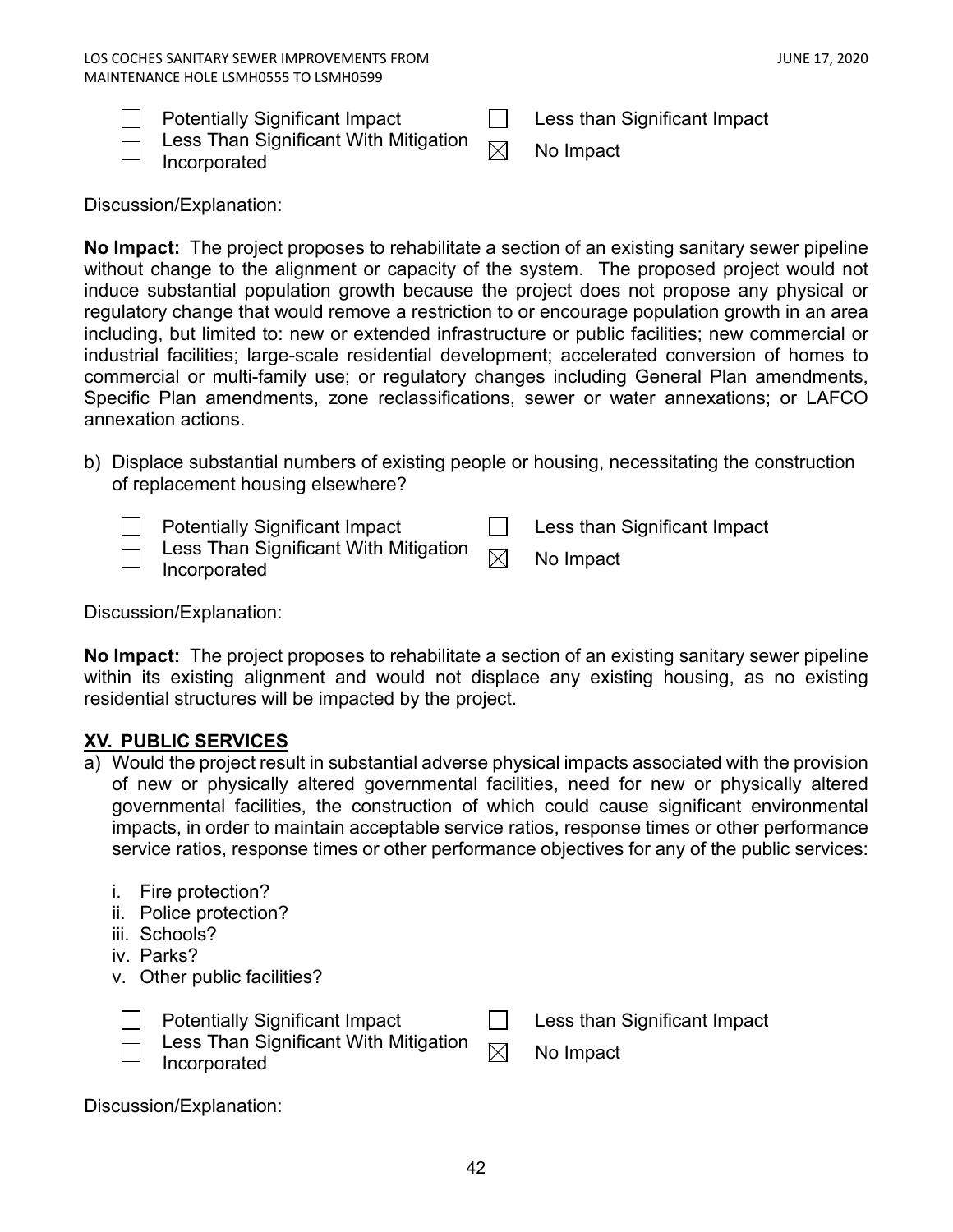**No Impact:** The project proposes to rehabilitate a section of an existing sanitary sewer pipeline. This would protect and stabilize the long-term safety and reliability of the sewer pipeline, to reduce the likelihood of future sewage spills and damage caused by pipe erosion.

Existing utilities within the project site include sanitary sewer pipeline, potable water lines, power, and communication poles. However, these utilities would not be impacted by project construction.

Additionally, the project does not involve the construction of new or physically-altered governmental facilities, including but not limited to: fire protection facilities, sheriff facilities, schools, or parks in order to maintain acceptable service ratios, response times or other performance service ratios or objectives for any public services. Therefore, the project would not have an adverse physical effect on the environment because the project does not require new or significantly-altered services or facilities to be constructed.

# <span id="page-42-0"></span>**XVI. RECREATION**

a) Would the project increase the use of existing neighborhood and regional parks or other recreational facilities such that substantial physical deterioration of the facility would occur or be accelerated?

Potentially Significant Impact  $\Box$  Less than Significant Impact

| ∟ess Than Significant With Mitigation $\mathop{\boxtimes}$ .<br>Incorporated | No Impact |
|------------------------------------------------------------------------------|-----------|
|                                                                              |           |

Discussion/Explanation:

**No Impact:** The project proposes to rehabilitate a section of an existing sanitary sewer pipeline. This would protect and stabilize the long-term safety and reliability of the sewer pipeline, to reduce the likelihood of future sewage spills and damage caused by pipe erosion.

The project does not involve construction of new residences or in any way promote residential development. Therefore, the project would not increase the use of existing neighborhood and regional parks or other recreational facilities such that substantial physical deterioration of the facility would occur or be accelerated.

b) Does the project include recreational facilities or require the construction or expansion of recreational facilities, which might have an adverse physical effect on the environment?

| <b>Potentially Significant Impact</b>                                                                                 | Less than Significant Impact |
|-----------------------------------------------------------------------------------------------------------------------|------------------------------|
| $\bar{\hspace{6pt}}$ Less Than Significant With Mitigation $\hspace{6pt}$ $\bar{\hspace{6pt}}$<br>$\Box$ Incorporated | No Impact                    |

Discussion/Explanation:

**No Impact:** The project proposes to rehabilitate a section of an existing sanitary sewer pipeline. This would protect and stabilize the long-term safety and reliability of the sewer pipeline, to reduce the likelihood of future sewage spills and damage caused by pipe erosion. The project does not include improvement of recreational facilities or require the construction or expansion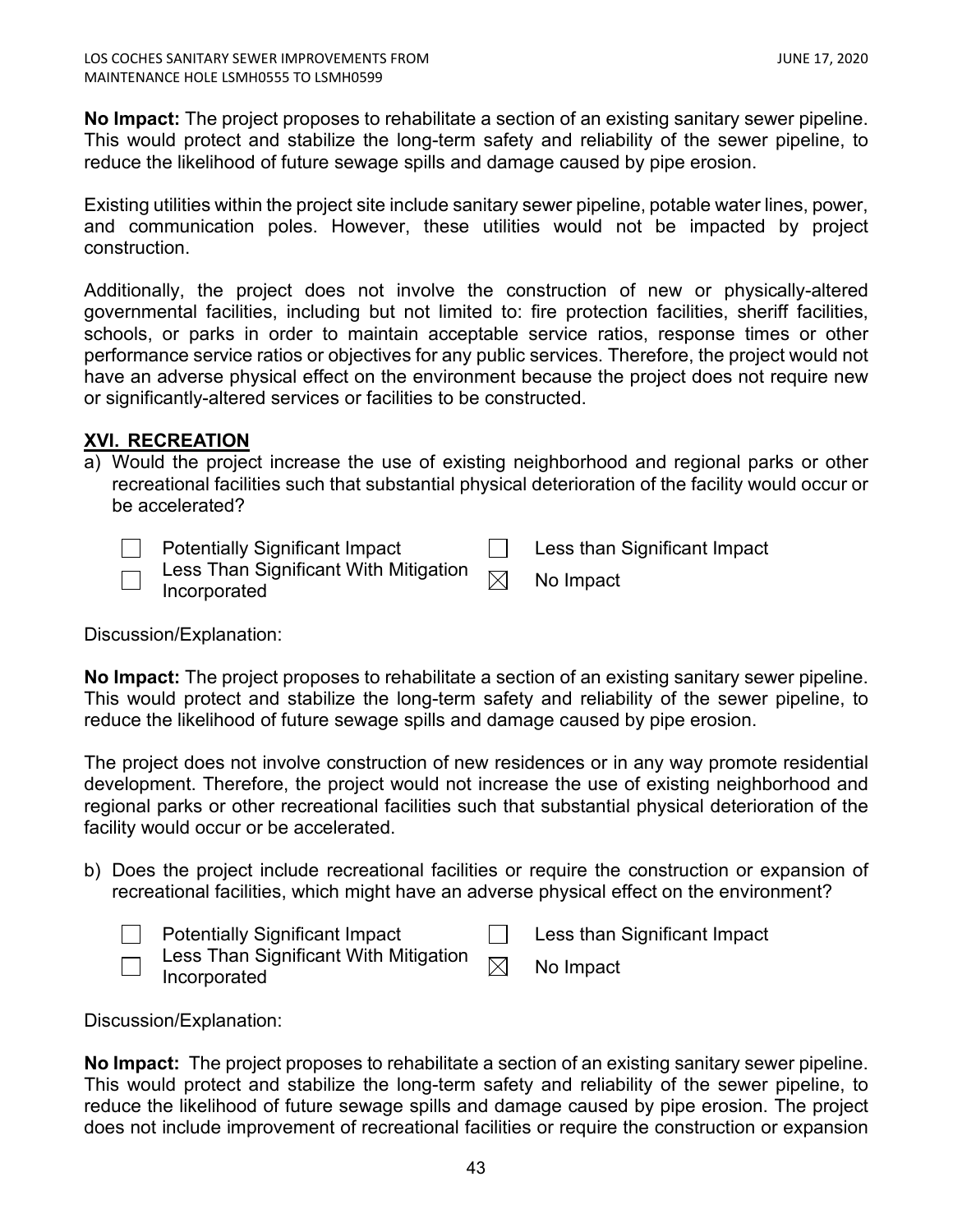of recreational facilities and will not have an adverse physical effect on the environment associated with recreational facilities.

## <span id="page-43-0"></span>**XVII. TRANSPORTATION**

Would the project:

a) Conflict with a program or plan, ordinance or policy addressing the circulation system, including transit, roadway, bicycle and pedestrian facilities?

|        | <b>Potentially Significant Impact</b> | Less than Significant Impact |
|--------|---------------------------------------|------------------------------|
| ا استا | Incorporated                          |                              |

Discussion/Explanation:

The County of San Diego Guidelines for Determining Significance for Traffic and Transportation (Guidelines) establish measures of effectiveness for the performance of the circulation system. These Guidelines incorporate standards from the County of San Diego Public Road Standards and Mobility Element, the County of San Diego Transportation Impact Fee Program and the Congestion Management Program.

**No Impact:** The project proposes to rehabilitate a section of an existing sanitary sewer pipeline. This would protect and stabilize the long-term safety and reliability of the sewer pipeline, to reduce the likelihood of future sewage spills and damage caused by pipe erosion. The project would not result in increased vehicle trips, vehicles miles travelled, or roadway capacity. Therefore, the project would not conflict with any applicable plan, ordinance or policy establishing measures of the effectiveness of the circulation system.

If construction detours or temporary road closures are required during temporary construction activities, the instances would be limited in time and scope as minimally necessary to mobilize equipment or materials. For most of the estimated 180-day construction duration, all roads would remain open to traffic. Therefore, access to residences along: Old Highway 80, Sierra Alta Way, Calle de Ernesto, Rios Canyon Road, Legacy Lane, Legacy Court, Kelli Lane, Pecan Park Lane, Costa Lane, Spring View Court, Soldin Lane, and any private roads or private driveways within the Project Impact Area would remain available.

b) Would the project conflict or be inconsistent with CEQA Guidelines Section 15064.3 subdivision (b)?

|                          | <b>Potentially Significant Impact</b>                                                                                                                                | Less than Significant Impact |
|--------------------------|----------------------------------------------------------------------------------------------------------------------------------------------------------------------|------------------------------|
| $\overline{\phantom{0}}$ | $\overline{\hspace{0.2cm}\cap\hspace{0.2cm}}$ Less Than Significant With Mitigation $\hspace{0.2cm}\overline{\hspace{0.2cm}\boxtimes\hspace{0.2cm}}$<br>Incorporated | No Impact                    |

Discussion/Explanation:

**No Impact:** The proposed project involves sewer pipeline improvements. As the proposed project would not change the traffic patterns or capacity, or result in increased vehicles miles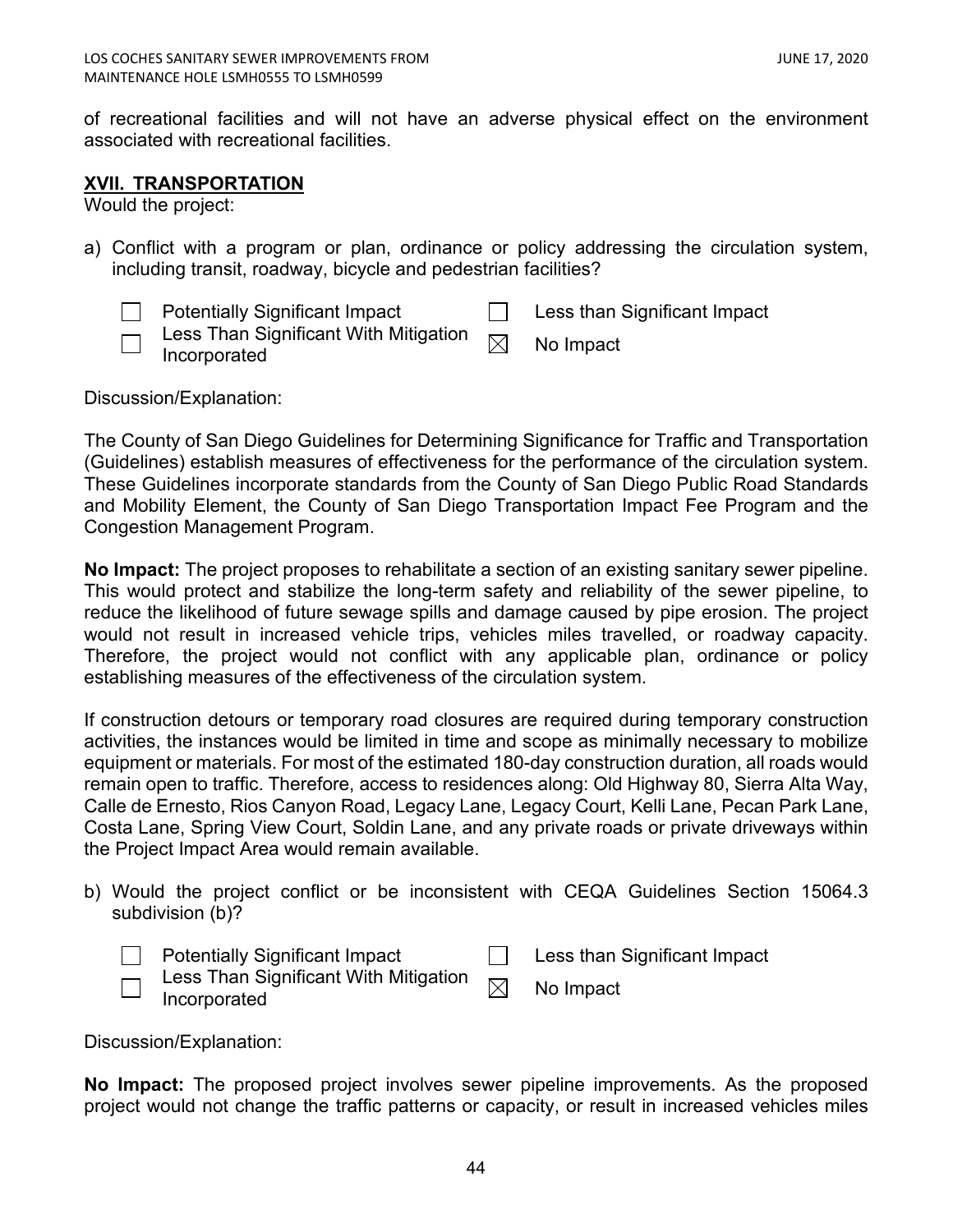travelled, the project would not conflict or be inconsistent with CEQA Guidelines section 15064.3 subdivision (b).

c) Substantially increase hazards due to a geometric design feature (e.g., sharp curves or dangerous intersections) or incompatible uses (e.g., farm equipment)?



Potentially Significant Impact **Less than Significant Impact** Less Than Significant With Mitigation

 $\textsf{Less}$  Trian Significant with Mitigation  $\boxtimes$  No Impact Incorporated

Discussion/Explanation:

**No Impact:** The project proposes to rehabilitate a section of an existing sanitary sewer pipeline. Accordingly, the project would not increase hazards, alter traffic patterns, place incompatible uses (e.g., farm equipment), or create or place curves, slopes, or walls which impedes adequate site distance on a road.

| d) | Result in inadequate emergency access?                                                                         |                                               |
|----|----------------------------------------------------------------------------------------------------------------|-----------------------------------------------|
|    | <b>Potentially Significant Impact</b><br>□ Less Than Significant With Mitigation $□$ No Impact<br>Incorporated | <b>Example 1 Less than Significant Impact</b> |

Discussion/Explanation:

**No Impact:** The project proposes to rehabilitate a section of an existing sanitary sewer pipeline. This would protect and stabilize the long-term safety and reliability of the sewer pipeline, to reduce the likelihood of future sewage spills and damage caused by pipe erosion. As discussed in Section XVII(a) above, access along: Olde Highway 80, Sierra Alta Way, Calle de Ernesto, Rios Canyon Road, Legacy Lane, Legacy Court, Kelli Lane, Pecan Park Lane, Costa Lane, Spring View Court, Soldin Lane, and any private roads or private driveways within the Project Impact Area would be provided at all times for emergency access. Periodic and temporary detours may be needed during equipment or materials mobilization, but the proposed project would not result in inadequate emergency access.

# <span id="page-44-0"></span>**XVIII. TRIBAL CULTURAL RESOURCES**

Would the project:

- a) Cause a substantial adverse change in the significance of a tribal cultural resource, as defined in Public Resources Code §21074 as either a site, feature, place, cultural landscape that is geographically defined in terms of the size and scope of the landscape, sacred place, or object with cultural value to a California Native American tribe, and that is:
	- i. Listed or eligible for listing in the California Register of Historical Resources, or in a local register of Historical Resources as defined in Public Resources Code §5020.1(k), or

Potentially Significant Impact **Less** than Significant Impact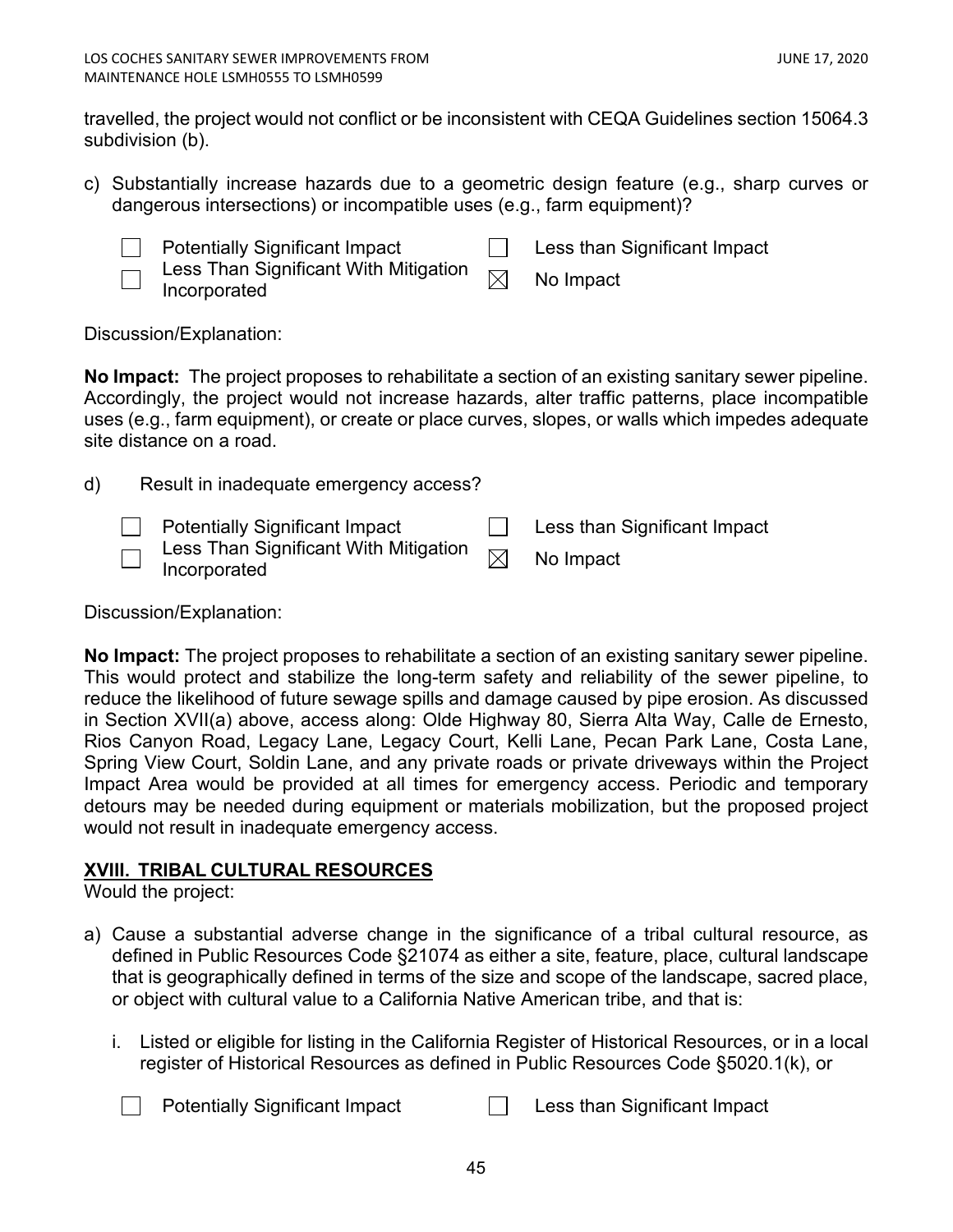

Less Than Significant With Mitigation  $\quad \Join \quad$  No Impact<br>Incorporated

Discussion/Explanation:

**No Impact:** Tribal Cultural Resources are sites, features, places, cultural landscapes, sacred places, and objects with cultural value to a California Native American tribe that are either included or determined to be eligible for inclusion in the CRHR or included in a local register of historical resources, as defined in subdivision (k) of Public Resources Code Section 5020.1. Pursuant to AB-52, consultation was initiated with culturally-affiliated Native American tribes. The County Sanitation District submitted consultation letters on May 26, 2020 to 9 (nine) tribes, including: Barona Group of the Capitan Grande, Campo Kumeyaay Nation, Iipay Nation of Santa Ysabel, Jamul Indian Village, Kwaaymii Laguna Band of Mission Indians, Manzanita Band of Kumeyaay Nation, San Pasqual Band of Mission Indians, Sycuan Band of the Kumeyaay Nation, and Viejas Band of Kumeyaay Indians. In accordance with the project-specific archaeological survey, no cultural resources were encountered during the field review by the Project Archaeologist and Native American monitor, and due to the nature of the site, no resources are expected during construction and, therefore, monitoring is not required.

- ii. A resource determined by the lead agency, in its discretion and supported by substantial evidence, to be significant pursuant to criteria set forth in subdivision (c) of Public Resources Code §5024.1. In applying the criteria set forth in subdivision (c) of Public Resources Code §5024.1, the Lead Agency shall consider the significance of the resource to a California Native American tribe.
- $\mathbf{1}$ Potentially Significant Impact Less than Significant Impact Less Than Significant With Mitigation
	- $\mathsf{Less}$  Trian Significant With Mitigation  $\boxtimes$  No Impact Incorporated

Discussion/Explanation:

**No Impact:** Pursuant to AB-52, consultation was initiated with culturally-affiliated Native American tribes. The County Sanitation District submitted consultation letters on May 26, 2020 to 9 (nine) tribes, including: Barona Group of the Capitan Grande, Campo Kumeyaay Nation, Iipay Nation of Santa Ysabel, Jamul Indian Village, Kwaaymii Laguna Band of Mission Indians, Manzanita Band of Kumeyaay Nation, San Pasqual Band of Mission Indians, Sycuan Band of the Kumeyaay Nation, and Viejas Band of Kumeyaay Indians. A California Historical Resources Information System file search and cultural survey identified significant archaeological resources, as described in section V, Cultural Resources. In addition, the NAHC indicated that the results of the Sacred Lands File search were positive for the Study Area.

# <span id="page-45-0"></span>**XIX. UTILITIES AND SERVICE SYSTEMS**

Would the project:

a) Require or result in the relocation or construction of new or expanded water, wastewater treatment or storm water drainage, electric power, natural gas, or telecommunications facilities, the construction or relocation of which could cause significant environmental effects?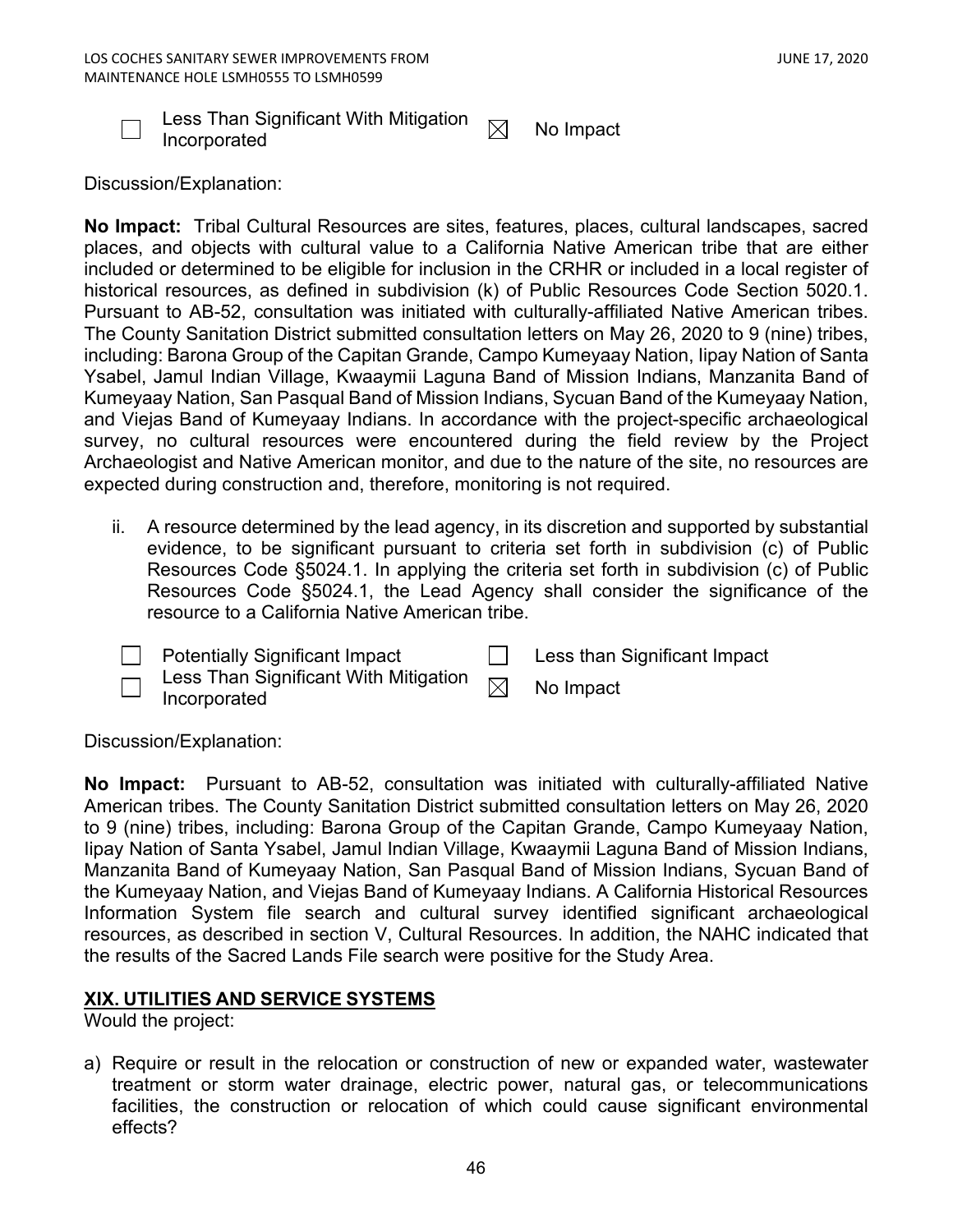| <b>Potentially Significant Impact</b>                                          | Less than Significant Impact |
|--------------------------------------------------------------------------------|------------------------------|
| Less Than Significant With Mitigation $\overline{\boxtimes}$ .<br>Incorporated | No Impact                    |

Discussion/Explanation:

**No Impact:** The project proposes to rehabilitate a section of an existing sanitary sewer pipeline. This would protect and stabilize the long-term safety and reliability of the sewer pipeline, to reduce the likelihood of future sewage spills and damage caused by pipe erosion. Existing utilities within the project site include sanitary sewer pipeline, potable water lines, power, and communication poles. However, these utilities would not be impacted by project construction. Therefore, there would be no significant environmental effects caused by the construction or relocation of above-listed utilities associated with the project.

b) Have sufficient water supplies available to serve the project and reasonably foreseeable future development during normal, dry and multiple dry years?



Discussion/Explanation:

**No Impact:** The project proposes to rehabilitate a section of an existing sanitary sewer pipeline. The proposed project does not involve or require services from a water provider. Therefore, the project would not affect existing or future water supplies.

c) Result in a determination by the wastewater treatment provider, which serves or may serve the project that it has adequate capacity to serve the project's projected demand in addition to the provider's existing commitments?



 $\Box$  Potentially Significant Impact  $\Box$  Less than Significant Impact

Less Than Significant With Mitigation Less Trian Significant with Mitigation  $\boxtimes$  No Impact Incorporated

Discussion/Explanation:

**No Impact:** The project proposes to rehabilitate a section of an existing sanitary sewer pipeline. The project would not generate wastewater and, therefore, would not require a determination by a wastewater treatment provider regarding capacity to serve the project's projected demand.

- d) Generate solid waste in excess of State or local standards, or in excess of the capacity of local infrastructure, or otherwise impair the attainment of solid waste reduction goals?
	-

Potentially Significant Impact **Less than Significant Impact** 



Less Than Significant With Mitigation  $\mathsf{Less}$  Trian Significant With Mitigation  $\boxtimes$  No Impact Incorporated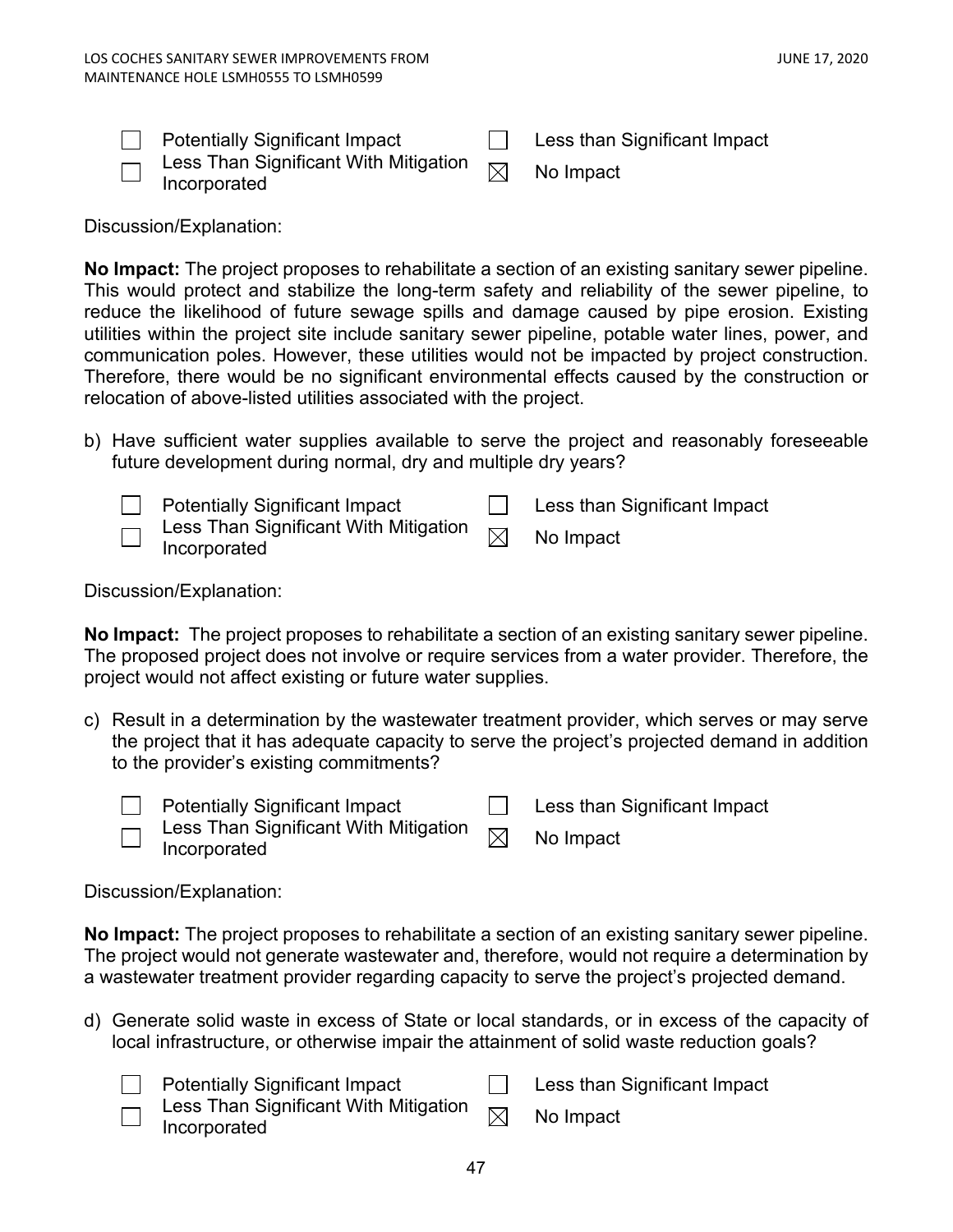## Discussion/Explanation:

**No Impact:** The project proposes to rehabilitate a section of an existing sanitary sewer pipeline. This would protect and stabilize the long-term safety and reliability of the sewer pipeline, to reduce the likelihood of future sewage spills and damage caused by pipe erosion. As part of the sewer pipeline improvements, the project may generate a negligible amount of solid waste or export material. All solid waste facilities, including landfills, require solid waste facility permits to operate. In San Diego County, the County Department of Environmental Health, Local Enforcement Agency issues solid waste facility permits with concurrence from the California Integrated Waste Management Board (CIWMB) under the authority of the Public Resources Code (Sections 44001-44018) and California Code of Regulations Title 27, Division 2, Subdivision 1, Chapter 4 (Section 21440et seq.). If the export of solid waste or other materials is needed, the project will deposit all solid waste at a permitted solid waste facility and, therefore, will comply with Federal, State, and local statutes and regulations related to solid waste. Therefore, the project would not generate solid waste in excess of State or local standards, or in excess of the capacity of local infrastructure, or otherwise impair the attainment of solid waste reduction goals.

e) Comply with federal, state, and local management and reduction statutes and regulations related to solid waste?

| $\Box$ Potentially Significant Impact | Less than Significant Impact |
|---------------------------------------|------------------------------|
| $\Box$ Incorporated                   |                              |

Discussion/Explanation:

<span id="page-47-0"></span>**No Impact:** The project proposes to rehabilitate a section of an existing sanitary sewer pipeline. This would protect and stabilize the long-term safety and reliability of the sewer pipeline, to reduce the likelihood of future sewage spills and damage caused by pipe erosion. As part of the sewer pipeline improvements, the project may generate a negligible amount of solid waste or export material. All solid waste facilities, including landfills, require solid waste facility permits to operate. In San Diego County, the County Department of Environmental Health, Local Enforcement Agency issues solid waste facility permits with concurrence from the California Integrated Waste Management Board (CIWMB) under the authority of the Public Resources Code (Sections 44001-44018) and California Code of Regulations Title 27, Division 2, Subdivision 1, Chapter 4 (Section 21440et seq.). If the export of solid waste or other materials is needed, the project will deposit all solid waste at a permitted solid waste facility and therefore, will comply with Federal, State, and local statutes and regulations related to solid waste. Therefore, the project would not generate solid waste in excess of State or local standards, or in excess of the capacity of local infrastructure, or otherwise impair the attainment of solid waste reduction goals.

# **XX. WILDFIRE**

If located in or near state responsibility areas or lands classified as very high fire severity zones, would the project:

a) Substantially impair an adopted emergency response plan or emergency evacuation plan?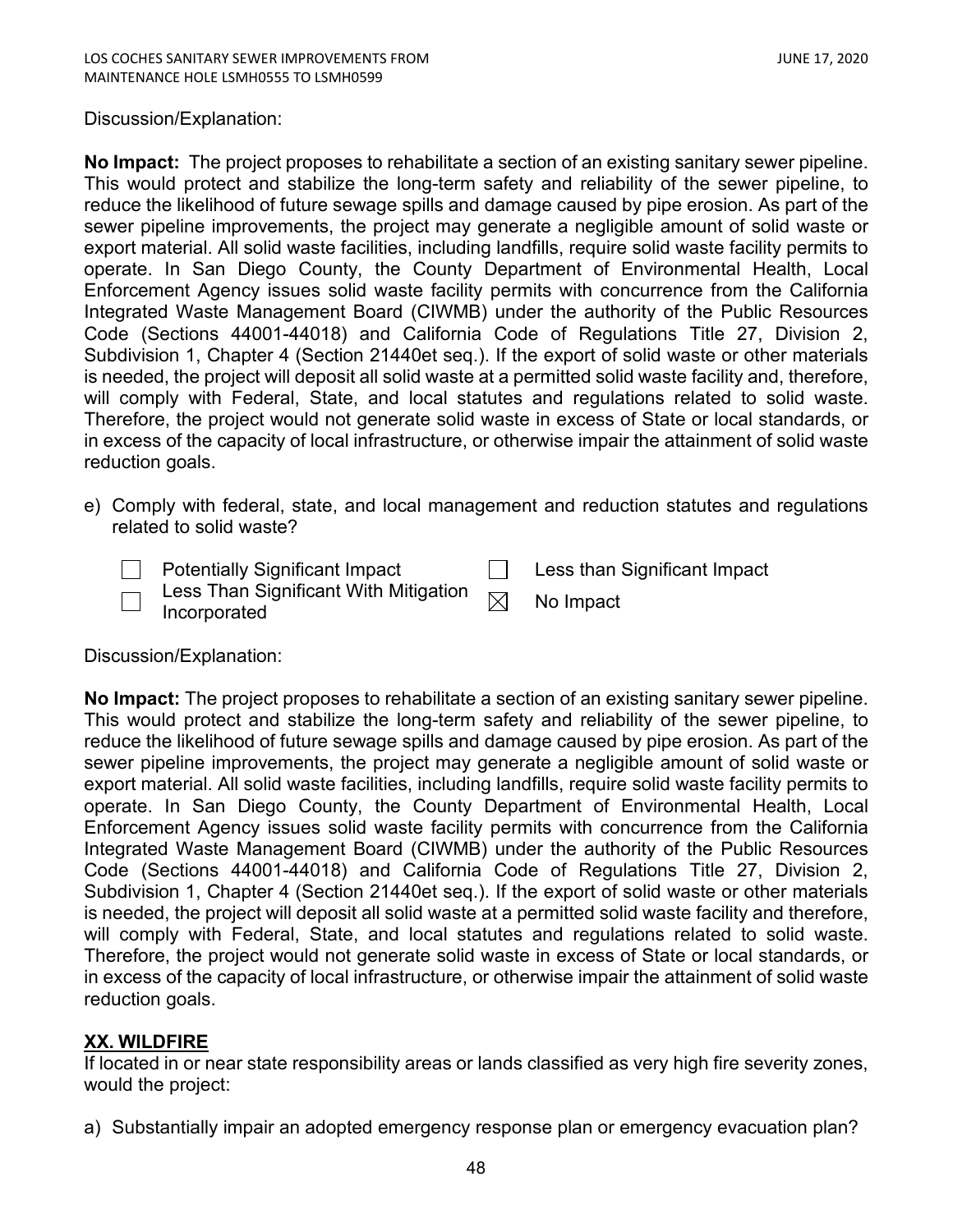| <b>Potentially Significant Impact</b> | Less than Significant Impact |
|---------------------------------------|------------------------------|
|                                       |                              |



Less Than Significant With Mitigation  $\quad \Join \quad$  No Impact<br>Incorporated

Discussion/Explanation:

**No Impact:** The project proposes to rehabilitate a section of an existing sanitary sewer pipeline. The project would not interfere with an adopted emergency response plan or emergency evacuation plan because it would not prohibit subsequent plans from being established or prevent the goals and objectives of existing plans from being carried out. Therefore, the project would not result an impact to emergency plans.

b) Due to slope, prevailing winds, and other factors, exacerbate wildfire risks, and thereby expose project occupants to pollutant concentrations from a wildfire or the uncontrolled spread of a wildfire?

| <b>Potentially Significant Impact</b>                 |          | Less than Significant Impact |
|-------------------------------------------------------|----------|------------------------------|
| Less Than Significant With Mitigation<br>Incorporated | $\times$ | No Impact                    |

Discussion/Explanation:

**No Impact:** The project proposes to rehabilitate a section of an existing sanitary sewer pipeline. This would protect and stabilize the long-term safety and reliability of the sewer pipeline, to reduce the likelihood of future sewage spills and damage caused by pipe erosion. Therefore, the proposed project would not add or increase occupants, or exacerbate wildfire risks thereby exposing occupants to pollutant concentrations from a wildfire or the uncontrolled spread of a wildfire.

c) Require the installation or maintenance of associated infrastructure (such as roads, fuel breaks, emergency water sources, power lines or other utilities) that may exacerbate fire risk or that may result in temporary or ongoing impacts to the environment?

Potentially Significant Impact **Less than Significant Impact** 

Less Than Significant With Mitigation Less Than Significant With Miligation  $\boxtimes$  No Impact<br>Incorporated

Discussion/Explanation:

**No Impact:** The project proposes to rehabilitate a section of an existing sanitary sewer pipeline. As such, the project would not require the installation or maintenance of associated infrastructure that may exacerbate fire risk or that may result in temporary or ongoing impacts to the environment.

d) Expose people or structures to significant risks, including downslope or downstream flooding or landslides, as a result of runoff, post-fire slope instability, or drainage changes?

| <b>Potentially Significant Impact</b> | Less than Significant Impact |
|---------------------------------------|------------------------------|
|---------------------------------------|------------------------------|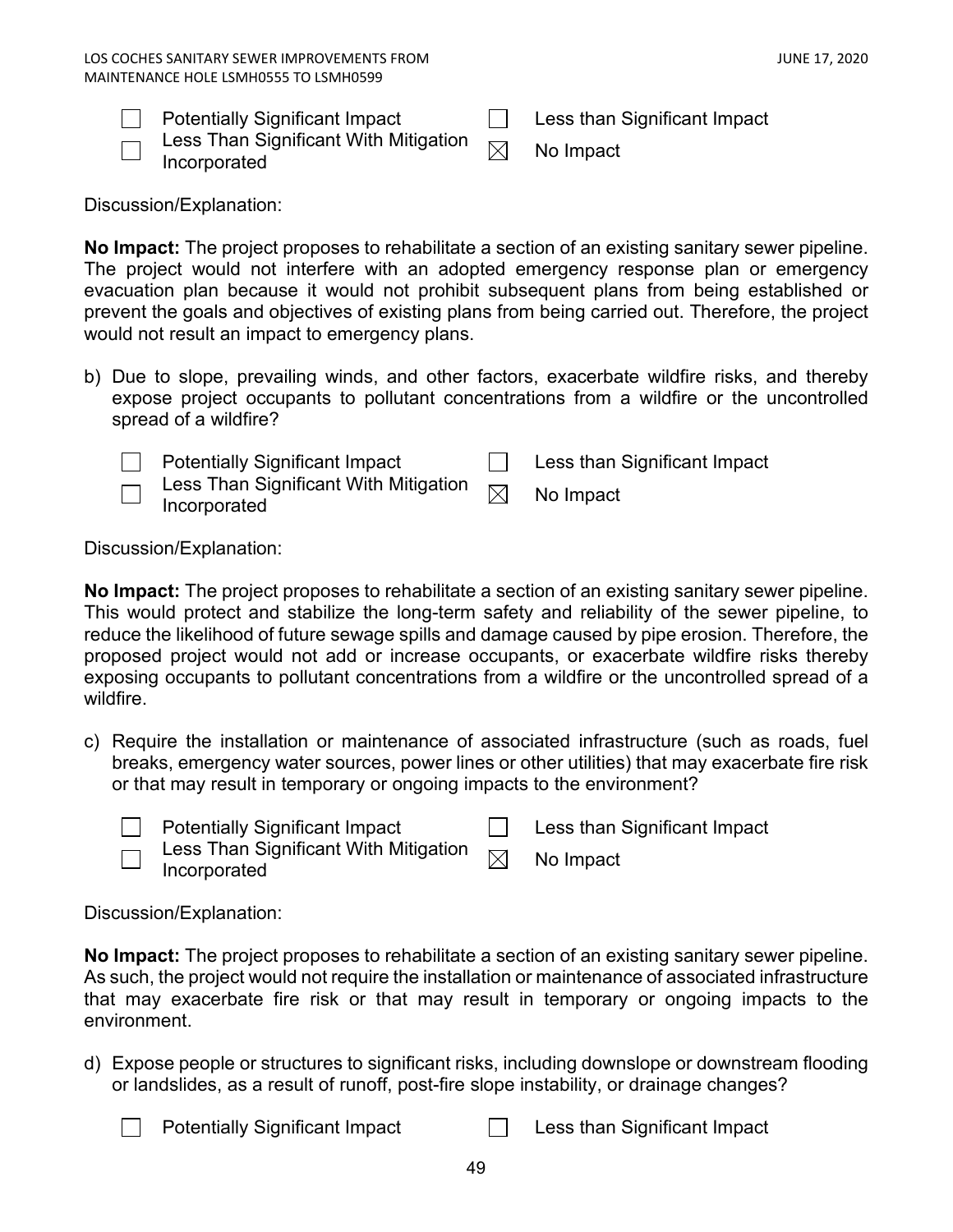

Less Than Significant With Mitigation  $\quad \Join \quad$  No Impact<br>Incorporated

Discussion/Explanation:

**No Impact:** The project proposes to rehabilitate a section of an existing sanitary sewer pipeline. The project would not expose people or structures to significant risks, including downslope or downstream flooding or landslides, as a result of runoff, post-fire slope instability, or drainage changes.

# **XXI. MANDATORY FINDINGS OF SIGNIFICANCE**

a) Does the project have the potential to substantially degrade the quality of the environment, substantially reduce the habitat of a fish or wildlife species, cause a fish or wildlife population to drop below self-sustaining levels, threaten to eliminate a plant or animal community, substantially reduce the number or restrict the range of a rare or endangered plant or animal or eliminate important examples of the major periods of California history or prehistory?

| ١ |
|---|

Potentially Significant Impact **Less than Significant Impact** 

Less Than Significant With Mitigation Less Than Significant With Mitigation **No Impact**<br>Incorporated

Discussion/Explanation:

**Less Than Significant With Mitigation Incorporated:** Per instructions for evaluating environmental impacts in this Initial Study, the potential to degrade the quality of the environment, substantially reduce the habitat of a fish or wildlife species, cause a fish or wildlife population to drop below self-sustaining levels, threaten to eliminate a plant or animal community, reduce the number or restrict the range of a rare or endangered plant or animal or eliminate important examples of the major periods of California history or prehistory were considered in the response to each applicable question of this form. In addition to project-specific impacts, this evaluation considered the projects potential for significant cumulative effects. Resources that have been evaluated as significant would be potentially impacted by the project, particularly biological resources. However, mitigation has been included that reduces these effects to a level below significance. This mitigation includes the following: impacts to sensitive vegetation communities and jurisdictional resources would require mitigation through habitat creation or enhancement to achieve no-net-loss of jurisdictional resources. In accordance with MIT-BIO-1 and MIT-BIO-2, such mitigation would be determined by a qualified biologist in consultation with the regulatory agencies during the permitting process. Additionally, impacts to wildlife species with moderate to high potential to occur within the proposed project would require MIT-BIO-3 and MIT-BIO-4 mitigation, which would reduce the impact to less than significant. As a result of this evaluation, there is no substantial evidence that, after mitigation, significant effects associated with this project would occur. Therefore, this project has been determined not to meet this Mandatory Finding of Significance.

b) Does the project have impacts that are individually limited, but cumulatively considerable? ("Cumulatively considerable" means that the incremental effects of a project are considerable when viewed in connection with the effects of past projects, the effects of other current projects, and the effects of probable future projects)?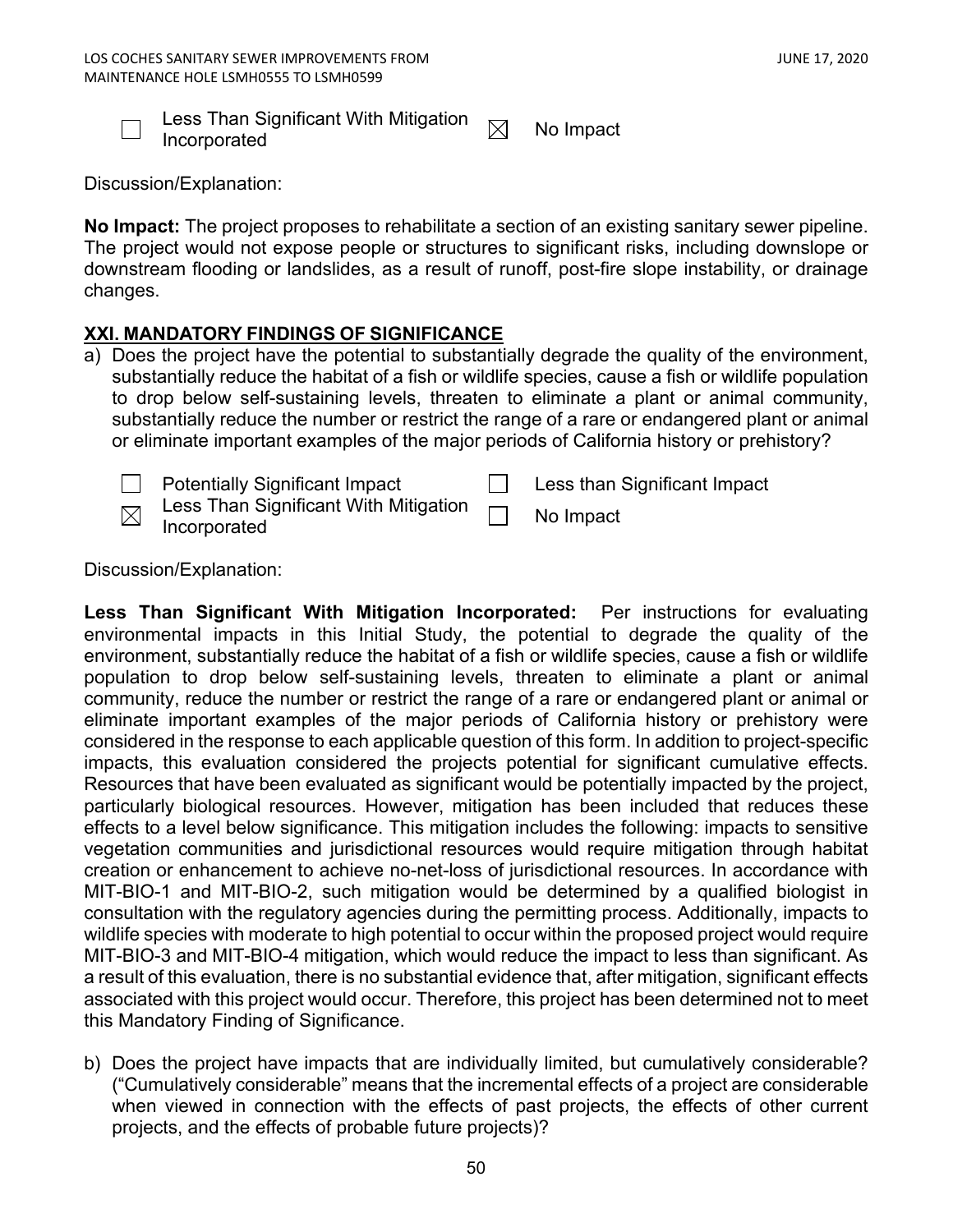┓

| <b>Potentially Significant Impact</b>                               | Less than Significant Impact |
|---------------------------------------------------------------------|------------------------------|
| $\Box$ Less Than Significant With Mitigation $\Box$<br>Incorporated | No Impact                    |

Discussion/Explanation:

the company of the company of

**Less than Significant:** Cumulative impacts evaluation includes review and analysis of past, present, and reasonably foreseeable future actions and their impact on environmental resources in the context of the proposed project. A list of the projects considered in the cumulative impact analysis is presented in Table 5. These projects are located within the unincorporated County of San Diego.

|                | <b>Project Name</b>                                         | <b>Project</b><br><b>Status</b> | <b>Description</b>                                           |
|----------------|-------------------------------------------------------------|---------------------------------|--------------------------------------------------------------|
| $\mathbf{1}$   | No Name; APN #3983205200                                    | Open                            | <b>Major Grading Permit</b>                                  |
| $\overline{2}$ | Lake Jennings Park Road                                     | Open                            | Major Subdivision Improvement Plan/Grading<br>Permit         |
| 3              | 7-11 Sign (#1039864)                                        | <b>Director</b><br>Approved     | Major Use Permit Minor Deviation                             |
| 4              | Lake Jennings Village, GPA,<br>REZ, TM, STP                 | <b>BOS</b><br>Approved          | General Plan Amendment/Rezoning                              |
| 5              | Lake Jennings Village                                       | Approved                        | <b>Plan Amendment Authorization</b>                          |
| 6              | Lake Jennings Market Place                                  | <b>BOS</b><br>Approved          | General Plan Amendment/Rezoning/Major<br>Use Permit/Rezoning |
| $\overline{7}$ | No Name; APN #3981100900                                    | Open                            | Major Subdivision Improvement Plan                           |
| 8              | East Valley Christian<br><b>Fellowship Major Use Permit</b> | <b>Director</b><br>Approved     | <b>Major Use Permit Minor Deviation</b>                      |
| 9              | No Name; APN #3981203000                                    | Open                            | <b>Grading Permit</b>                                        |
| 10             | 2017 GP Clean Up                                            | <b>BOS</b><br>Approved          | <b>General Plan Amendment</b>                                |
| 11             | No Name; APN #3981203700                                    | Open                            | <b>Grading Permit</b>                                        |
| 12             | Lakeside Tractor Supply<br><b>Company MUP</b>               | PC Approved                     | Major Use Permit                                             |
| 13             | Peter Rios Estates Apartment<br>Complex                     | <b>Issued</b>                   | <b>Grading Permit Major</b>                                  |

# **Table 5. Cumulative Projects**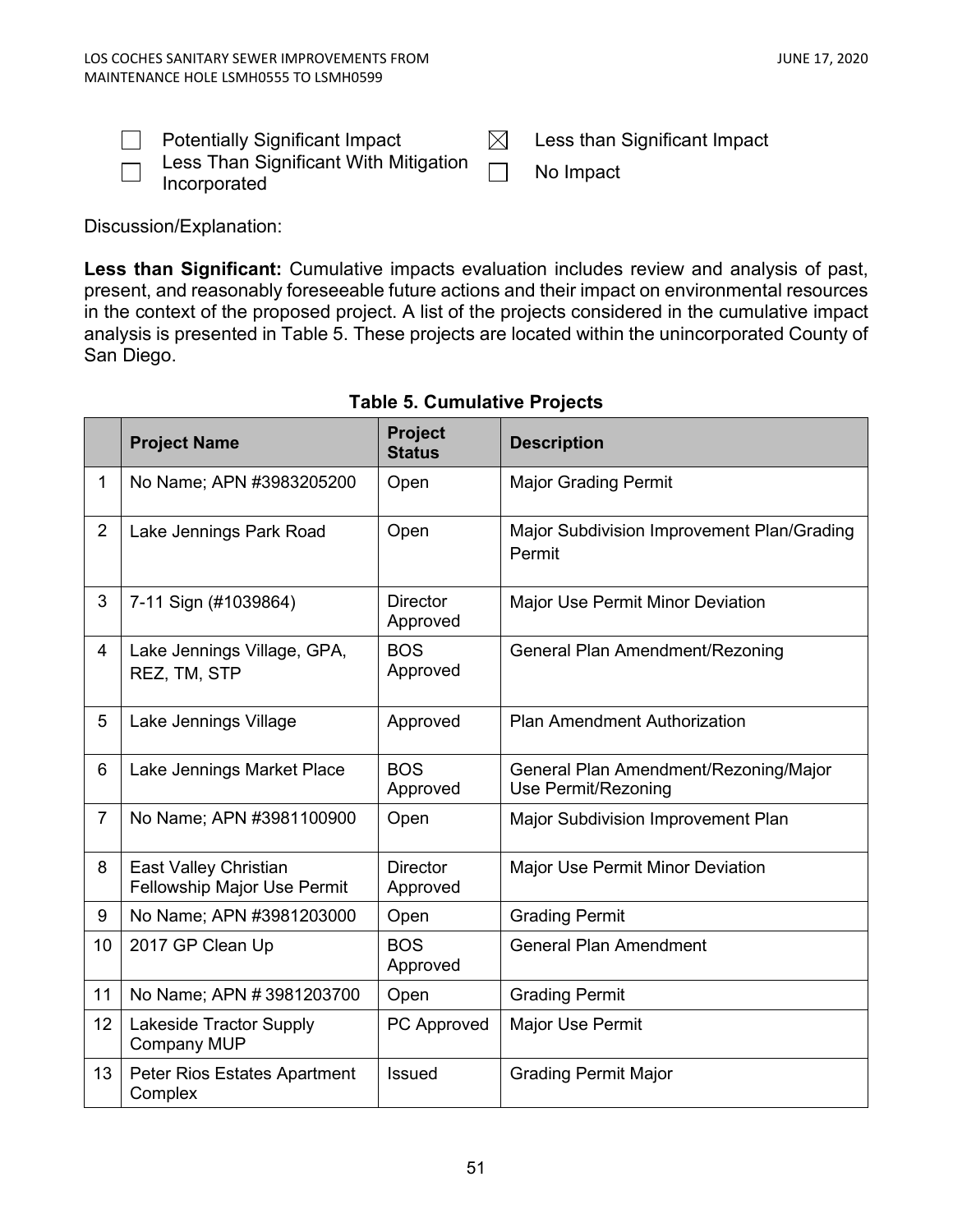Impacts associated with the proposed project would affect sensitive vegetation communities, potential impacts to avian and mammal species, and existing wetland and non-wetland Waters of the U.S. and State and CDFW jurisdictional areas, considered biological resources. These impacts would be mitigated to a level less than significant. All other project impacts to environmental resources would be less than significant without mitigation. As a result of this evaluation, there is no substantial evidence that there are cumulative effects associated with this project. Therefore, this project has been determined not to meet this Mandatory Finding of Significance.

c) Does the project have environmental effects which would cause substantial adverse effects on human beings, either directly or indirectly?

| <b>Potentially Significant Impact</b>                        | Less than Significant Impact |
|--------------------------------------------------------------|------------------------------|
| $\Box$ Less Than Significant With Mitigation<br>Incorporated | No Impact                    |

Discussion/Explanation:

**Less than Significant Impact:** In the evaluation of environmental impacts in this Initial Study, the potential for adverse direct or indirect impacts to human beings were considered in the response to certain questions in sections I. Aesthetics, III. Air Quality, VII. Geology and Soils, IX. Hazards and Hazardous Materials, X. Hydrology and Water Quality, XIII. Noise, XIV. Population and Housing, XVII. Transportation and Traffic, and XX. Wildfire. As a result of this evaluation, there is no substantial evidence that there are adverse effects on human beings associated with this project. Therefore, this project has been determined not to meet this Mandatory Finding of Significance.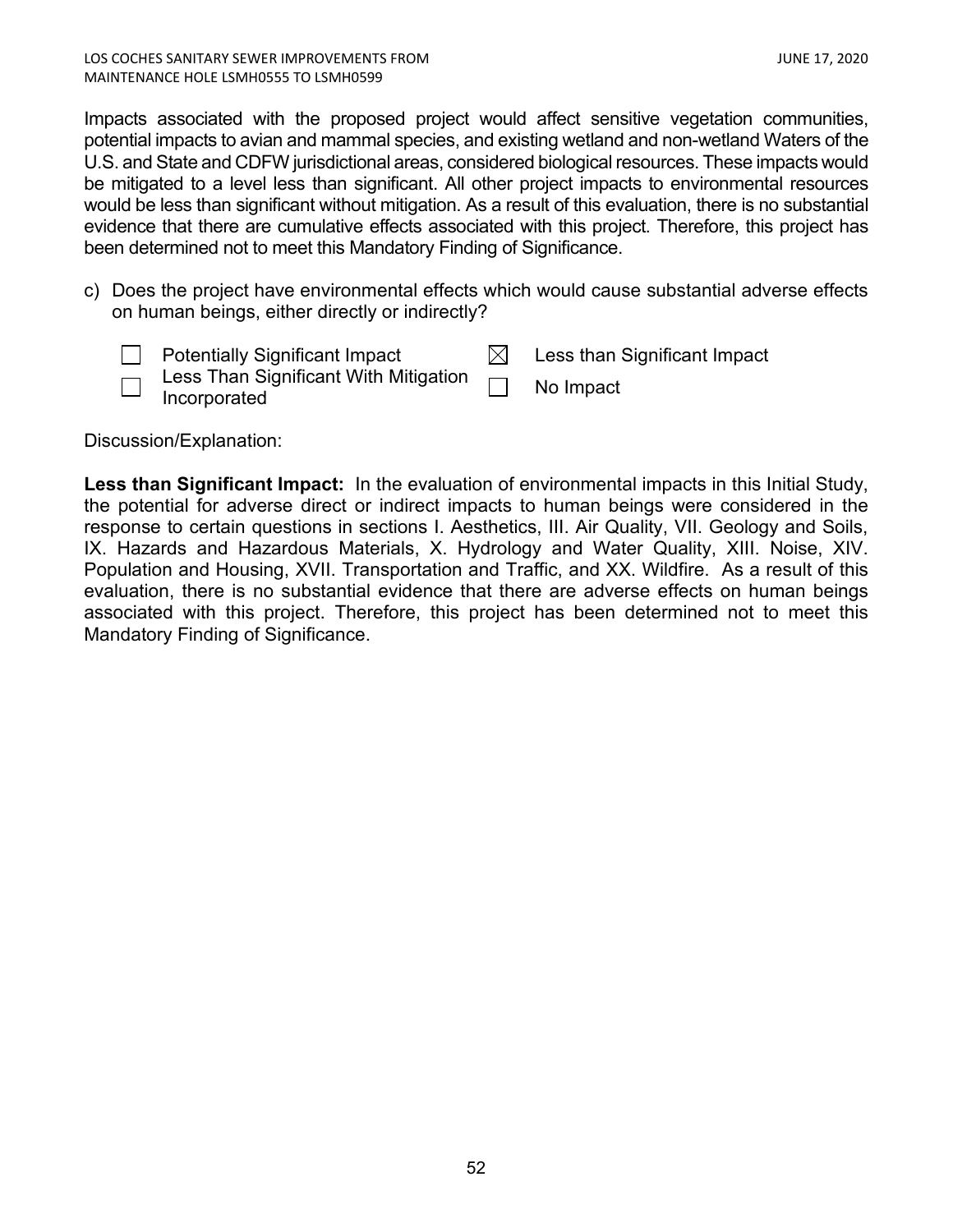### **XXII. REFERENCES USED IN THE COMPLETION OF THE INITIAL STUDY CHECKLIST**

All references to federal, state and local regulation are available on the Internet. For federal regulation refer to [http://www4.law.cornell.edu/uscode/.](http://www4.law.cornell.edu/uscode/) For state regulation refer to [www.leginfo.ca.gov.](http://www.leginfo.ca.gov/) For County regulation refer to [www.amlegal.com.](http://www.amlegal.com/) All other references are available upon request.

### **PROJECT-SPECIFIC REFERENCES**

- HELIX Environmental Planning, Inc. Air Quality and Greenhouse Gas Emission Technical Memorandum for the Sycuan-Sloane Trail Project, March 27, 2020.
- RECON Environmental, Inc. Biological Resources Letter Report for the Los Coches Creek Sewer Improvements Project (RECON Number 9009-12), Lakeside, San Diego County, California. June 12, 2010.
- RECON Environmental, Inc. Greenhouse Gas Guidance Letter (RECON Number 8249), July 13, 2017.
- RECON Environmental, Inc. Negative Cultural Resources Survey Report for the Los Coches Sanitary Sewer Improvements from Maintenance Hole LSMH0555 to LSMH0599 Project #1023359, Lakeside, San Diego County, California. May 22, 2020.

#### **AESTHETICS**

- California Street and Highways Code [California Street and Highways Code, Section 260-283. [\(http://www.leginfo.ca.gov/\)](http://www.leginfo.ca.gov/)
- California Scenic Highway Program, California Streets and Highways Code, Section 260-283. [\(http://www.dot.ca.gov/hq/LandArch/scenic/scpr.htm\)](http://www.dot.ca.gov/hq/LandArch/scenic/scpr.htm)
- County of San Diego, Planning & Development Services. The Zoning Ordinance of San Diego County. Sections 5200-5299; 5700-5799; 5900-5910, 6322-6326. [\(\(www.co.san-diego.ca.us\)](http://www.co.san-diego.ca.us/)
- County of San Diego, Board Policy I-73: Hillside Development Policy. [\(www.co.san-diego.ca.us\)](http://www.co.san-diego.ca.us/cnty/cntydepts/general/cob/policy/I-104.html)
- County of San Diego, Board Policy I-104: Policy and Procedures for Preparation of Community Design Guidelines, Section 396.10 of the County Administrative Code and Section 5750 et seq. of the County Zoning Ordinance[. \(www.co.san](http://www.co.san-diego.ca.us/cnty/cntydepts/general/cob/policy/I-104.html)[diego.ca.us\)](http://www.co.san-diego.ca.us/cnty/cntydepts/general/cob/policy/I-104.html)
- County of San Diego Light Pollution Code, Title 5, Division 9 (Sections 59.101-59.115 of the County Code of Regulatory Ordinances) as added by Ordinance No 6900, effective January 18, 1985, and amended July 17, 1986 by Ordinance No. 7155. [\(www.amlegal.com\)](http://www.amlegal.com/)
- County of San Diego Wireless Communications Ordinance [San Diego County Code of Regulatory Ordinances. [\(www.amlegal.com\)](http://www.amlegal.com/sandiego_county_ca)
- Design Review Guidelines for the Communities of San Diego County. (Alpine, Bonsall, Fallbrook, Julian, Lakeside, Ramona, Spring Valley, Sweetwater, Valley Center).
- Federal Communications Commission, Telecommunications Act of 1996 [Telecommunications Act of 1996, Pub. LA. No. 104- 104, 110 Stat. 56 (1996). [\(http://www.fcc.gov/Reports/tcom1996.txt\)](http://www.fcc.gov/Reports/tcom1996.txt)
- Institution of Lighting Engineers, Guidance Notes for the Reduction of Light Pollution, Warwickshire, UK, 2000 [\(http://www.dark-skies.org/ile-gd-e.htm\)](http://www.dark-skies.org/ile-gd-e.htm)
- International Light Inc., Light Measurement Handbook, 1997. [\(www.intl-light.com\)](http://www.intl-light.com/)
- Rensselaer Polytechnic Institute, Lighting Research Center, National Lighting Product Information Program (NLPIP), Lighting Answers, Volume 7, Issue 2, March 2003. [\(www.lrc.rpi.edu\)](http://www.lrc.rpi.edu/)
- US Census Bureau, Census 2000, Urbanized Area Outline Map, San Diego, CA. [\(http://www.census.gov/geo/www/maps/ua2kmaps.htm\)](http://www.census.gov/geo/www/maps/ua2kmaps.htm)
- US Department of the Interior, Bureau of Land Management (BLM) modified Visual Management System. [\(www.blm.gov\)](http://www.blm.gov/)
- US Department of Transportation, Federal Highway Administration (FHWA) Visual Impact Assessment for Highway Projects.
- US Department of Transportation, National Highway System Act of 1995 [Title III, Section 304. Design Criteria for the National Highway System. [\(http://www.fhwa.dot.gov/legsregs/nhsdatoc.html\)](http://www.fhwa.dot.gov/legsregs/nhsdatoc.html)

#### **AGRICULTURE RESOURCES**

- California Department of Conservation, Farmland Mapping and Monitoring Program, "A Guide to the Farmland Mapping and Monitoring Program," November 1994. [\(www.consrv.ca.gov\)](http://www.consrv.ca.gov/)
- California Department of Conservation, Office of Land Conversion, "California Agricultural Land Evaluation and Site Assessment Model Instruction Manual," 1997. [\(www.consrv.ca.gov\)](http://www.consrv.ca.gov/)
- California Farmland Conservancy Program, 1996. [\(www.consrv.ca.gov\)](http://www.consrv.ca.gov/)
- California Land Conservation (Williamson) Act, 1965. [\(www.ceres.ca.gov,](http://www.ceres.ca.gov/) [www.consrv.ca.gov\)](http://www.consrv.ca.gov/)
- California Right to Farm Act, as amended 1996. [\(www.qp.gov.bc.ca\)](http://www.qp.gov.bc.ca/)
- County of San Diego Agricultural Enterprises and Consumer Information Ordinance, 1994, Title 6, Division 3, Ch. 4. Sections 63.401-63.408. [\(www.amlegal.com\)](http://www.amlegal.com/)
- County of San Diego, Department of Agriculture, Weights and Measures, "2002 Crop Statistics and Annual Report," 2002. ( [www.sdcounty.ca.gov\)](http://www.sdcounty.ca.gov/)
- United States Department of Agriculture, Natural Resource Conservation Service LESA System. [\(www.nrcs.usda.gov,](http://www.nrcs.usda.gov/)  www.swcs.org).
- United States Department of Agriculture, Soil Survey for the San Diego Area, California. 1973. [\(soils.usda.gov\)](http://soils.usda.gov/)

#### **AIR QUALITY**

- CEQA Air Quality Analysis Guidance Handbook, South Coast Air Quality Management District, Revised November 1993. [\(www.aqmd.gov\)](http://www.aqmd.gov/)
- County of San Diego Air Pollution Control District's Rules and Regulations, updated August 2003. [\(www.co.san-diego.ca.us\)](http://www.co.san-diego.ca.us/)
- Federal Clean Air Act US Code; Title 42; Chapter 85 Subchapter 1. [\(www4.law.cornell.edu\)](http://www4.law.cornell.edu/)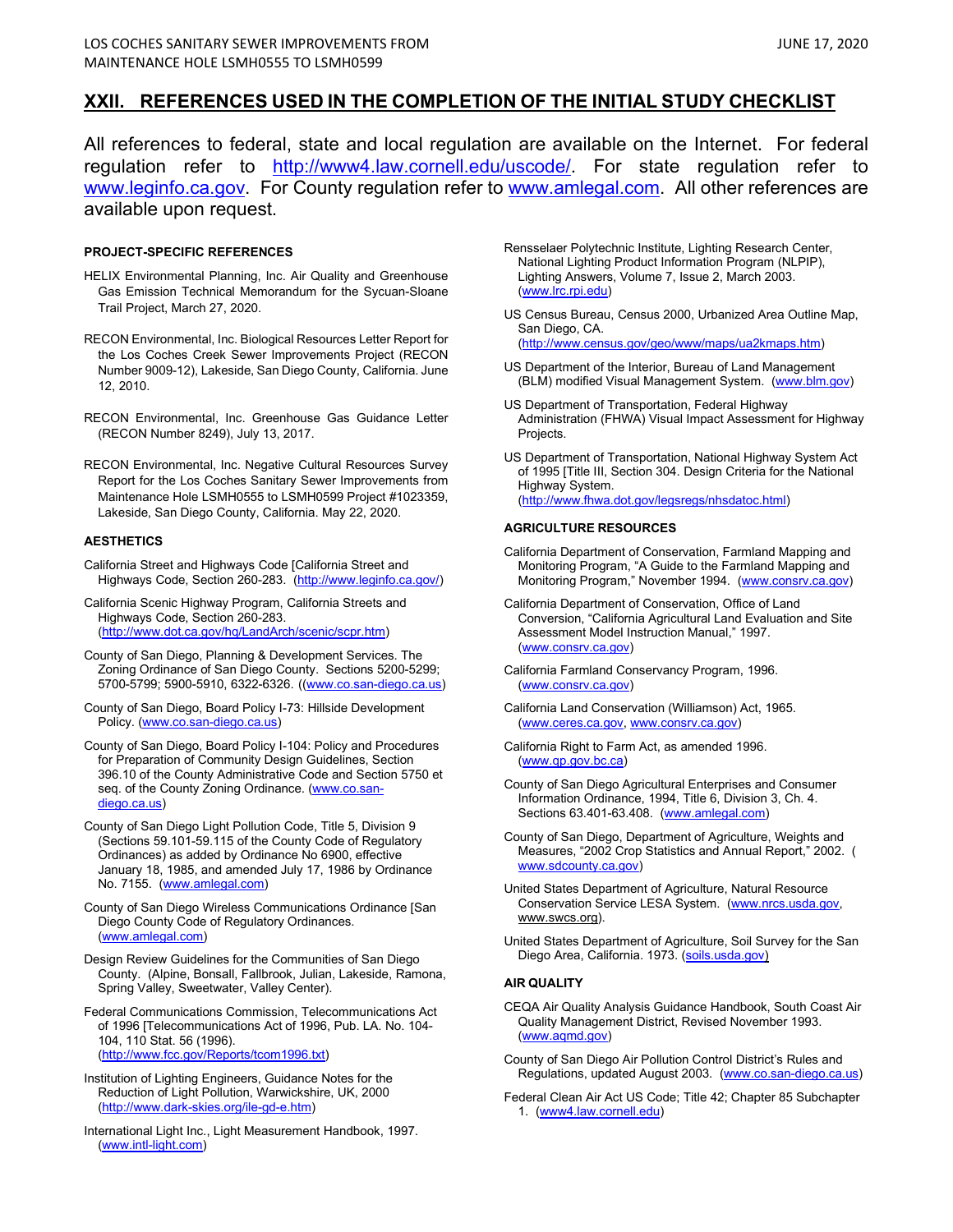### LOS COCHES SANITARY SEWER IMPROVEMENTS FROM JUNE 17, 2020 MAINTENANCE HOLE LSMH0555 TO LSMH0599

- California Department of Fish and Wildlife (CDFW). Southern California Coastal Sage Scrub Natural Community Conservation Planning Process Guidelines. CDFW and California Resources Agency, Sacramento, California. 1993. [\(www.dfg.ca.gov\)](http://www.dfg.ca.gov/)
- County of San Diego, An Ordinance Amending the San Diego County Code to Establish a Process for Issuance of the Coastal Sage Scrub Habitat Loss Permits and Declaring the Urgency Thereof to Take Effect Immediately, Ordinance No. 8365. 1994, Title 8, Div 6, Ch. 1. Sections 86.101-86.105, 87.202.2. [\(www.amlegal.com\)](http://www.amlegal.com/)
- County of San Diego, Biological Mitigation Ordinance, Ord. Nos. 8845, 9246, 1998 (new series). [\(www.co.san-diego.ca.us\)](http://www.amlegal.com/)
- County of San Diego, Implementing Agreement by and between United States Fish and Wildlife Service, California Department of Fish and Wildlife and County of San Diego. County of San Diego, Multiple Species Conservation Program, 1998.
- County of San Diego, Multiple Species Conservation Program, County of San Diego Subarea Plan, 1997.
- Holland, R.R. Preliminary Descriptions of the Terrestrial Natural Communities of California. State of California, Resources Agency, Department of Fish and Wildlife, Sacramento, California, 1986.
- Memorandum of Understanding [Agreement Between United States Fish and Wildlife Service (USFWS), California Department of Fish and Wildlife (CDFW), California Department of Forestry and Fire Protection (CDF), San Diego County Fire Chief's Association and the Fire District's Association of San Diego County.
- Stanislaus Audubon Society, Inc. v County of Stanislaus (5th Dist. 1995) 33 Cal.App.4th 144, 155-159 [39 Cal. Rptr.2d 54]. [\(www.ceres.ca.gov\)](http://www.ceres.ca.gov/)
- U.S. Army Corps of Engineers Environmental Laboratory. Corps of Engineers Wetlands Delineation Manual. U.S. Army Corps of Engineers, Wetlands Research Program Technical Report Y-87-1. 1987. [\(http://www.wes.army.mil/\)](http://www.wes.army.mil/)
- U.S. Environmental Protection Agency. America's wetlands: our vital link between land and water. Office of Water, Office of Wetlands, Oceans and Watersheds. EPA843-K-95-001. 1995b. [\(www.epa.gov\)](http://www.epa.gov/)
- U.S. Fish and Wildlife Service and National Marine Fisheries Service. Habitat Conservation Planning Handbook. Department of Interior, Washington, D.C. 1996. [\(endangered.fws.gov\)](http://endangered.fws.gov/)
- U.S. Fish and Wildlife Service and National Marine Fisheries Service. Consultation Handbook: Procedures for Conducting Consultation and Conference Activities Under Section 7 of the Endangered Species Act. Department of Interior, Washington, D.C. 1998. [\(endangered.fws.gov\)](http://endangered.fws.gov/)
- U.S. Fish and Wildlife Service. Environmental Assessment and Land Protection Plan for the Vernal Pools Stewardship Project. Portland, Oregon. 1997.
- U.S. Fish and Wildlife Service. Vernal Pools of Southern California Recovery Plan. U.S. Department of Interior, Fish and Wildlife Service, Region One, Portland, Oregon, 1998. [\(ecos.fws.gov\)](file://COSDI328/Users328C/LUEG/DPLU/dbeddow/Documentum/ecos.fws.gov)
- U.S. Fish and Wildlife Service. Birds of conservation concern 2002. Division of Migratory. 2002. [\(migratorybirds.fws.gov\)](file://COSDI328/Users328C/LUEG/DPLU/dbeddow/Documentum/migratorybird.fws.gov)

### **CULTURAL RESOURCES**

California Health & Safety Code. §18950-18961, State Historic Building Code. [\(www.leginfo.ca.gov\)](http://www.leginfo.ca.gov/)

- California Health & Safety Code. §5020-5029, Historical Resources. [\(www.leginfo.ca.gov\)](http://www.leginfo.ca.gov/)
- California Health & Safety Code. §7050.5, Human Remains. [\(www.leginfo.ca.gov\)](http://www.leginfo.ca.gov/)
- California Native American Graves Protection and Repatriation Act, (AB 978), 2001. [\(www.leginfo.ca.gov\)](http://www.leginfo.ca.gov/)
- California Public Resources Code §5024.1, Register of Historical Resources. [\(www.leginfo.ca.gov\)](http://www.leginfo.ca.gov/)
- California Public Resources Code. §5031-5033, State Landmarks. [\(www.leginfo.ca.gov\)](http://www.leginfo.ca.gov/)
- California Public Resources Code. §5097-5097.6, Archaeological, Paleontological, and Historic Sites. [\(www.leginfo.ca.gov\)](http://www.leginfo.ca.gov/)
- California Public Resources Code. §5097.9-5097.991, Native American Heritage. [\(www.leginfo.ca.gov\)](http://www.leginfo.ca.gov/)
- City of San Diego. Paleontological Guidelines. (revised) August 1998.
- County of San Diego, Local Register of Historical Resources (Ordinance 9493), 2002. [\(www.co.san-diego.ca.us\)](http://www.co.san-diego.ca.us/)
- Demere, Thomas A., and Stephen L. Walsh. Paleontological Resources San Diego County. Department of Paleontology, San Diego Natural History Museum. 1994.
- Moore, Ellen J. Fossil Mollusks of San Diego County. San Diego Society of Natural history. Occasional; Paper 15. 1968.
- RECON, Inc., Negative Cultural Resources Survey Report for the Los Coches Sanitary Sewer Improvements from Manhole LSMH0555 to LSMH0599, June 2, 2020.
- U.S. Code including: American Antiquities Act (16 USC §431-433) 1906. Historic Sites, Buildings, and Antiquities Act (16 USC §461-467), 1935. Reservoir Salvage Act (16 USC §469-469c) 1960. Department of Transportation Act (49 USC §303) 1966. National Historic Preservation Act (16 USC §470 et seq.) 1966. National Environmental Policy Act (42 USC §4321) 1969. Coastal Zone Management Act (16 USC §1451) 1972. National Marine Sanctuaries Act (16 USC §1431) 1972. Archaeological and Historical Preservation Act (16 USC §469-469c) 1974. Federal Land Policy and Management Act (43 USC §35) 1976. American Indian Religious Freedom Act (42 USC §1996 and 1996a) 1978. Archaeological Resources Protection Act (16 USC §470aa-mm) 1979. Native American Graves Protection and Repatriation Act (25 USC §3001-3013) 1990. Intermodal Surface Transportation Efficiency Act (23 USC §101, 109) 1991. American Battlefield Protection Act (16 USC 469k) 1996. [\(www4.law.cornell.edu\)](http://www4.law.cornell.edu/)

### **GEOLOGY & SOILS**

- California Department of Conservation, Division of Mines and Geology, California Alquist-Priolo Earthquake Fault Zoning Act, Special Publication 42, Revised 1997. [\(www.consrv.ca.gov\)](http://www.consrv.ca.gov/)
- California Department of Conservation, Division of Mines and Geology, Fault-Rupture Hazard Zones in California, Special Publication 42, revised 1997. [\(www.consrv.ca.gov\)](http://www.consrv.ca.gov/)
- California Department of Conservation, Division of Mines and Geology, Special Publication 117, Guidelines for Evaluating and Mitigating Seismic Hazards in California, 1997. [\(www.consrv.ca.gov\)](http://www.consrv.ca.gov/)
- County of San Diego Code of Regulatory Ordinances Title 6, Division 8, Chapter 3, Septic Ranks and Seepage Pits. [\(www.amlegal.com\)](http://www.amlegal.com/)
- County of San Diego Department of Environmental Health, Land and Water Quality Division, February 2002. On-site Wastewater Systems (Septic Systems): Permitting Process and Design Criteria. [\(www.sdcounty.ca.gov\)](http://www.sdcounty.ca.gov/)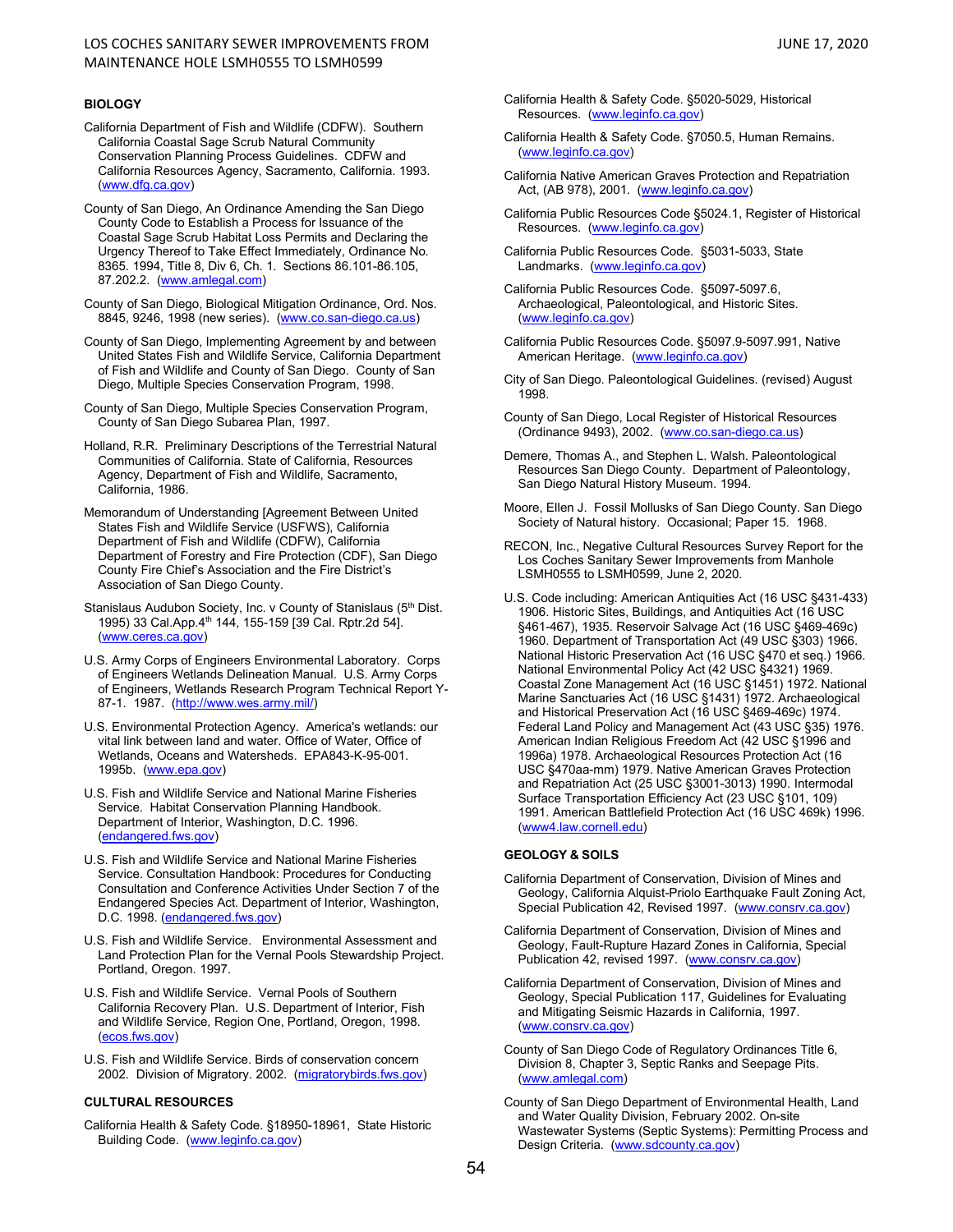- County of San Diego Natural Resource Inventory, Section 3, Geology.
- United States Department of Agriculture, Soil Survey for the San Diego Area, California. 1973. (soils.usda.gov)

#### **GREENHOUSE GAS EMISSIONS**

- California Air Pollution Control Officers Association (CAPCOA), CEQA & Climate Change: Evaluating and Addressing Greenhouse Gas Emissions from Projects Subject to the California Environmental Quality Act, http://www.capcoa.org/wpcontent/uploads/2012/03/CAPCOAWhite-Paper.pdf, January 2008.
- HELIX Environmental Planning, Inc., Air Quality and Greenhouse Gas Emission Technical Memorandum for the Sycuan-Sloane Trail Project, March 27, 2020.

#### **HAZARDS & HAZARDOUS MATERIALS**

- American Planning Association, Zoning News, "Saving Homes from Wildfires: Regulating the Home Ignition Zone," May 2001.
- California Building Code (CBC), Seismic Requirements, Chapter 16 Section 162. [\(www.buildersbook.com\)](http://www.buildersbook.com/)
- California Education Code, Section 17215 and 81033. [\(www.leginfo.ca.gov\)](http://www.leginfo.ca.gov/)

California Government Code. § 8585-8589, Emergency Services Act. [\(www.leginfo.ca.gov\)](http://www.leginfo.ca.gov/)

- California Hazardous Waste and Substances Site List. April 1998. [\(www.dtsc.ca.gov\)](http://www.dtsc.ca.gov/)
- California Health & Safety Code Chapter 6.95 and §25117 and §25316. [\(www.leginfo.ca.gov\)](http://www.leginfo.ca.gov/)
- California Health & Safety Code § 2000-2067. [\(www.leginfo.ca.gov\)](http://www.leginfo.ca.gov/)
- California Health & Safety Code. §17922.2. Hazardous Buildings. [\(www.leginfo.ca.gov\)](http://www.leginfo.ca.gov/)
- California Public Utilities Code, SDCRAA. Public Utilities Code, Division 17, Sections 170000-170084. [\(www.leginfo.ca.gov\)](http://www.leginfo.ca.gov/)
- California Resources Agency, "OES Dam Failure Inundation Mapping and Emergency Procedures Program", 1996. [\(ceres.ca.gov\)](file://COSDI328/Users328C/LUEG/DPLU/dbeddow/Documentum/ceres.ca.gov)
- County of San Diego, Department of Environmental Health, Hazardous Materials Division. California Accidental Release Prevention Program (CalARP) Guidelines. [\(http://www.sdcounty.ca.gov/,](http://www.sdcounty.ca.gov/) [www.oes.ca.gov\)](http://www.oes.ca.gov/)
- County of San Diego, Department of Environmental Health, Hazardous Materials Division. Hazardous Materials Business Plan Guidelines. [\(www.sdcounty.ca.gov\)](http://www.sdcounty.ca.gov/)

Uniform Building Code. [\(www.buildersbook.com\)](http://www.buildersbook.com/)

Uniform Fire Code 1997 edition published by the Western Fire Chiefs Association and the International Conference of Building Officials, and the National Fire Protection Association Standards 13 &13-D, 1996 Edition, and 13-R, 1996 Edition. [\(www.buildersbook.com\)](http://www.buildersbook.com/)

#### **HYDROLOGY & WATER QUALITY**

- American Planning Association, Planning Advisory Service Report Number 476 Non-point Source Pollution: A Handbook for Local Government
- California Department of Water Resources, California Water Plan Update. Sacramento: Dept. of Water Resources State of California. 1998. [\(rubicon.water.ca.gov\)](http://rubicon.water.ca.gov/)
- California Department of Water Resources, California's Groundwater Update 2003 Bulletin 118, April 2003. [\(www.groundwater.water.ca.gov\)](http://www.groundwater.water.ca.gov/)
- California Department of Water Resources, Water Facts, No. 8, August 2000. [\(www.dpla2.water.ca.gov\)](http://www.dpla2.water.ca.gov/)
- California Disaster Assistance Act. Government Code, § 8680- 8692. [\(www.leginfo.ca.gov\)](http://www.leginfo.ca.gov/)
- California State Water Resources Control Board, NPDES General Permit Nos. CAS000001 INDUSTRIAL ACTIVITIES (97-03- DWQ) and CAS000002 Construction Activities (No. 99-08- DWQ) [\(www.swrcb.ca.gov\)](http://www.swrcb.ca.gov/)
- California Storm Water Quality Association, California Storm Water Best Management Practice Handbooks, 2003.
- California Water Code, Sections 10754, 13282, and 60000 et seq. [\(www.leginfo.ca.gov\)](http://www.leginfo.ca.gov/)
- Colorado River Basin Regional Water Quality Control Board, Region 7, Water Quality Control Plan. [\(www.swrcb.ca.gov\)](http://www.swrcb.ca.gov/)
- County of San Diego Regulatory Ordinance, Title 8, Division 7, Grading Ordinance. Grading, Clearing and Watercourses. [\(www.amlegal.com\)](http://www.amlegal.com/)
- County of San Diego, Groundwater Ordinance. #7994. [\(www.sdcounty.ca.gov,](http://www.sdcounty.ca.gov/) [http://www.amlegal.com/,](http://www.amlegal.com/))
- County of San Diego, Project Clean Water Strategic Plan, 2002. [\(www.projectcleanwater.org\)](http://www.projectcleanwater.org/)
- County of San Diego, Watershed Protection, Storm Water Management, and Discharge Control Ordinance, Ordinance Nos. 9424 and 9426. Chapter 8, Division 7, Title 6 of the San Diego County Code of Regulatory Ordinances and amendments. [\(www.amlegal.com\)](http://www.amlegal.com/)
- County of San Diego. Board of Supervisors Policy I-68. Diego Proposed Projects in Flood Plains with Defined Floodways. [\(www.co.san-diego.ca.us\)](http://www.co.san-diego.ca.us/)
- Federal Water Pollution Control Act (Clean Water Act), 1972, Title 33, Ch.26, Sub-Ch.1. [\(www4.law.cornell.edu\)](http://www4.law.cornell.edu/)
- Freeze, Allan and Cherry, John A., Groundwater, Prentice-Hall, Inc. New Jersey, 1979.
- Heath, Ralph C., Basic Ground-Water Hydrology, United States Geological Survey Water-Supply Paper; 2220, 1991.
- National Flood Insurance Act of 1968. [\(www.fema.gov\)](http://www.fema.gov/)

National Flood Insurance Reform Act of 1994. [\(www.fema.gov\)](http://www.fema.gov/)

- Porter-Cologne Water Quality Control Act, California Water Code Division 7. Water Quality. (ceres.ca.gov)
- San Diego Association of Governments, Water Quality Element, Regional Growth Management Strategy, 1997. [\(www.sandag.org](http://www.sandag.org/)
- San Diego Regional Water Quality Control Board, NPDES Permit No. CAS0108758. [\(www.swrcb.ca.gov\)](http://www.swrcb.ca.gov/)
- San Diego Regional Water Quality Control Board, Water Quality Control Plan for the San Diego Basin. [\(www.swrcb.ca.gov\)](http://www.swrcb.ca.gov/)

#### **LAND USE & PLANNING**

- California Department of Conservation Division of Mines and Geology, Open File Report 96-04, Update of Mineral Land Classification: Aggregate Materials in the Western San Diego County Production Consumption Region, 1996. [\(www.consrv.ca.gov\)](http://www.consrv.ca.gov/)
- California Environmental Quality Act, Public Resources Code 21000-21178; California Code of Regulations, Guidelines for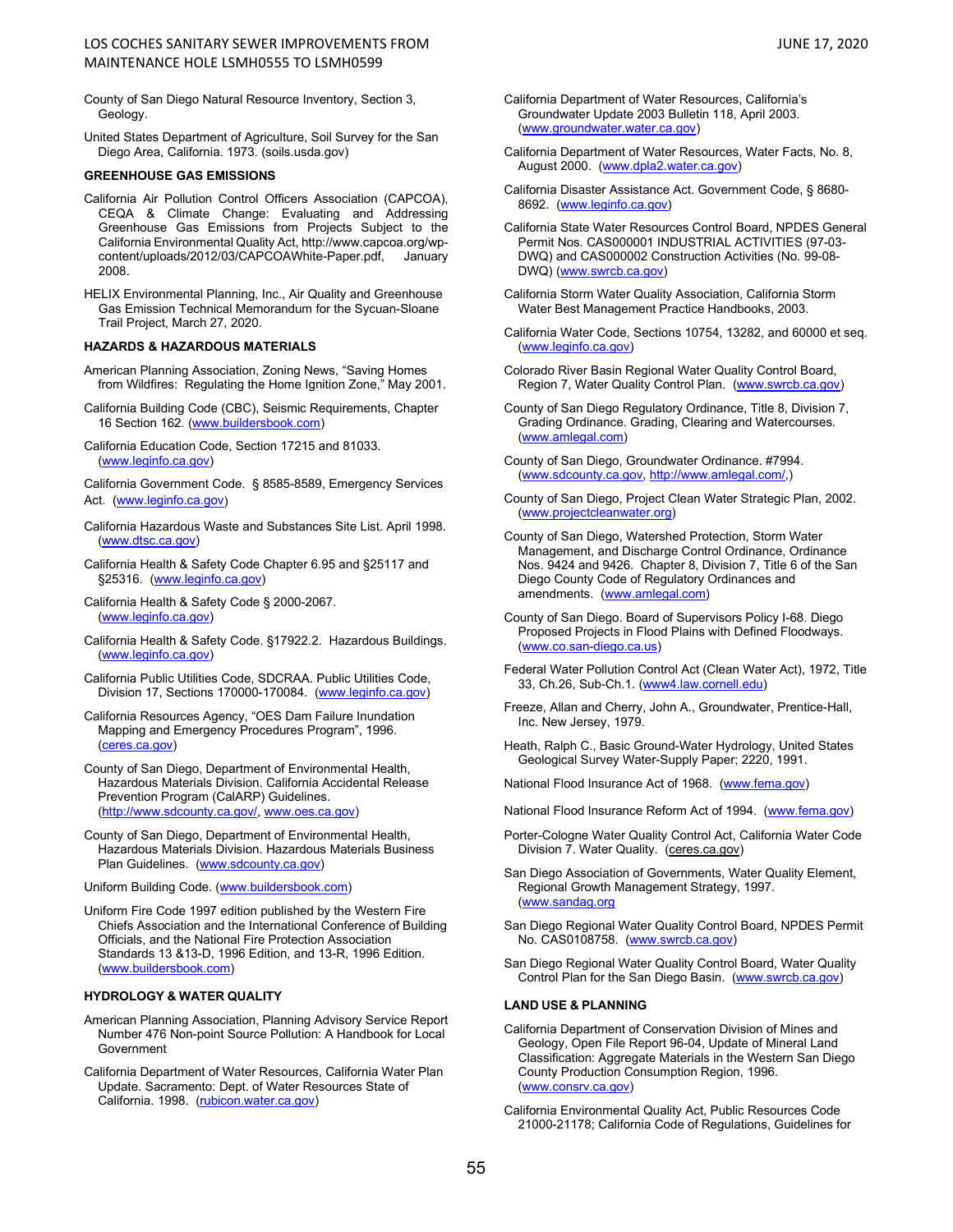### LOS COCHES SANITARY SEWER IMPROVEMENTS FROM JUNE 17, 2020 MAINTENANCE HOLE LSMH0555 TO LSMH0599

Implementation of CEQA, Appendix G, Title 14, Chapter 3, §15000-15387. [\(www.leginfo.ca.gov\)](http://www.leginfo.ca.gov/)

- California State Mining and Geology Board, SP 51, California Surface Mining and Reclamation Policies and Procedures, January 2000. [\(www.consrv.ca.gov\)](http://www.consrv.ca.gov/)
- County of San Diego, Board of Supervisors Policy I-84: Project Facility. [\(www.sdcounty.ca.gov\)](http://www.sdcounty.ca.gov/)
- County of San Diego, Board Policy I-38, as amended 1989. [\(www.sdcounty.ca.gov\)](http://www.sdcounty.ca.gov/)
- County of San Diego, General Plan as adopted August 3, 2011. [\(ceres.ca.gov\)](http://ceres.ca.gov/)
- County of San Diego. Resource Protection Ordinance, compilation of Ord.Nos. 7968, 7739, 7685 and 7631. 1991.
- Design Review Guidelines for the Communities of San Diego County.

### **MINERAL RESOURCES**

National Environmental Policy Act, Title 42, 36.401 et. seq. 1969. [\(www4.law.cornell.edu\)](http://www4.law.cornell.edu/)

Subdivision Map Act, 2011. [\(ceres.ca.gov\)](http://ceres.ca.gov/)

- U.S. Geologic Survey, Causey, J. Douglas, 1998, MAS/MILS Mineral Location Database.
- U.S. Geologic Survey, Frank, David G., 1999, (MRDS) Mineral Resource Data System.

#### **NOISE**

- California State Building Code, Part 2, Title 24, CCR, Appendix Chapter 3, Sound Transmission Control, 1988. . [\(www.buildersbook.com\)](http://www.buildersbook.com/)
- County of San Diego Code of Regulatory Ordinances, Title 3, Div 6, Chapter 4, Noise Abatement and Control, effective February 4, 1982. [\(www.amlegal.com\)](http://www.amlegal.com/)
- County of San Diego General Plan, Noise Element, effective August 3, 2011. (ceres.ca.gov)
- Federal Aviation Administration, Federal Aviation Regulations, Part 150 Airport Noise Compatibility Planning (revised January 18, 1985). [\(http://www.access.gpo.gov/\)](http://www.access.gpo.gov/)
- Harris Miller Miller and Hanson Inc., *Transit Noise and Vibration Impact Assessment*, April 1995. [\(http://ntl.bts.gov/data/rail05/rail05.html\)](http://ntl.bts.gov/data/rail05/rail05.html)
- International Standard Organization (ISO), ISO 362; ISO 1996 1- 3; ISO 3095; and ISO 3740-3747. [\(www.iso.ch\)](http://www.iso.ch/)
- U.S. Department of Transportation, Federal Highway Administration, Office of Environment and Planning, Noise and Air Quality Branch. "Highway Traffic Noise Analysis and Abatement Policy and Guidance," Washington, D.C., June 1995. [\(http://www.fhwa.dot.gov/\)](http://www.fhwa.dot.gov/)

### **POPULATION & HOUSING**

- Housing and Community Development Act of 1974, 42 USC 5309, Title 42--The Public Health And Welfare, Chapter 69-- Community Development, United States Congress, August 22, 1974. [\(www4.law.cornell.edu\)](http://www4.law.cornell.edu/)
- National Housing Act (Cranston-Gonzales), Title 12, Ch. 13. [\(www4.law.cornell.edu\)](http://www4.law.cornell.edu/)
- San Diego Association of Governments Population and Housing Estimates, November 2000. [\(www.sandag.org\)](http://www.sandag.org/)
- US Census Bureau, Census 2000. [\(http://www.census.gov/\)](http://www.census.gov/)

### **RECREATION**

County of San Diego Code of Regulatory Ordinances, Title 8, Division 10, Chapter PLDO, §810.101 et seq. Park Lands Dedication Ordinance. [\(www.amlegal.com\)](http://www.amlegal.com/)

#### **TRANSPORTATION/TRAFFIC**

- California Aeronautics Act, Public Utilities Code, Section 21001 et seq. [\(www.leginfo.ca.gov\)](http://www.leginfo.ca.gov/)
- California Department of Transportation, Division of Aeronautics, California Airport Land Use Planning Handbook, January 2002.
- California Department of Transportation, Environmental Program Environmental Engineering – Noise, Air Quality, and Hazardous Waste Management Office. "Traffic Noise Analysis Protocol for New Highway Construction and Reconstruction Projects," October 1998. [\(www.dot.ca.gov\)](http://www.dot.ca.gov/)
- California Public Utilities Code, SDCRAA. Public Utilities Code, Division 17, Sections 170000-170084. [\(www.leginfo.ca.gov\)](http://www.leginfo.ca.gov/)
- California Street and Highways Code. California Street and Highways Code, Section 260-283. [\(www.leginfo.ca.gov\)](http://www.leginfo.ca.gov/)
- County of San Diego, Alternative Fee Schedules with Pass-By Trips Addendum to Transportation Impact Fee Reports, March 2005. [\(http://www.sdcounty.ca.gov/dpw/land/pdf/TransImpactFee/atta](http://www.sdcounty.ca.gov/dpw/land/pdf/TransImpactFee/attacha.pdf)

[cha.pdf\)](http://www.sdcounty.ca.gov/dpw/land/pdf/TransImpactFee/attacha.pdf)

- County of San Diego Transportation Impact Fee Report. January 2005. [\(http://www.sdcounty.ca.gov/dpw/permits](http://www.sdcounty.ca.gov/dpw/permits-forms/manuals.html)[forms/manuals.html\)](http://www.sdcounty.ca.gov/dpw/permits-forms/manuals.html)
- Fallbrook & Ramona Transportation Impact Fee Report, County of San Diego, January 2005. [\(http://www.sdcounty.ca.gov/dpw/permits-forms/manuals.html\)](http://www.sdcounty.ca.gov/dpw/permits-forms/manuals.html)
- Office of Planning, Federal Transit Administration, Transit Noise and Vibration Impact Assessment, Final Report, April 1995.
- San Diego Association of Governments, 2020 Regional Transportation Plan. Prepared by the San Diego Association of Governments. [\(www.sandag.org\)](http://www.sandag.org/)
- San Diego County Regional Airport Authority ALUCP'S [http://www.san.org/sdcraa/airport\\_initiatives/land\\_use/adopted](http://www.san.org/sdcraa/airport_initiatives/land_use/adopted_docs.aspx) [\\_docs.aspx](http://www.san.org/sdcraa/airport_initiatives/land_use/adopted_docs.aspx)
- US Code of Federal Regulations, Federal Aviation Regulations (FAR), Objects Affecting Navigable Airspace, Title 14, Chapter 1, Part 77. [\(www.gpoaccess.gov\)](http://www.gpoaccess.gov/)

### **UTILITIES & SERVICE SYSTEMS**

- California Code of Regulations (CCR), Title 14. Natural Resources Division, CIWMB Division 7; and Title 27, Environmental Protection Division 2, Solid Waste. [\(ccr.oal.ca.gov\)](http://www.ccr.oal.ca.gov/)
- California Integrated Waste Management Act. Public Resources Code, Division 30, Waste Management, Sections 40000- 41956. [\(www.leginfo.ca.gov\)](http://www.leginfo.ca.gov/)
- County of San Diego, Board of Supervisors Policy I-78: Small Wastewater. [\(www.sdcounty.ca.gov\)](http://www.sdcounty.ca.gov/)
- Unified San Diego County Emergency Services Organization Annex T Emergency Water Contingencies, October 1992. [\(www.co.san-diego.ca.us\)](http://www.co.san-diego.ca.us/)
- United States Department of Agriculture, Natural Resource Conservation Service LESA System.
- United States Department of Agriculture, Soil Survey for the San Diego Area, California. 1973.

US Census Bureau, Census 2000.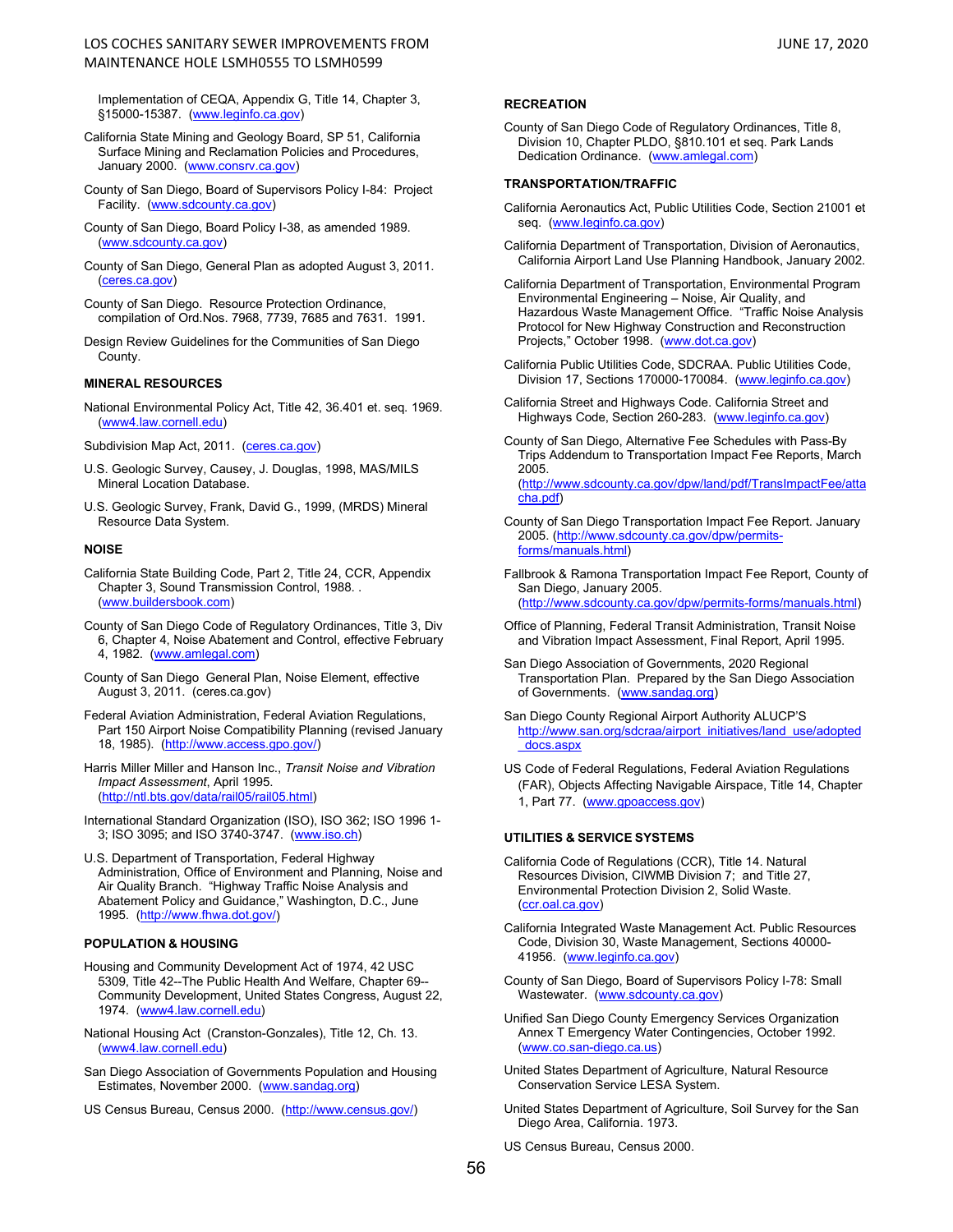### LOS COCHES SANITARY SEWER IMPROVEMENTS FROM JUNE 17, 2020 MAINTENANCE HOLE LSMH0555 TO LSMH0599

- US Code of Federal Regulations, Federal Aviation Regulations (FAR), Objects Affecting Navigable Airspace, Title 14, Chapter 1, Part 77.
- US Department of the Interior, Bureau of Land Management (BLM) modified Visual Management System.
- US Department of Transportation, Federal Highway Administration (FHWA) Visual Impact Assessment for Highway Projects.